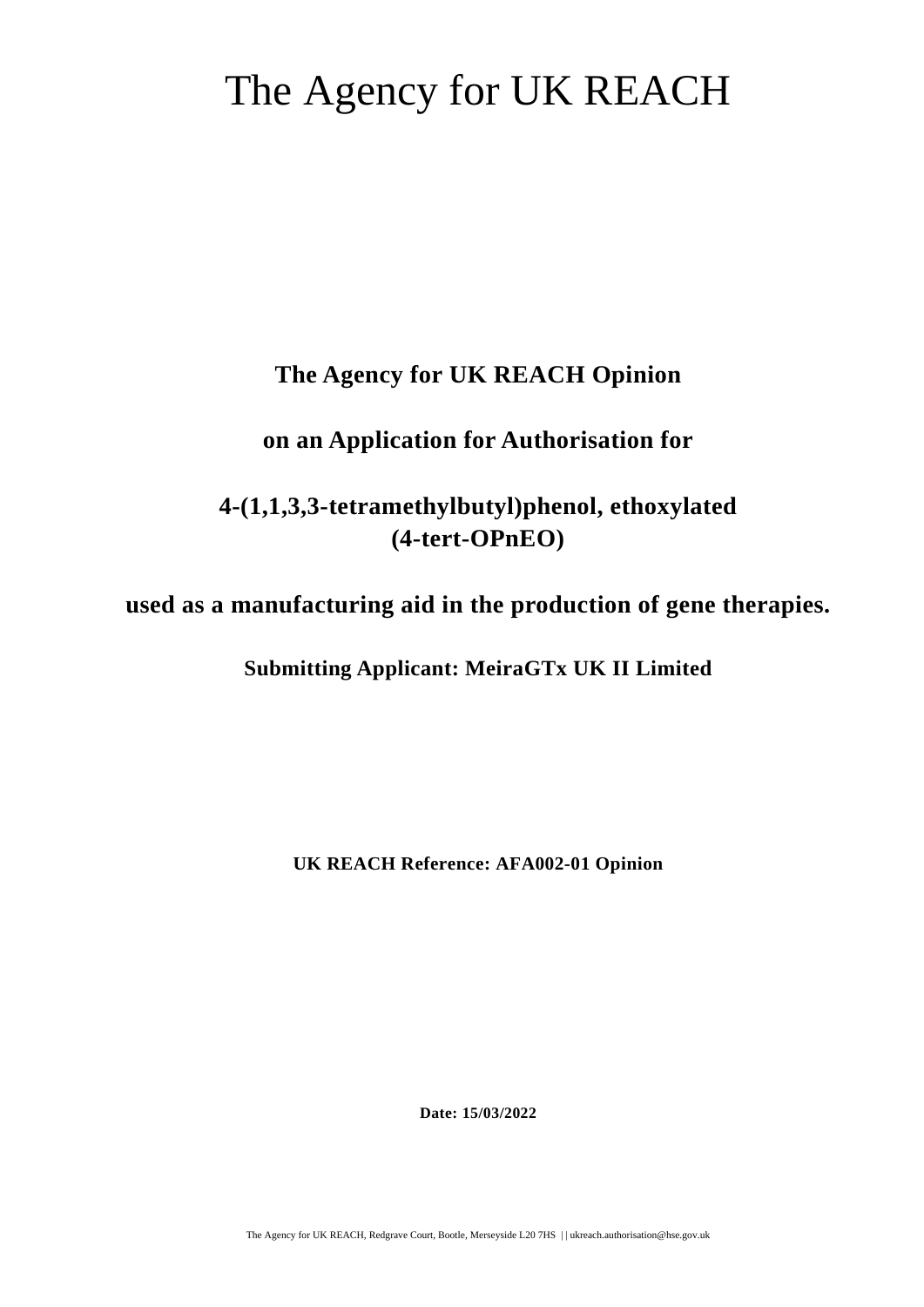# **Opinion of the Agency for UK REACH (Henceforth the Agency)**

# **on an Application for Authorisation**

Having regard to Regulation EUR 2006/1907<sup>1</sup> of the European Parliament and of the Council 18 December 2006 concerning the Registration, Evaluation, Authorisation and Restriction of Chemicals (the REACH Regulation), and in particular Chapter 2 of Title VII thereof, the Agency has adopted its opinion in accordance with Article 64(4)(a) and (b) respectively of the REACH Regulation with regard to an application for authorisation for:

| Applicant                                 | MeiraGTx UK II Limited                                                   |
|-------------------------------------------|--------------------------------------------------------------------------|
| Role of the applicant in the supply chain | manufacturer<br>Upstream                                                 |
|                                           | $\Box$ importer                                                          |
|                                           | $\Box$ only representative                                               |
|                                           | $\Box$ formulator                                                        |
|                                           | Downstream $\boxtimes$ downstream user                                   |
| Use performed by                          | $\boxtimes$ Applicant                                                    |
|                                           | $\square$ Downstream user(s) of the applicant                            |
| Substance ID                              | 4-(1,1,3,3-tetramethylbutyl)phenol, ethoxylated<br>(4-tert-OPnEO) (OPEO) |
| EC No                                     |                                                                          |
| CAS No                                    | 9036-19-5                                                                |

<sup>&</sup>lt;sup>1</sup> References to "EUR 2006/1907" are to the retained version of Regulation (EC) No 1907/2006, as amended. The retained version of that Regulation is available online at https://www.legislation.gov.uk/eur/2006/1907/contents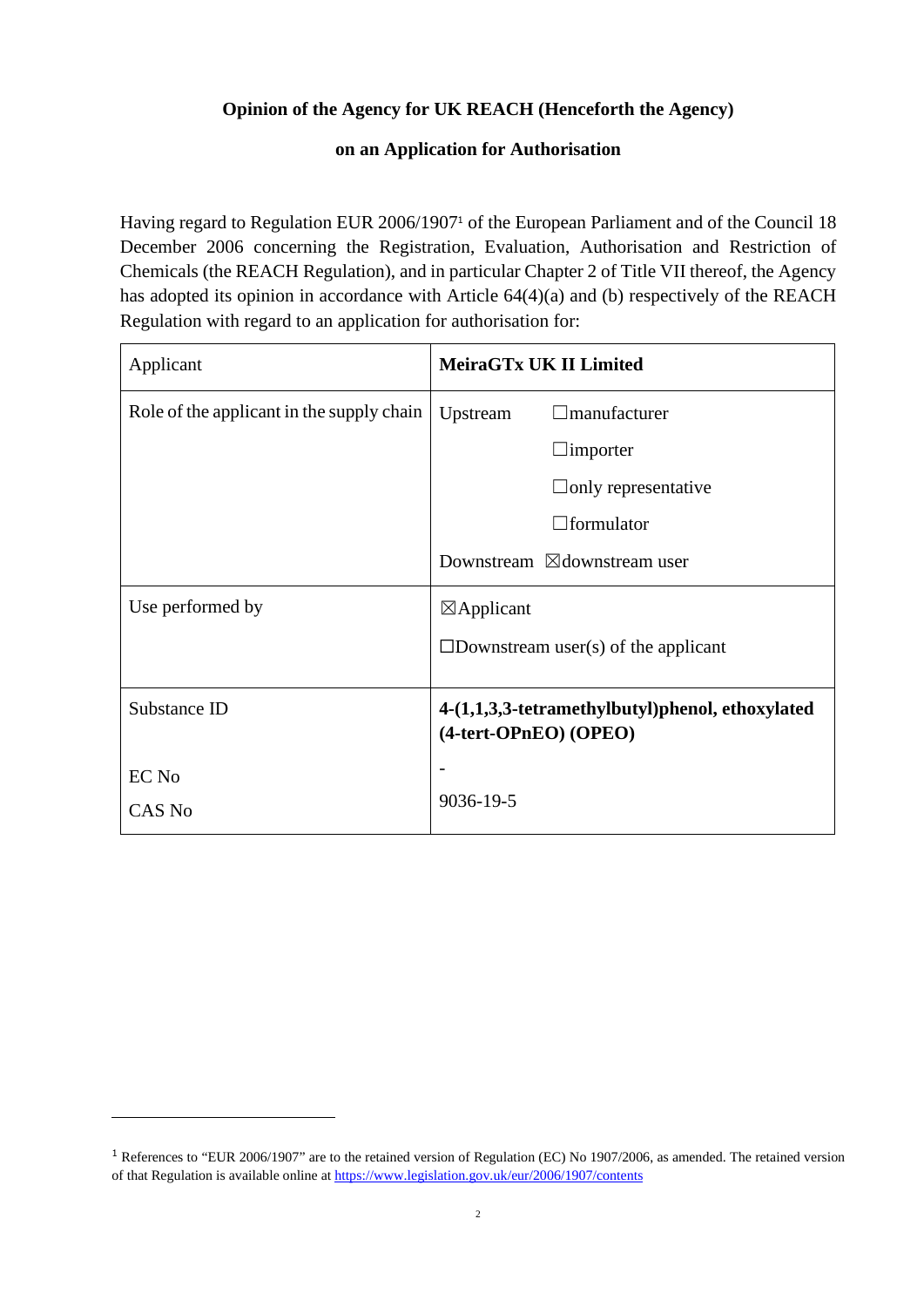| Intrinsic properties referred to in                                                                       | $\Box$ Carcinogenic (Article 57(a))                                                                                                                     |
|-----------------------------------------------------------------------------------------------------------|---------------------------------------------------------------------------------------------------------------------------------------------------------|
| Annex 14                                                                                                  | $\Box$ Mutagenic (Article 57(b))                                                                                                                        |
|                                                                                                           | $\Box$ Toxic to reproduction (Article 57(c))                                                                                                            |
|                                                                                                           | $\Box$ Persistent, bioaccumulative and toxic (Article<br>57(d)                                                                                          |
|                                                                                                           | $\Box$ Very persistent and very bioaccumulative<br>(Article 57(e))                                                                                      |
|                                                                                                           | $\boxtimes$ Other properties in accordance with Article<br>$57(f)$ – endocrine disrupting properties for the<br>environment                             |
| Use title                                                                                                 | Use of 4-tert-OPnEO as a manufacturing aid in<br>the production of gene therapies                                                                       |
|                                                                                                           | Other connected uses: None                                                                                                                              |
|                                                                                                           | Similar uses applied for: None                                                                                                                          |
| Indicative number and location of sites<br>covered                                                        | This process takes place at a single site in London,<br>England.                                                                                        |
| Annual tonnage of Annex 14 substance<br>used per site (or total for all sites)                            | $<$ 1 tonne per year. Future use.                                                                                                                       |
| Function(s) of the Annex 14 substance.                                                                    | 4-tert-OPnEO is used as a cell lysing agent during a<br>manufacturing step in the production of gene<br>therapies.                                      |
| Type of products (e.g., articles or<br>mixtures) made with Annex 14<br>substance and their market sectors | Gene therapy products to be used in the treatment<br>of diseases (ocular, neurodegenerative, salivary<br>gland) using the adeno-associated virus (AAV). |
| Annex 14 substance present in the<br>concentrations above 0.1% in the<br>products (e.g., articles) made   | N <sub>o</sub>                                                                                                                                          |
| Review period requested by the<br>applicant (length)                                                      | 12 years                                                                                                                                                |
| AfA Reference number                                                                                      | AFA002-01                                                                                                                                               |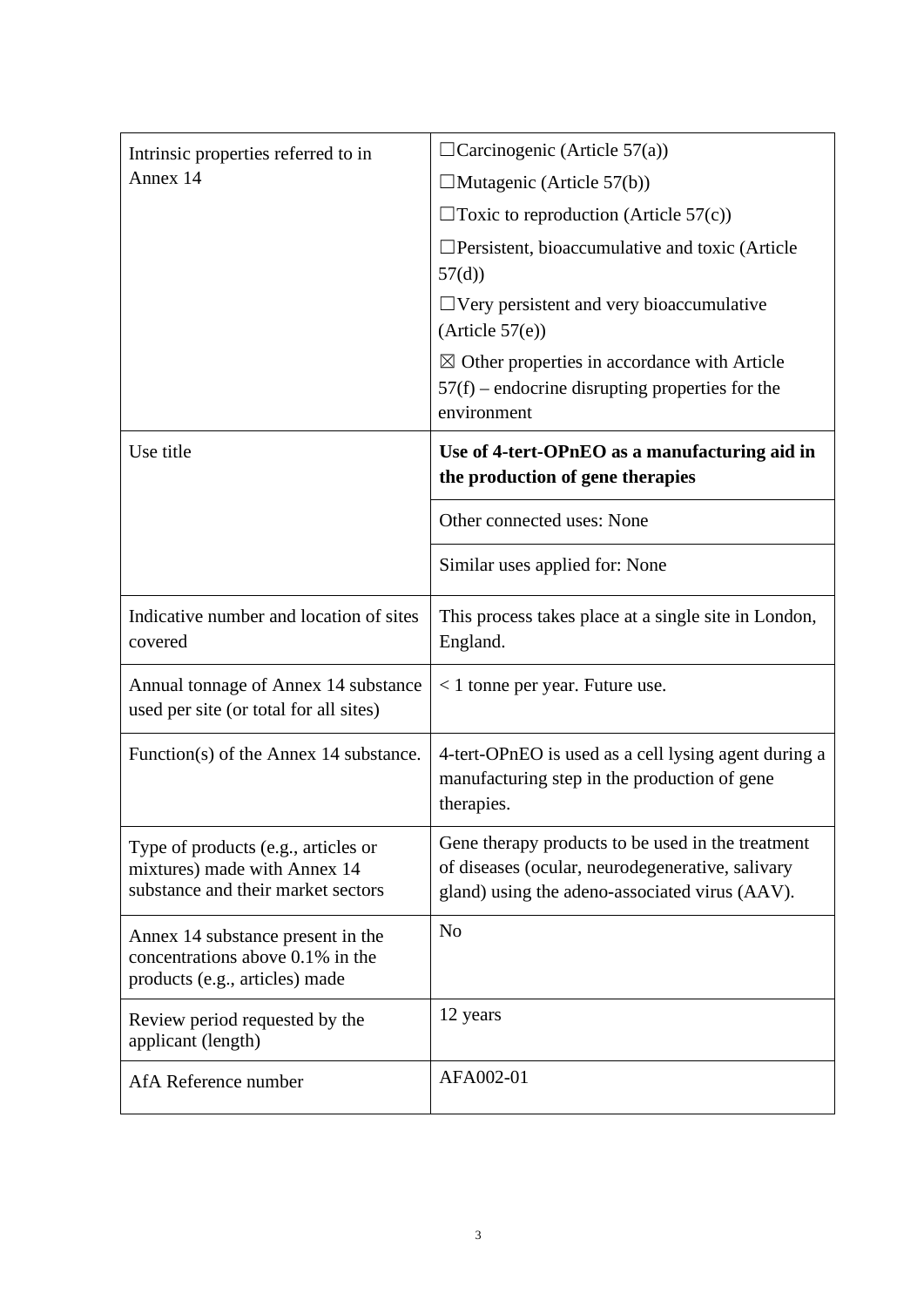This document provides the opinions of the Agency based on their scientific assessment of the application for authorisation. It provides scientific input to the Secretary of State's decision to grant or refuse an authorisation in accordance with Title VII, Chapter 2.

Process information for this opinion can be found in Annex 1 and a list of acronyms/abbreviations in Annex 2. Where values are redacted or shown as ranges with an \*, the exact figure has been claimed confidential.

# **THE OPINION OF THE AGENCY**

**Summary:** The Agency has assessed the application and has concluded that the OCs and RMMs have not been shown to be appropriate and effective at limiting the risks, because minimisation of environmental exposure has not been demonstrated. There are currently no technically or economically feasible alternatives and the socioeconomic benefits from the use of the substance are significant and positive. If authorisation is granted, the Agency recommends a review period of 12 years.

The Agency has formulated its opinion on:

- the risks arising from the use applied for,
- the appropriateness and effectiveness of the operational conditions and risk management measures described,
- the assessment of the hazards related to the alternatives as documented in the application,
- the socioeconomic factors and
- the suitability and availability of alternatives associated with the use of the substance taking into account the information in the application as well as
- other available information.

In this application, the applicant did not derive PNECs. Therefore, the Agency concluded, in accordance with Annex I of the REACH Regulation, that for the purposes of the assessment of this application it was not possible to determine PNECs for the endocrine disrupting properties for the environment of the substance.

The Agency concluded that the operational conditions and risk management measures described in the application **are** potentially appropriate and effective in limiting the risk, but this cannot be confirmed. This is because the applicant has **not** demonstrated that environmental exposure will be reduced to as low as technically and practically possible. The Agency proposes that the authorisation should include a condition requiring the applicant to identify and implement any measures needed to resolve this deficiency, or to expedite such investigations that may be necessary to demonstrate that no further reduction in emissions is technically or practically possible.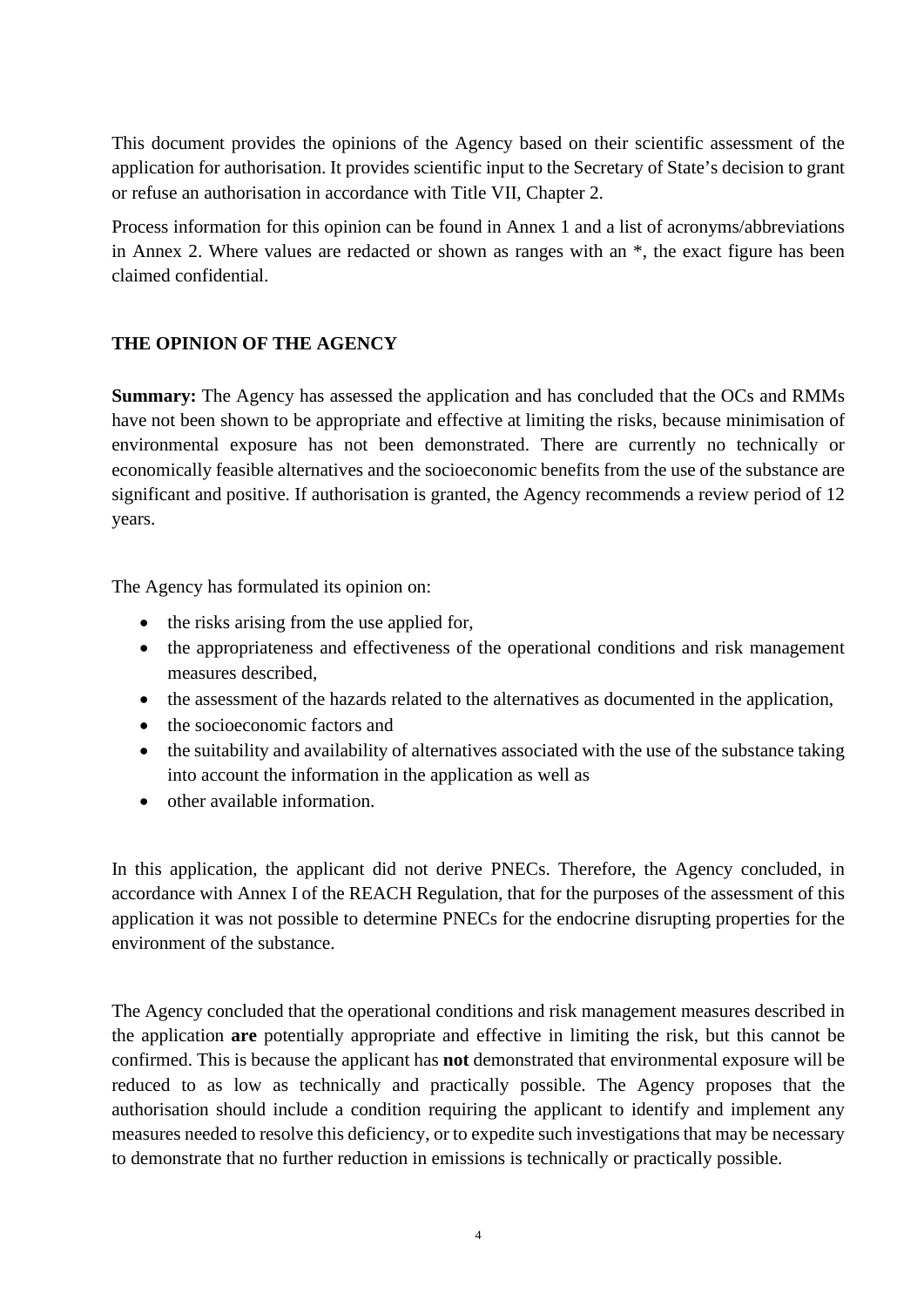The use applied for may result in  $\langle 100g^*$  per year releases of the substance to the environment.

The Agency concluded on the analysis of alternatives and the substitution plan that:

- The applicant has demonstrated that there are currently no technically and/or economically feasible alternatives available for the applicant with the same function and similar level of performance. The Agency also therefore did not evaluate the potential risk of alternatives.
- There is no information available in the application for authorisation indicating that there are alternatives available that are technically and economically feasible in the UK.
- The applicant did not submit a substitution plan.

The Agency concluded that the applicant has demonstrated that the socioeconomic benefits of granting an authorisation are >£100,000,000/kg/year\* of emissions of 4-tert-OPnEO as a result of continuing the use applied for.

The expected socioeconomic benefits of granting an authorisation are estimated to be  $\geq$  £10 million\* per year consisting of avoided producer surplus losses, avoided relocation costs and avoided cost of unemployment to society.

The Agency has estimated that the use applied for may result in  $\langle 100g^*$  of emissions of 4-tert-OPnEO per year to the environment. Given that the impact of these emissions cannot be quantified using the threshold approach for the SVHC, the Agency assessed environmental risk by reference to a well-characterised endocrine disruptor with the same mode of action; ethinylestradiol. Taking into account differences in potency, the Agency concluded that the use applied for will have no adverse environmental impacts in relation to endocrine disruption.

The Agency has not identified any remaining uncertainties of such magnitude that they may affect its conclusions.

# **PROPOSED CONDITIONS, MONITORING ARRANGEMENTS AND**

# **RECOMMENDATIONS**

The Agency proposes to include one condition within the authorisation:

The applicant shall identify and implement any risk management measures needed to ensure that environmental exposure is reduced to as low a level as is technically or practically possible or shall expedite and report such investigations as may be necessary to demonstrate that no further reduction in emissions is technically or practically possible.

No monitoring arrangements for the authorisation are proposed.

No recommendations for the review report are made.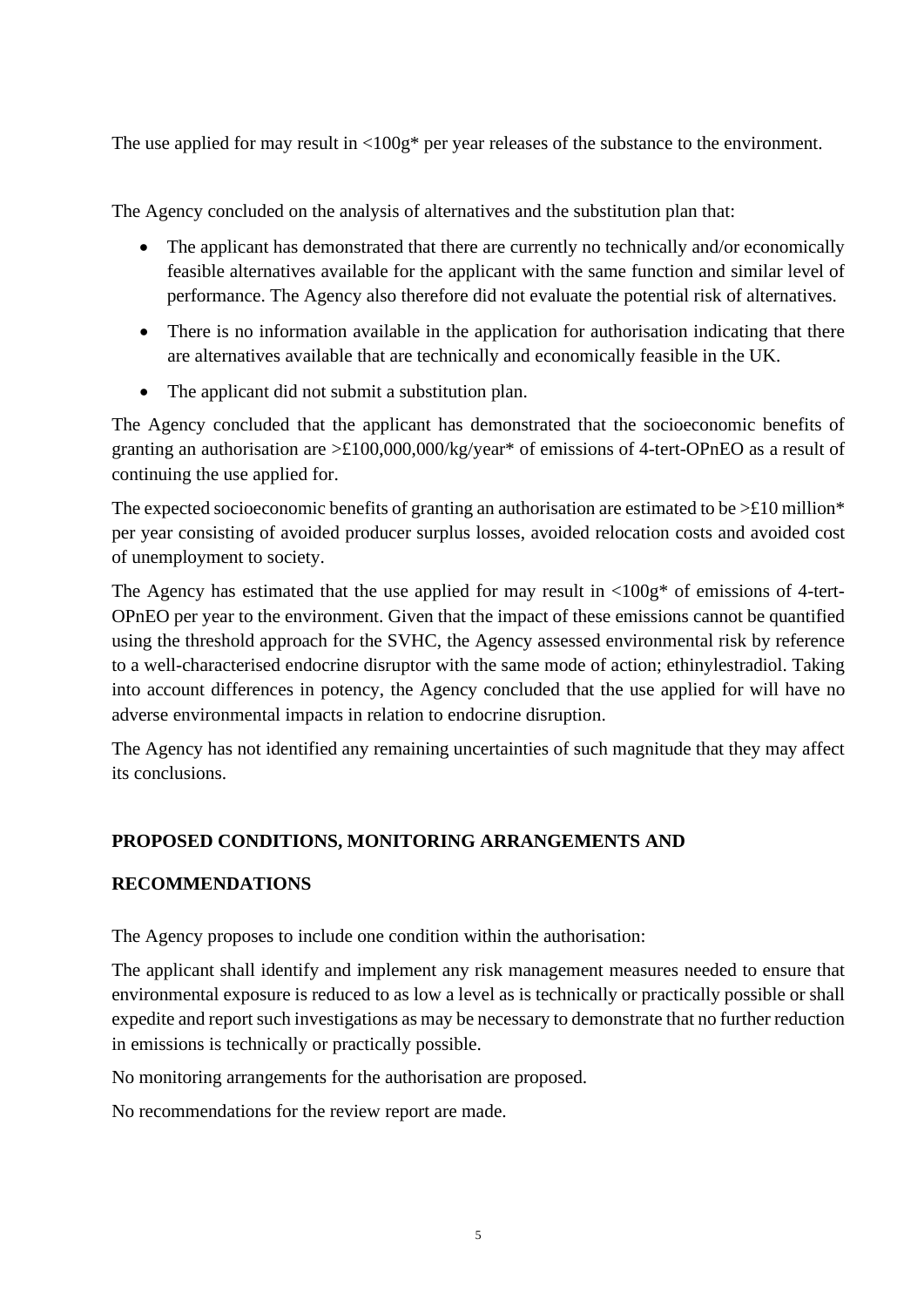# **REVIEW PERIOD**

Taking into account the information provided in the application for authorisation submitted by the applicant, a **12-year** review period is recommended for this use.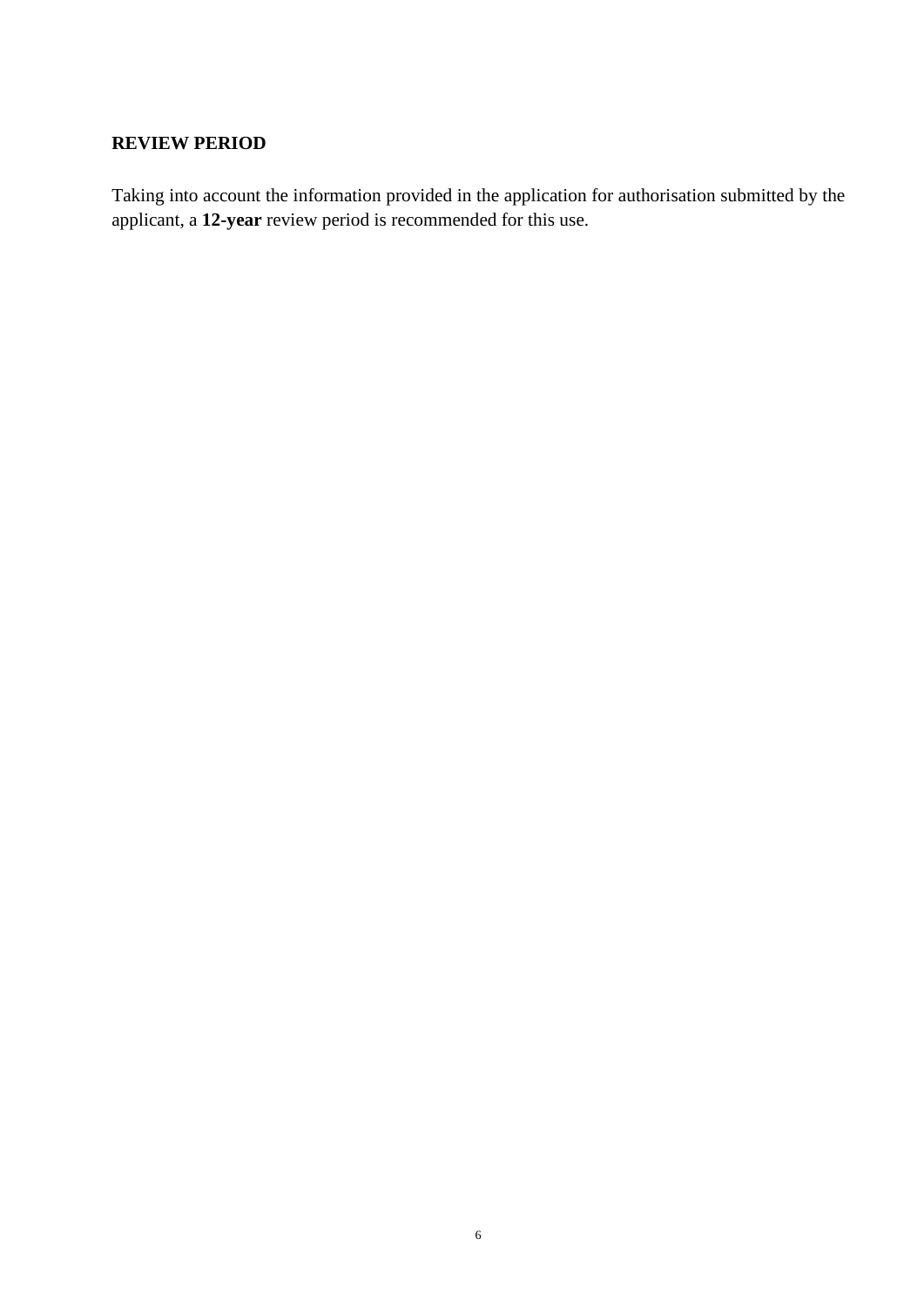# **JUSTIFICATIONS:**

# **1. Short description of use**

The applicant, MeiraGTx UK II Limited, applies for the future use<sup>2</sup> of 4-tert-OPnEO in the manufacture of gene therapies on one site located in London, England.

The purpose of the use is to produce gene therapies using 4-tert-OPnEO as a manufacturing aid. The use takes place in an underground facility and 4-tert-OPnEO is used in an isolated environment, with the exception of one sink connected to the public sewerage system.

For this use, <0.1 tonnes of 4-tert-OPnEO will be used per year.

# **1.1. Description of the process in which Annex 14 substance is used**

The use of 4-tert-OPnEO during manufacturing has the following steps:

- Receipt (WCS  $1.1$  PROC 0) the bottles are received at the manufacturing facility and cleaned. There is no release of 4-tert-OPnEO to the environment from this process.
- Transfer of excess 4-tert-OPnEO (WCS 1.2 PROC 8b, WCS 1.3 PROC 3) excess 4 tert-OPnEO not required in the manufacturing process is transferred to the waste room. It is disposed of off-site by a contractor for hazardous waste incineration. Apparatus is doublebagged and transferred to the waste room to be sent to hazardous waste incineration. There is no release of 4-tert-OPnEO to the environment from this process.
- Cell feeder room (WCS 1.4-1.9 PROC 3, 8b, 9) rejected 4-tert-OPnEO is disposed of off-site by a contractor for hazardous waste incineration. Apparatus is double-bagged and transferred to the waste room to be sent to hazardous waste incineration. There is no release of 4-tert-OPnEO to the environment from this process.
- Quality Control samples (WCS 1.7, 1.9,  $1.11$  PROC 9, 15) samples are disposed of offsite by a contractor for hazardous waste incineration. Samples shipped to external contractors for testing are disposed of as clinical waste via incineration
- Filter permeate (WCS 1.10 PROC 3, 8b) lost to wastewater, contains 4-tert-OPnEO. The applicant has claimed the quantity of 4-tert-OPnEO lost to wastewater to be confidential. The loss is via a single sink at the facility connected to the municipal sewerage system.

The manufacturing steps show that during purification of the product, the majority of the 4-tert-OPnEO used in the process is collected for off-site incineration as hazardous waste. A small proportion is discharged to sewer and could enter the aquatic environment.

<sup>&</sup>lt;sup>2</sup> The applicant is applying for the future use of the substance and their current use is exempt from authorisation under Article 56(3).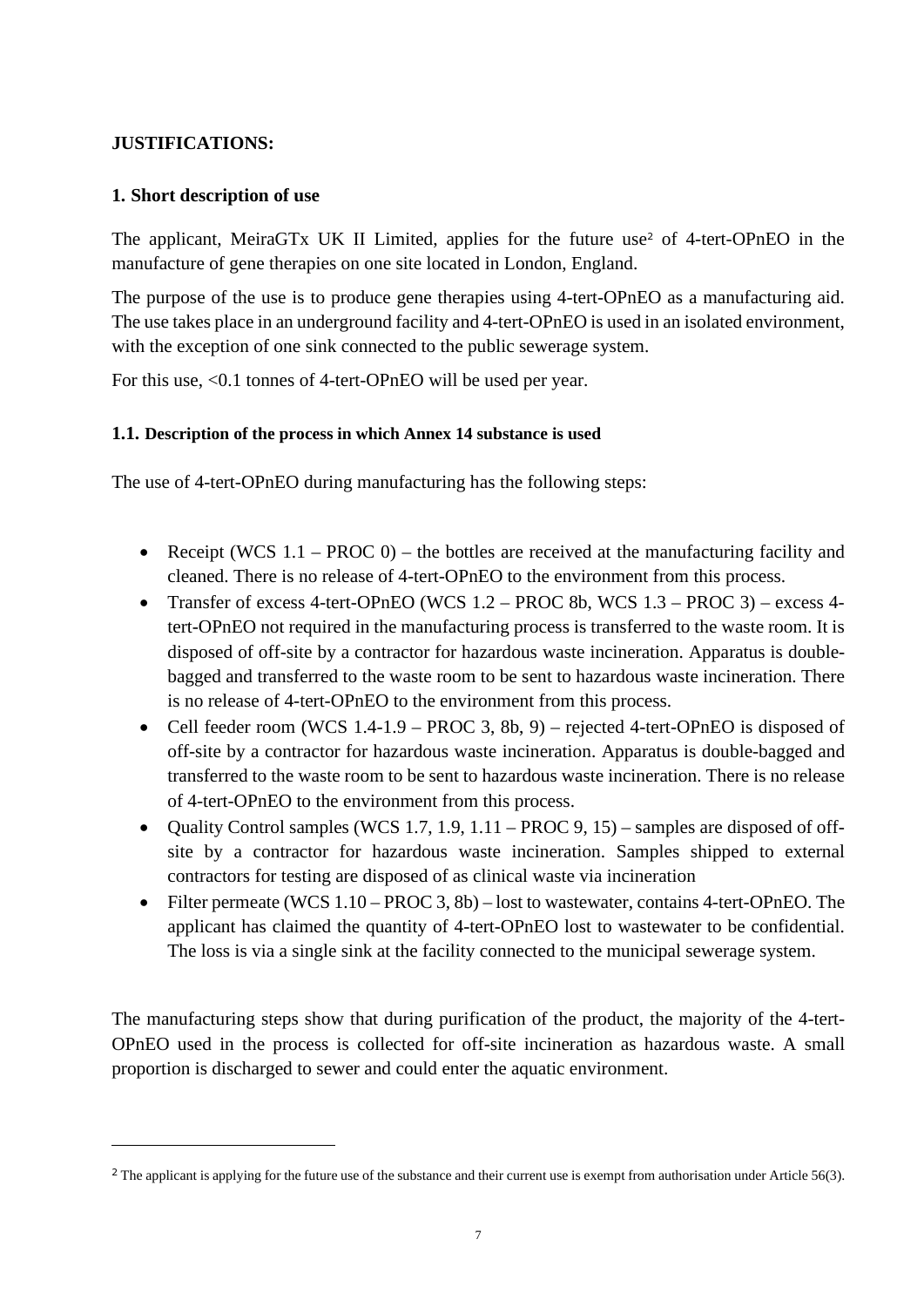| <b>Contributing scenario</b> | <b>ERC/PROC</b>                         | Name of the contributing<br>scenario                                                                     | Size of the exposed<br>population              |
|------------------------------|-----------------------------------------|----------------------------------------------------------------------------------------------------------|------------------------------------------------|
| ECS1                         | ERC <sub>4</sub>                        | Use<br>of<br>non-reactive<br>processing aid at industrial<br>site (no inclusion into or<br>onto article) | Not applicable to the<br>environmental concern |
| <b>WCS</b> 1.1               | PROC <sub>0</sub>                       | Receipt and storage of 4-<br>tert-OPnEO                                                                  | Not applicable to the<br>environmental concern |
| <b>WCS 1.2</b>               | PROC <sub>8b</sub>                      | Transfer of 4-tert-OPnEO                                                                                 | Not applicable to the<br>environmental concern |
| <b>WCS</b> 1.3               | PROC <sub>3</sub>                       | Excess 4-tert-OPnEO sent<br>for disposal                                                                 | Not applicable to the<br>environmental concern |
| <b>WCS 1.4</b>               | PROC <sub>8b</sub>                      | Transfer<br>from<br>bioprocessing bag                                                                    | Not applicable to the<br>environmental concern |
| <b>WCS 1.5</b>               | PROC <sub>3</sub>                       | Storage of bioprocessing<br>bag                                                                          | Not applicable to the<br>environmental concern |
| <b>WCS 1.6</b>               | PROC <sub>8b</sub>                      | Contents of bioprocessing<br>transferred<br>bag<br>to<br>bioreactor                                      | Not applicable to the<br>environmental concern |
| <b>WCS 1.7</b>               | PROC <sub>9</sub>                       | Sampling of bioreactor                                                                                   | Not applicable to the<br>environmental concern |
| <b>WCS 1.8</b>               | PROC <sub>8b</sub>                      | Transfer of contents from<br>bioreactor<br>the<br>the<br>to<br>bioprocessing bag                         | Not applicable to the<br>environmental concern |
| <b>WCS 1.9</b>               | PROC <sub>9</sub>                       | Sampling of lysate                                                                                       | Not applicable to the<br>environmental concern |
| <b>WCS 1.10</b>              | PROC <sub>3</sub><br>PROC <sub>8b</sub> | Purification of lysate                                                                                   | Not applicable to the<br>environmental concern |
| <b>WCS</b> 1.11              | <b>PROC 15</b>                          | Laboratory<br>analysis<br>of<br>final product                                                            | Not applicable to the<br>environmental concern |

**Table 1: Contributing Scenarios presented in the Use**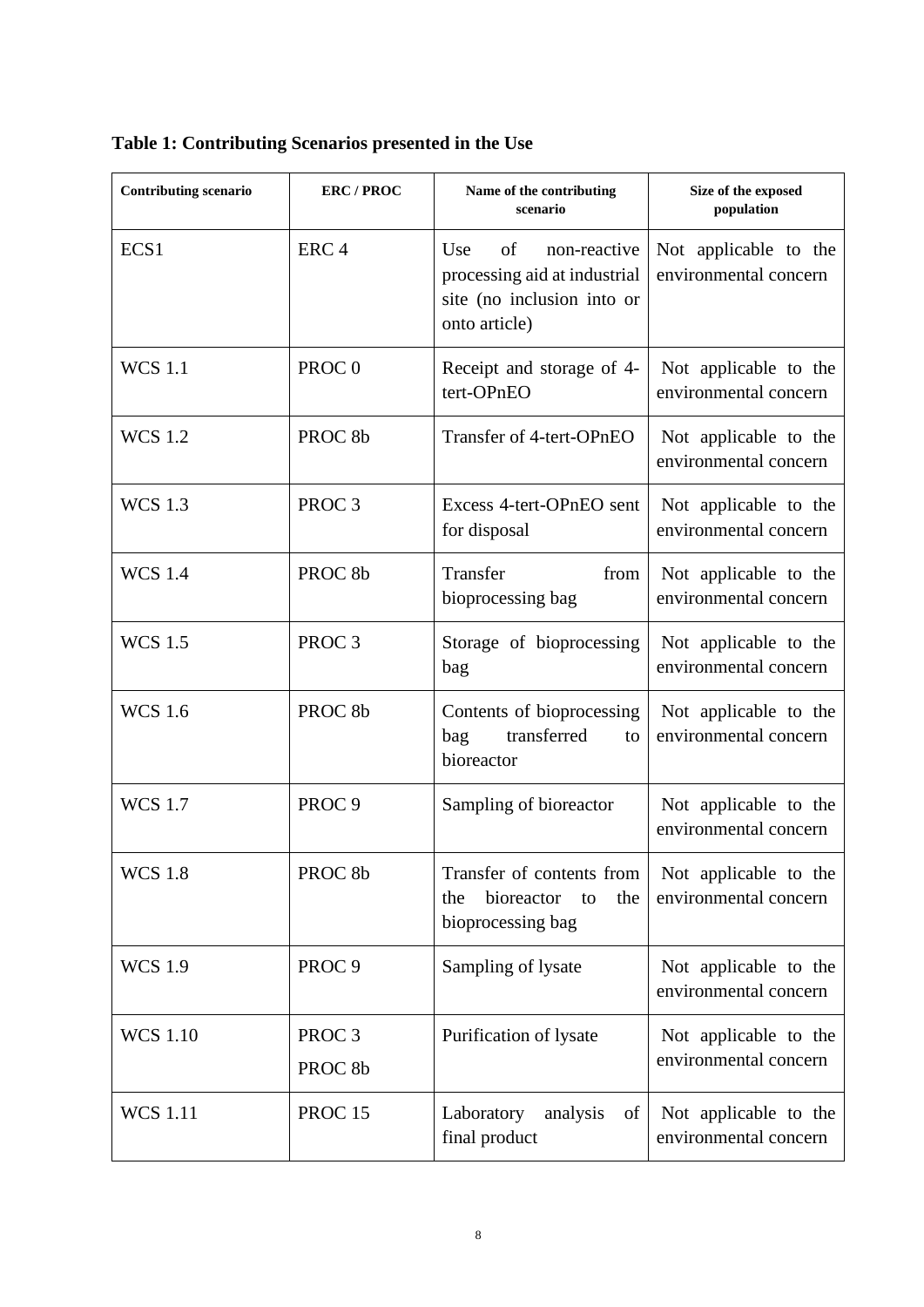# **1.2. Key functions provided by the Annex 14 substance and technical properties/requirements that must be achieved by the products made with the Annex 14 substance.**

The technical function of 4-tert-OPnEO in this use is as a cell lysis agent for the extraction of proteins and organelles during the manufacture of gene therapy products. The substance is formulated into a buffer solution which is subsequently introduced to cells in culture which have been engineered to produce the gene therapy vector; when the cells are lysed the vector is released into the lysate. The lysate is then filtered and purified via successive downstream processes in order to yield the applicant's product.

# **1.3. Type(s) of product(s) made with Annex 14 substance and market sector(s) likely to be affected by the authorisation**

The products are various gene therapy vectors intended to be used in the treatment of targeted diseases. The products use the adeno-associated virus (AAV) as the vector for delivering genes. The diseases targeted for such treatment can be grouped into 3 development programmes – ocular, neurodegenerative and salivary gland.

# **1.4. For application: Downstream User survey**

Not relevant.

# **2. Operational Conditions and Risk Management Measures**

#### **2.1. Workers**

Not relevant.

# **2.2. Consumers**

Not relevant.

#### **2.3. Environment/Humans via Environment**

# **Operational Conditions and Risk Management Measures in place for control of emissions to:**

**Air:** 

The applicant stated that there are no releases to air during the batch preparation process as the substance is non-volatile and the process takes place indoors in controlled areas.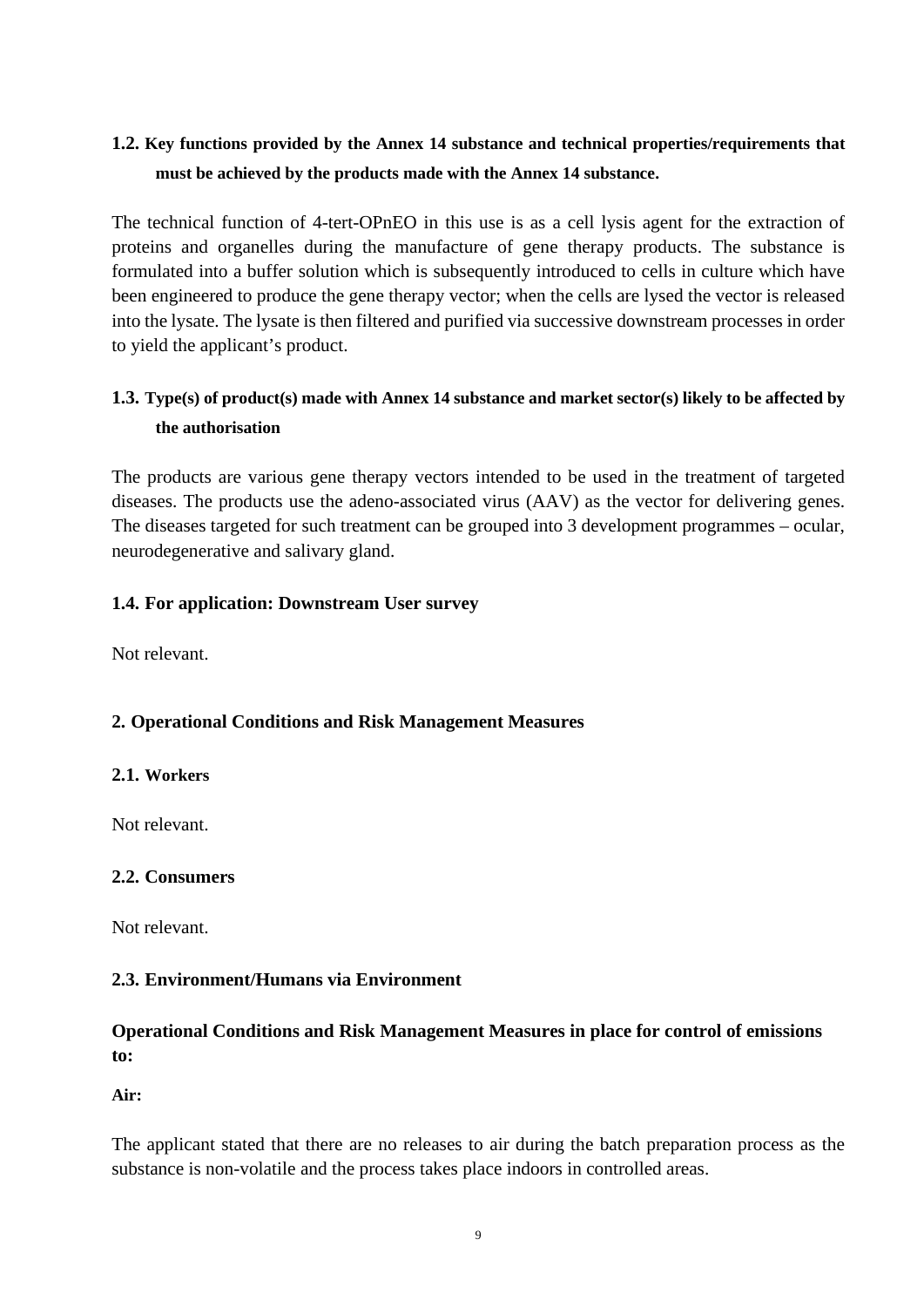# **Water:**

The applicant stated that there will be a release of up to 4-tert-OPnEO to wastewater per batch. with a maximum of batches per day. This corresponds to  $\sim$  of octylphenol released per day, which is the Substance of Very High Concern that gives rise to the endocrine disruption concerns.

During each production batch the unused 4-tert-OPnEO, filtration losses, affinity chromatography AAVX flow through, AAVX capture column washes, Anion Exchange AEX1 flow through, discarded samples and used single use apparatus are collected and taken off-site by an external contractor for hazardous waste incineration. The applicant has indicated that this wastewater collected for incineration totals approximately . The AEX1 column strip and column wash are collected and then drained to sewer. The second stage anion exchange AEX2 flow through, column strip, and column wash are also collected and drained to sewer. The eluate from AEX2 is subject to tangential flow filtration, during which of column permeate is released to sewer. The applicant provided additional information on the volumes of all the flows to sewer, and these sum to approximately per production batch.

The applicant has considered that emissions of 4-tert-OPnEO to water will be minimised by the collection and incineration of >99.9% of 4-tert-OPnEO used on the site. Only minimally contaminated aqueous waste streams will be released to sewer. The applicant has stated that they are investigating further measures to divert this release from the municipal sewerage system to ensure that emissions of 4-tert-OPnEO to the environment are as low as is technically and practically possible.

Uncertainty around the release factor appears to be primarily related to the analytical Level of Detection for 4-tert-OPnEO, stated to be

There is no wastewater treatment onsite. The applicant has assumed 100% conversion of 4-tert-OPnEO to octylphenol at the point of entry to the receiving municipal STP, with zero degradation during sewage treatment.

#### **Soil:**

The applicant stated that there is no direct release to soil during the batch preparation process as it takes place indoors in controlled areas. The release factor for non-agricultural soil is, therefore, specified to be 0%.

Indirect release to soil by using STP sludge for agricultural purposes cannot be excluded. The applicant has provided a local Predicted Environmental Concentration (PEC<sub>local</sub>) for agricultural soil.

#### **Waste:**

All solid waste is collected for off-site incineration. The effectiveness in limiting emissions to the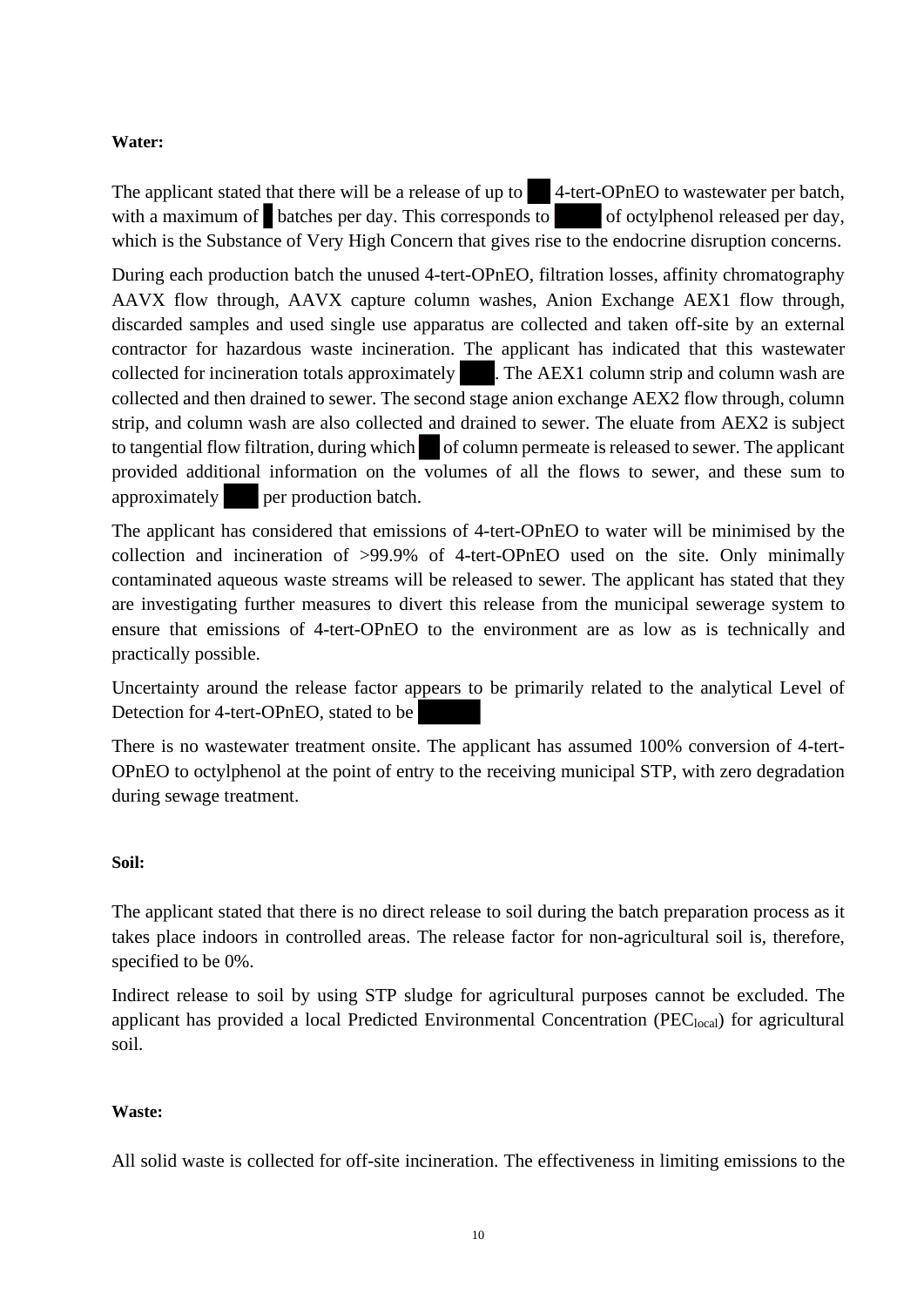environment from solid waste is assumed to be 100%.

| Compartment | <b>RMM</b>                                                                                                                                                | <b>Stated Effectiveness</b>                                                                                                                                                                                                   |
|-------------|-----------------------------------------------------------------------------------------------------------------------------------------------------------|-------------------------------------------------------------------------------------------------------------------------------------------------------------------------------------------------------------------------------|
| Air         | Low vapour pressure and<br>indoor use in controlled areas<br>will prevent atmospheric<br>emissions.                                                       | 100%, no atmospheric emissions                                                                                                                                                                                                |
| Water       | contaminated<br>Some<br>wastewater is released to<br>sewer for treatment at the<br>local STP and discharge to<br>surface<br>(Thames)<br>water<br>Estuary) | For incineration of aqueous wastes a 100% effectiveness is<br>assumed.<br>For releases to sewer, the applicant has assumed 28.49%<br>effectiveness for removal from wastewater, and an overall RMM<br>effectiveness of 99.9%. |
| Soil        | Indoor use in controlled areas.                                                                                                                           | 100% for direct emissions to soil. Potential for indirect release to<br>agricultural soils unless sewage sludge is incinerated.                                                                                               |

| <b>Table 2: Environmental RMMs</b> |  |  |  |
|------------------------------------|--|--|--|
|------------------------------------|--|--|--|

# **2.4. The Agency's evaluation on the OCs and RMMs**

Since all single-use apparatus that has been in contact with 4-tert-OPnEO is collected and disposed of as waste for incineration and all significantly contaminated wastewater is collected for incineration, no significant shortcomings to the OCs and RMMs have been identified.

From mass balance considerations it is clear that the effectiveness of RMMs and OCs in avoiding releases exceeds 99% and may exceed 99.9%. Nevertheless, the applicant has not explained why all aqueous wastes cannot be incinerated, and so has failed to demonstrate that emissions have been minimised as far as technically and practically possible.

# **2.5. The Agency's conclusions on the OCs and RMMs**

The applicant has demonstrated that the RMMs and OCs are at least 99% effective in avoiding releases of 4-tert-OPnEO to the environment. The release of some potentially contaminated wastewater to sewer represents a minor shortcoming because the applicant has failed to show that this release cannot be further minimised.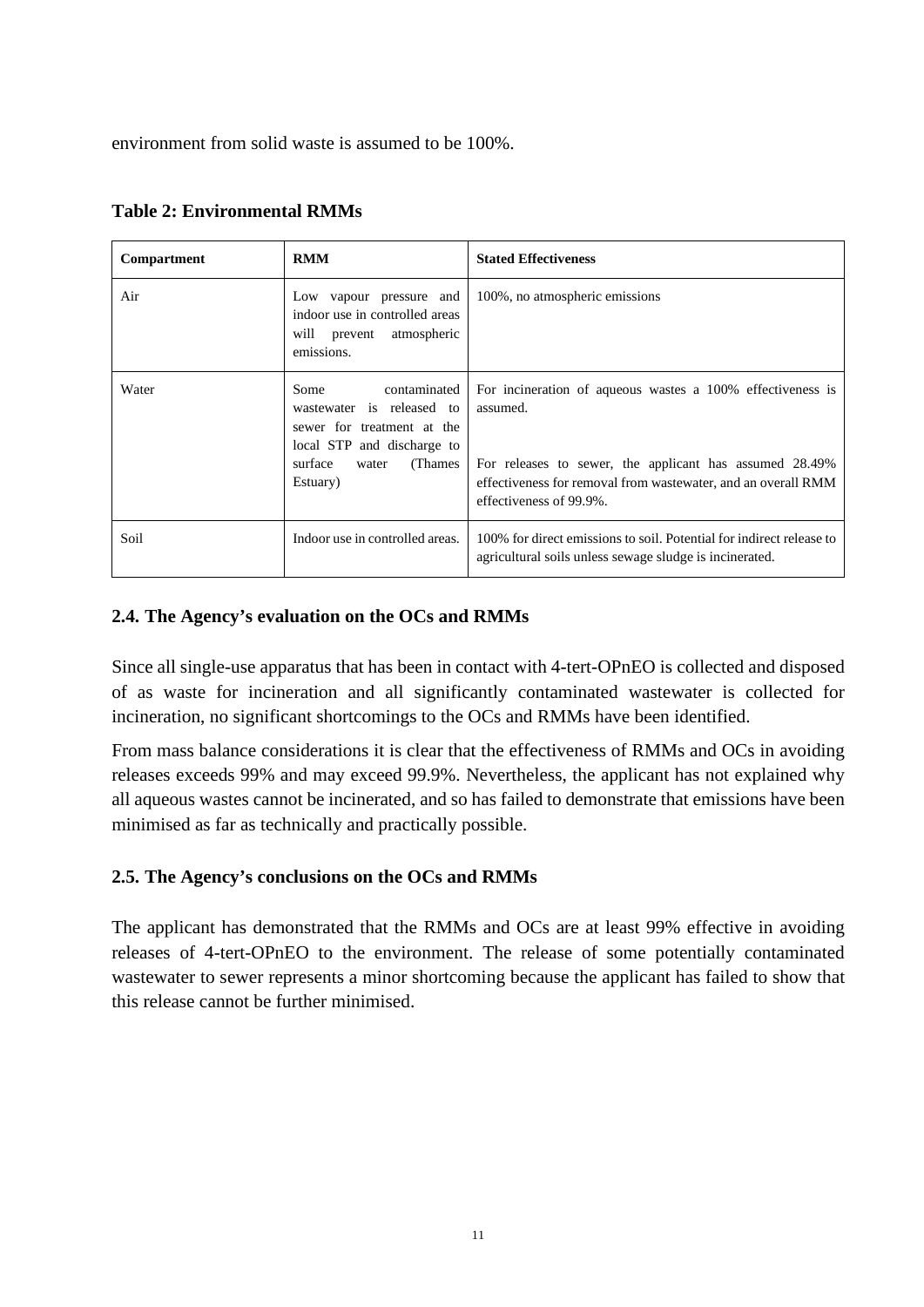## **Overall conclusion**

# **Are the operational conditions and risk management measures appropriate<sup>3</sup> and effective<sup>4</sup>**

### **in limiting the risks?**

| Workers                | $\vert$  Yes        | ∣ ∣No          | $\boxtimes$ Not relevant |
|------------------------|---------------------|----------------|--------------------------|
| Consumers              | $\perp$ $Y$ es      | ⊥ ∣No          | $\boxtimes$ Not relevant |
| Humans via Environment | $\vert$ $\vert$ Yes | $\Box$ No      | $\boxtimes$ Not relevant |
| Environment            | $\perp$ $Y$ es      | $\boxtimes$ No | $\Box$ Not relevant      |

Concern that the RMMs may not reduce exposure to as low as technically and practically possible leads to a proposed condition in the authorisation.

#### **3. Exposure assessment**

#### **3.1. Inhalation exposure**

Not relevant.

#### **3.2. Dermal exposure**

Not relevant.

#### **3.3. Biomonitoring**

Not relevant.

#### **3.4. Environmental exposure**

#### **Air:**

The applicant considered that releases of 4-tert-OPnEO to air are negligible, given the low vapour

<sup>&</sup>lt;sup>3</sup> 'Appropriateness' – relates to the following of the principles of the hierarchy of controls as well as prevention or minimisation of releases in application of OCs and RMMs and compliance with the relevant legislation.

<sup>4</sup> 'Effectiveness' – evaluation of the degree to which the OCs and RMM are successful in producing the desired effect – exposure / emissions reduction, taking into account for example proper installation, maintenance, procedures and relevant training provided.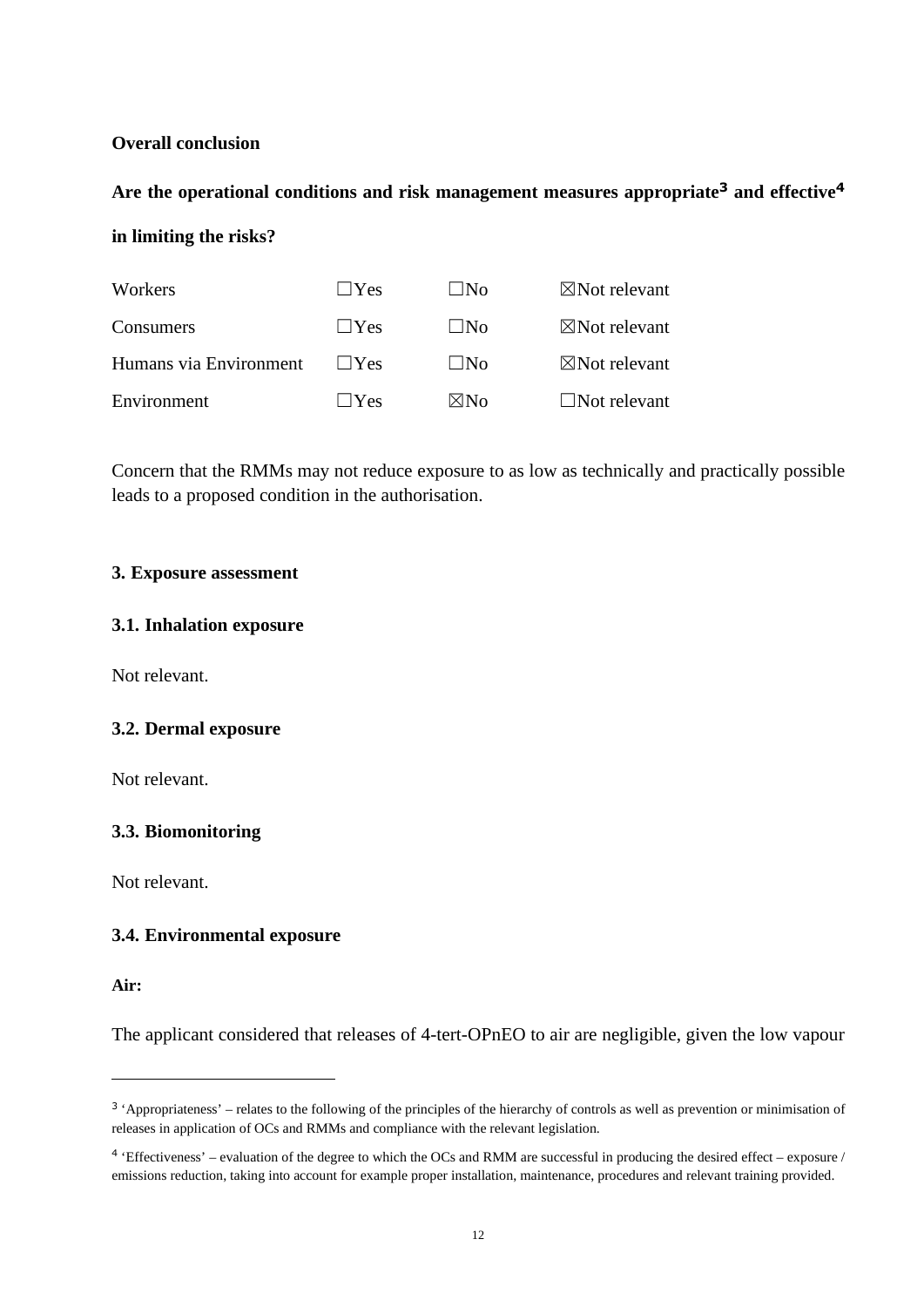pressure of the substance and the operational conditions of use. The applicant modelled a Predicted Environmental Concentration in air. This has not been evaluated, given the non-threshold approach taken by the applicant.

# **Water:**

Discarded single use apparatus, discarded samples, and significantly contaminated aqueous waste streams are collected for incineration. Therefore, the environmental release assessment presented by the applicant is based on aqueous releases to sewer containing residual and often undetected concentrations of 4-tert-OPnEO, from a typical batch operation.

Quantities of up to of 4-tert-OPnEO released to sewer per batch were estimated from measurement of volumes produced during the process, concentrations measured in samples taken during different stages of the process, by subtraction, and by assuming worst case concentrations for measurements below the analytical level of detection ( ).

The applicant has provided local Predicted Environmental Concentrations ( $PEC<sub>local</sub>$ ) for the transformation product octylphenol in surface freshwater  $(3.89 \times 10^{-8} \text{ mg/L})$  and marine water  $(5.43 \text{ m})$  $x$  10<sup>-9</sup> mg/L). These were generated by modelling in EUSES. The Agency notes that the EUSES modelling appears to have been conducted using the physicochemical information for octylphenol. This corresponds to an assumption that all 4-tert-OPnEO released to wastewater is rapidly transformed to octylphenol at the point of entry to the receiving sewage treatment plant. In reality only a small proportion of 4-tert-OPnEO is likely to be transformed to octylphenol during wastewater treatment; the ECHA SVHC support document<sup>5</sup> suggests a value of 21.5% would be a reasonable worst-case assumption. It would have been more appropriate to model 4-tert-OPnEO itself, in which case the proportion of substance retained in treated wastewater (as opposed to sludge) would be higher (the ethoxylate has a lower octanol/water partition coefficient  $(K_{ow})$ . Overall, however, the assumption that all 4-tert-OPnEO released to sewer is rapidly transformed to octylphenol is likely to predict conservative (pessimistic) surface water concentrations.

The applicant identified that release to the aquatic environment would be through Beckton wastewater treatment plant, which discharges to the tidal River Thames.

#### **Soil:**

The applicant considered that direct releases of 4-tert-OPnEO to soil are negligible. Modelling conducted by the applicant indicated that approximately 26% of the total emission would be via sewage sludge. As explained in the water section above, this may be an overestimate. Nevertheless, there is potential for indirect environmental exposure in agricultural soils. The applicant modelled a Predicted Environmental Concentration in agricultural soils (PEC<sub>local</sub>) of 4.53 x 10<sup>-6</sup> mg/kg ww.

<sup>5</sup> https://echa.europa.eu/documents/10162/17230/suppdoc\_4\_tert\_octylphenol\_20111211\_en.pdf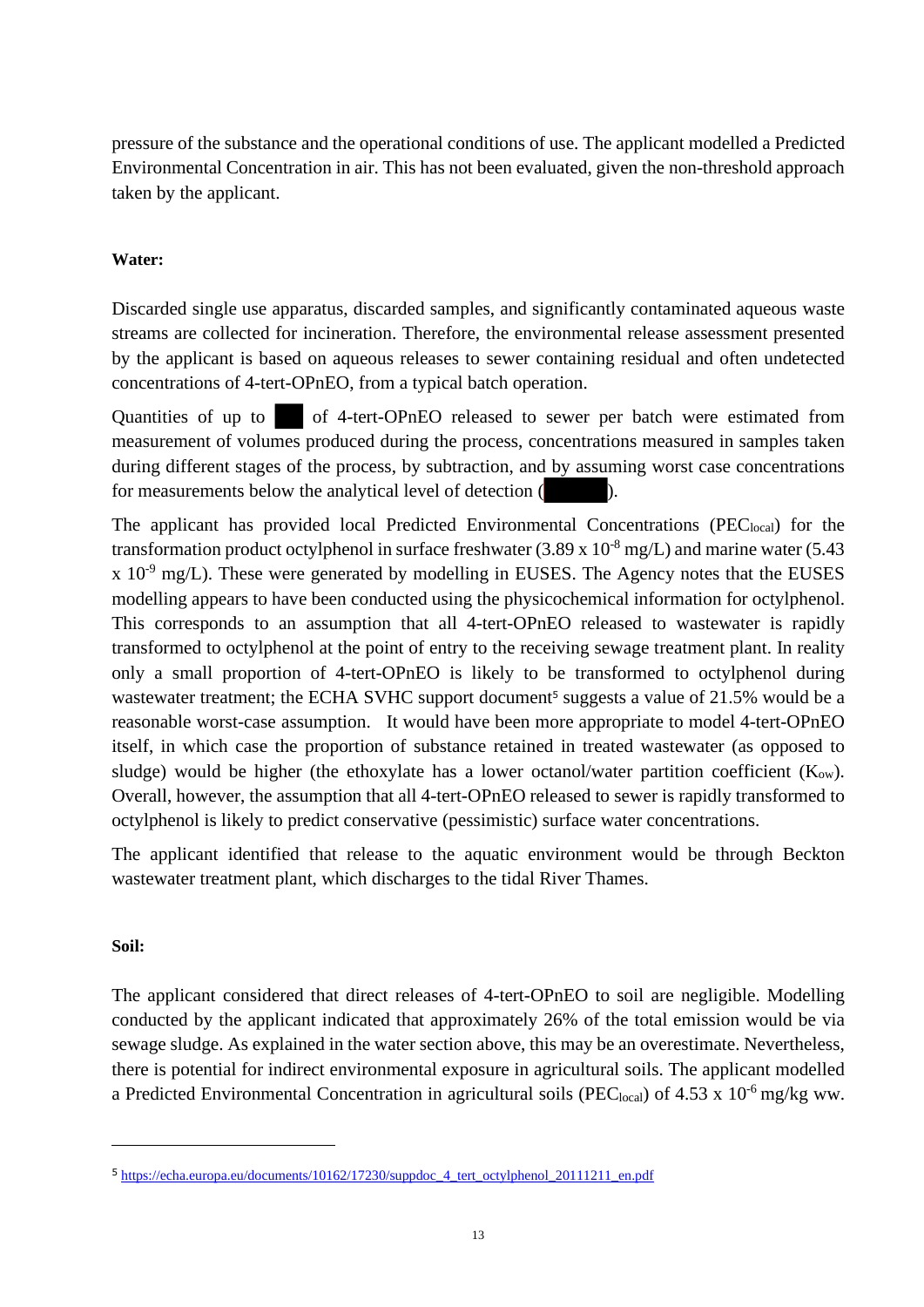This has not been evaluated, given the non-threshold approach taken by the applicant and the absence of sufficient evidence for endocrine disruption in terrestrial species.

| <b>Release</b><br>route | <b>Release factor</b> | Release per year | Release estimation method and<br>details                                                                                                                                                                                                                                          |
|-------------------------|-----------------------|------------------|-----------------------------------------------------------------------------------------------------------------------------------------------------------------------------------------------------------------------------------------------------------------------------------|
| Air                     | $\overline{0}$        | $\boldsymbol{0}$ | physicochemical<br>Given<br>the<br>properties of the substance, no<br>release is expected.                                                                                                                                                                                        |
| Water                   | 0.066%                | $< 0.1 kg*$      | Release factor based on a typical<br>operation, results<br>from<br>batch<br>samples, and mass balance. Release<br>to wastewater is estimated at per<br>day of operation, approximately<br>$\langle 100g^* \rangle$ per year. This would<br>correspond to octylphenol per<br>year. |
| Soil                    | $\overline{0}$        | $\boldsymbol{0}$ | Direct release to soil is expected to<br>be negligible. Indirect release via<br>sewage<br>sludge<br>$\frac{1}{1}$<br>possible,<br>depending on whether the sludge is<br>incinerated<br>recycled<br><b>or</b><br>to<br>agriculture.                                                |
| Waste                   | $\overline{0}$        | $\overline{0}$   | Incineration is assumed to avoid any<br>environmental<br>releases<br>from<br>disposal of single-use apparatus,<br>discarded samples, and<br>highly<br>contaminated<br>aqueous<br>waste<br>streams.                                                                                |

**Table 3: Summary of releases to the environment**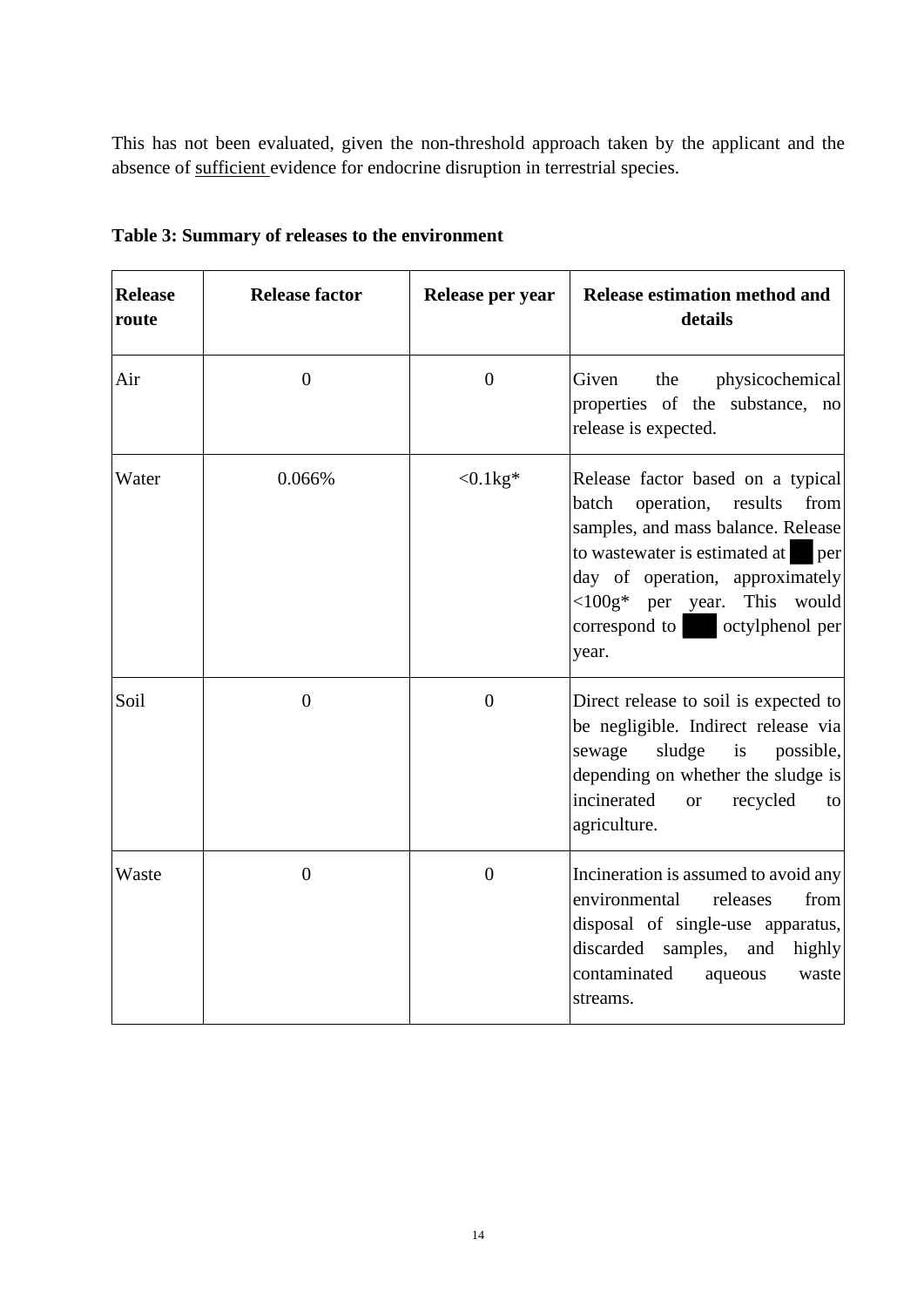| <b>Parameter</b>                       | Local                 | <b>Regional</b> |
|----------------------------------------|-----------------------|-----------------|
| <b>PEC</b> in air $(mg/m^3)$           | $\theta$              | Not assessed    |
| $\text{PEC}$ in fresh water (mg/L)     | $3.89 \times 10^{-8}$ | Not assessed    |
| $ {\rm PEC}$ in marine water $(mg/L)$  | 5.43 x $10^{-9}$      | Not assessed    |
| Daily dose via oral route (mg/kg bw/d) | Not relevant          | Not relevant    |

**Table 4: Summary of exposure to the environment and humans via the environment**

# **3.5. The Agency's evaluation of the exposure assessment**

## **Environment and Humans via the environment**

As a result of the relatively low vapour pressure of 4-tert-OPnEO (1 Pa at 20 ºC), the type of use (controlled laboratory conditions) and the RMMs and OCs in place, the Agency concludes that releases to air are expected to be negligible. Similarly, the Agency concludes that direct releases to soil are not likely. Indirect releases to soil by use of STP sludge for agricultural purposes cannot be excluded, and according to the information provided by the applicant could account for approximately 26% of the release to wastewater. However, this assumes complete transformation of 4-tert-OPnEO to octylphenol at the point of entry to the STP. Given incomplete transformation, and the lower  $K_{ow}$  of 4-tert-OPnEO, a lower partitioning to sludge and release to soil would be expected but the Agency has not assessed what this fraction would be.

The Agency considers that the methodology for assessing the release to water by means of monitoring data, mass balance, estimation and modelling is appropriate. All parameters are transparently reported and adequately justified. The estimates can be considered to be representative and, overall, are not likely to underestimate the release of octylphenol to the environment.

The applicant acknowledged that the actual monitoring method may lead to uncertainties about the real quantities of 4-tert-OPnEO released from the site in wastewater, because some sample results were below the specified limit of detection (

# **3.6. The Agency's conclusions on the exposure assessment**

The Agency considers that the release estimates provided by the applicant are appropriate. The Agency did not identify shortcomings in the methodology used that would invalidate this conclusion.

The Agency notes that some uncertainties remain related to the limit of detection of the analytical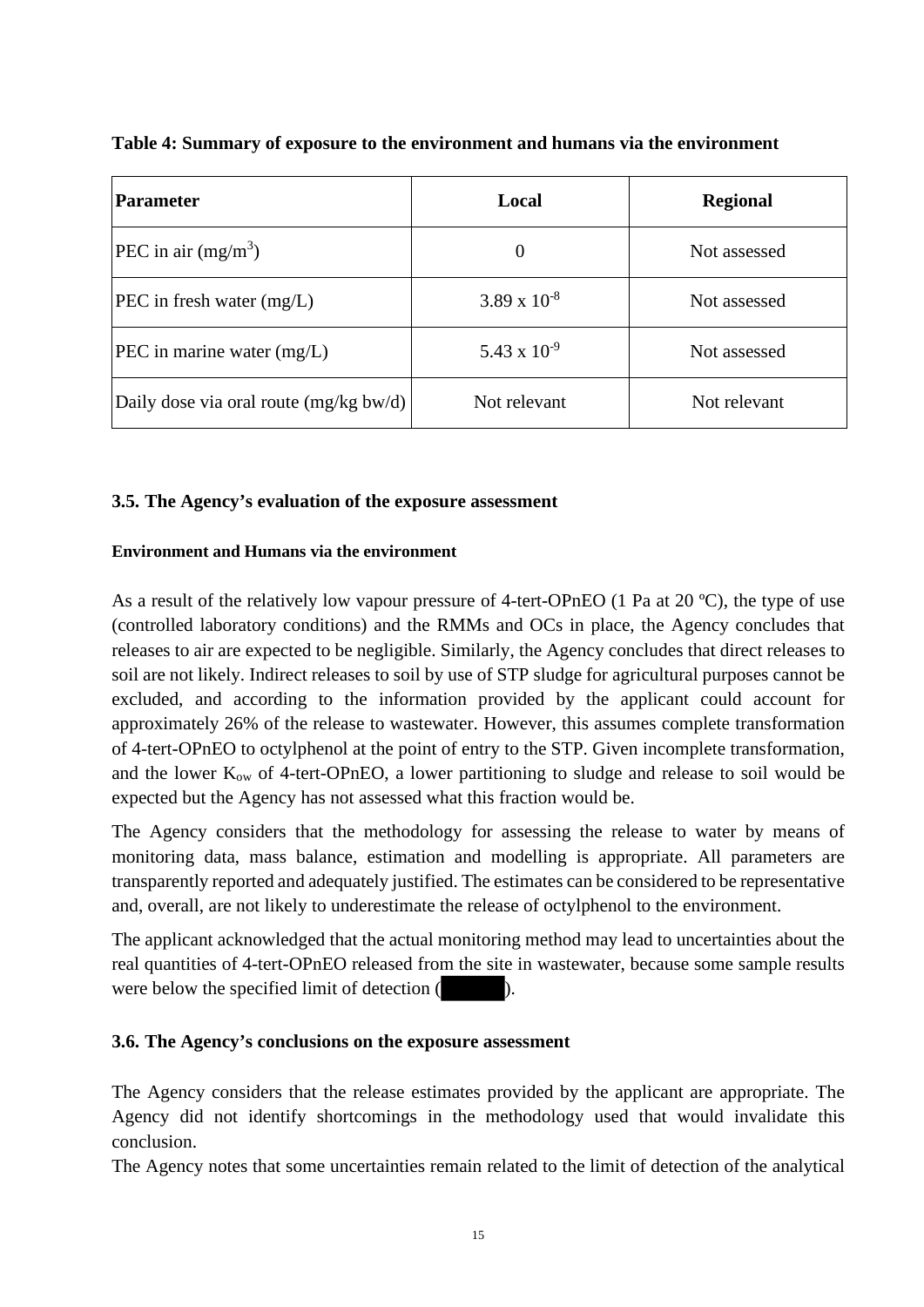method used, and the approach to modelling the fate of the substance during sewage treatment. The Agency concludes that these uncertainties are unlikely to alter the conclusion that the environmental exposure scenario presented by the applicant represents a reasonable worst case.

# **4. Risk characterisation**

## **4.1. Workers**

Not relevant.

# **4.2. Humans via Environment**

Not relevant.

# **4.3. Environment**

The applicant has treated 4-tert-OPnEO as a non-threshold substance and did not attempt to derive PNECs or RCRs. This approach is in line with the EU REACH guidance paper "Risk-related considerations in applications for authorisation for endocrine disrupting substances for the environment, specifically OPnEO and NPnEO" and RAC's conclusion at its 50th meeting (November 2019) that a reliable threshold for endocrine disrupting effects could not be determined based on currently available data. The Agency has not independently assessed whether a threshold would be appropriate.

The use applied for may result in emissions of 4-tert-OPnEO to the environment of  $\langle 100g^* \rangle$  per year, which could potentially be transformed to octylphenol. As this is based on an extreme worst-case assumption of 100% conversion from the ethoxylate, which is not realistic, the actual release of octylphenol to surface waters is likely to be a lot less. Nevertheless, the Agency has evaluated risk to surface waters on this basis.

#### **4.4. The Agency's evaluation of the risk characterisation**

The Agency did not directly evaluate the predicted environmental concentrations (PECs) provided by the applicant since they treat 4-tert-OPnEO as a non-threshold substance for its endocrine disrupting properties for the environment and therefore no appropriate PNECs or other benchmark values such as EQSs are available for comparison. However, the Agency has compared the surface water PECs with Environmental Quality Standards proposed for ethinylestradiol (EE2), an endocrine disruptor with the same estrogenic mode of action<sup>6</sup>. Given the much greater potency of

<sup>6</sup> https://ec.europa.eu/health/sites/default/files/scientific\_committees/scheer/docs/scheer\_o\_023.pdf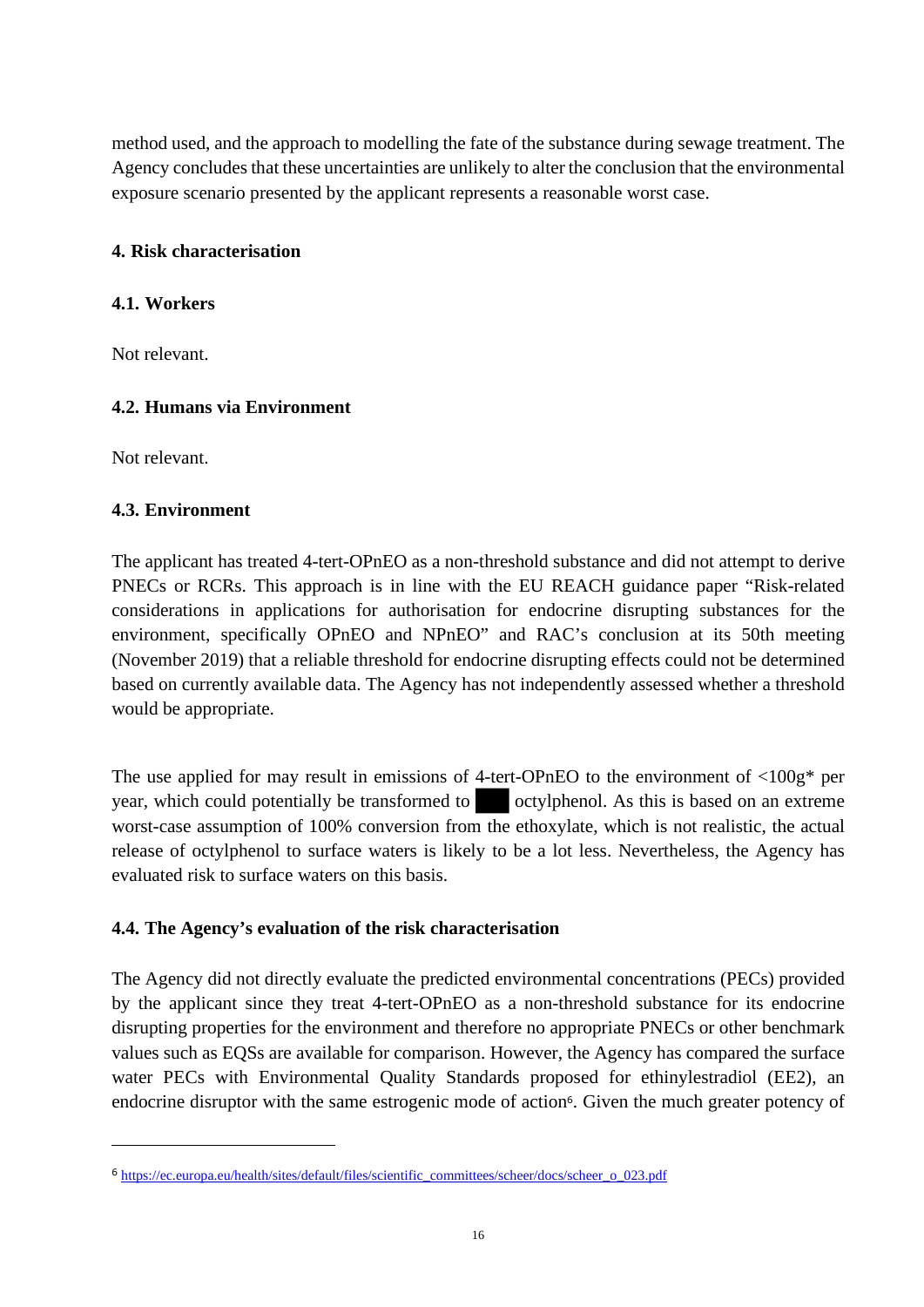EE2 (100 -1000 times more potent), the Agency has been able to conclude with high certainty that the environmental exposure would not cause adverse impacts on aquatic species through endocrine disruption. It has not been possible to assess risks to terrestrial ecology due to insufficient evidence for endocrine disruption in terrestrial species.

The modelling assumption of complete transformation of 4-tert-OPnEO to octylphenol at the point of entry to the STP represents a minor shortcoming, because this would direct a greater proportion of the substance to sludge rather than to water. Overall, though, risks to surface waters are likely to have been overestimated, as transformation of 4-tert-OPnEO to octylphenol during or immediately after wastewater treatment is likely to be very limited.

# **4.5. The Agency's conclusions on risk characterisation**

The Agency is of the view that the applicant has demonstrated that releases to environmental compartments have been effectively limited but not necessarily minimised (with a view to minimising the likelihood of adverse effects) considering the OCs and RMMs in the exposure scenario, notably the type of production process (laboratory conditions, the use of 4-tert-OPnEO in mainly closed systems) and incineration of solid and liquid wastes.

The use applied for may result in emissions of 4-tert-OPnEO to the environment of  $\langle 100g^* \rangle$  per year, which could potentially be transformed to up to of octylphenol. Based on comparisons with the endocrine disruptor ethinylestradiol, which has the same mode of action, the Agency considers that these residual emissions would not result in discernible adverse environmental impacts at species population levels in the receiving surface waters.

# **5. Analysis of Alternatives and substitution plan**

# **5.1. The Agency's evaluation of the applicant's approach to the analysis of alternatives and the substitution plan**

The applicant uses the 4-tert-OPnEO as a cell lysis agent in the production of gene-therapy vectors for therapeutic applications. These gene-therapy vectors are isolated from genetically modified organisms.

The applicant's search for alternatives was somewhat limited and consisted of: internet searches; contacting suppliers of cell lysis detergents; and checking similar applications for authorisation submitted under EU REACH. Through this they selected 4 alternatives. These were:

- 1. Not using a detergent
- 2. Sorbitan monolaurate, ethoxylated
- 3. Sorbitan monooleate, ethoxylated
- 4. N,N-dimethyltetradecylamine N-oxide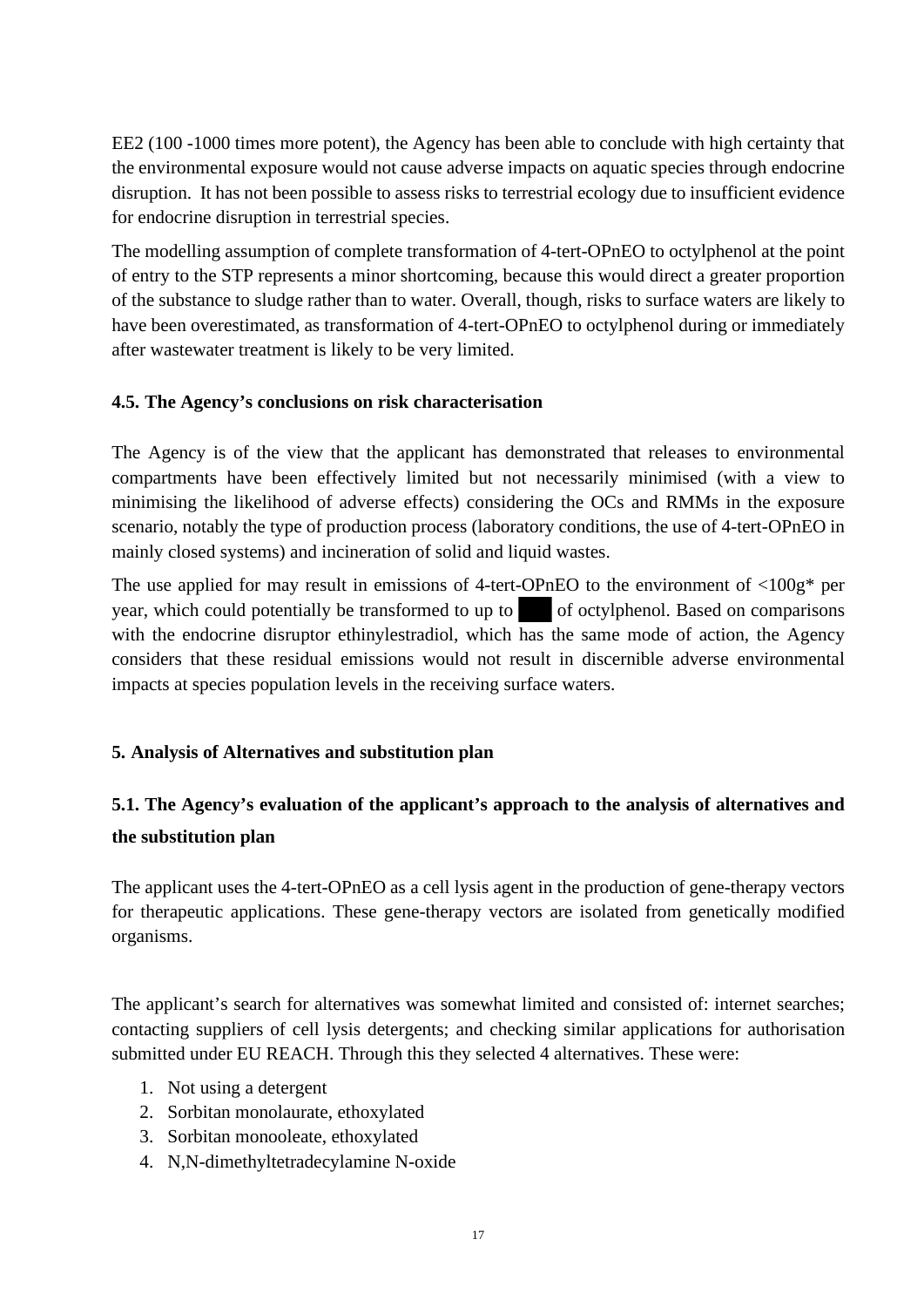Alternative 1 was identified as a potential alternative, since the applicant had previously observed that some cell lysis occurred in the absence of a detergent.

There was no apparent systematic approach to selection of the alternatives and instead an approach based on in-house expertise and judgement, combined with the easily available information appears to have been used. A wider screening approach could have been used to create a 'long-list' and 'short-list' of potential alternative detergents that considered factors such as:

- the ionic character of the detergents (anionic, cationic and non-ionic detergents are known)
- Hydrophile-Lypophile Balance (HLB) value
- availability at pharmaceutical grade
- critical micelle concentration
- etc.

Although the applicant knew and cited the HLB value for 4-tert-OPnEO it was not used as a parameter to screen for alternative substances. Despite these shortcomings in the search for alternatives, the criteria against which the 4 selected alternatives were judged did include the availability at pharmaceutical grade and any known incompatibility with their production process (which is related to the ionic character of the detergent). In addition, testing of the alternatives was conducted.

The full list of criteria against which the alternatives were judged is:

- Cell lysing efficiency >90% compared to 4-tert-OPnEO
- Availability at pharmaceutically approved Good Manufacturing Practice (GMP) grade
- Incompatibility with cell materials
- Impact on quality
- Intrinsic hazards

The applicant was challenged on their use of a high cell lysis efficiency criterion. This was on the basis that a lower efficiency could be balanced by using larger batch sizes and/or an increased number of batches to yield the same quantity of product. In response the applicant clarified that the lysis efficiency needed to be high as the subsequent purification stages led to large losses of material and the overall yield was relatively low. They claimed that a lower lysis efficiency would lead to significantly reduced yields. In addition, they clarified that they were already operating the maximum number of batches and batch sizes. The agency considered this to be a plausible explanation.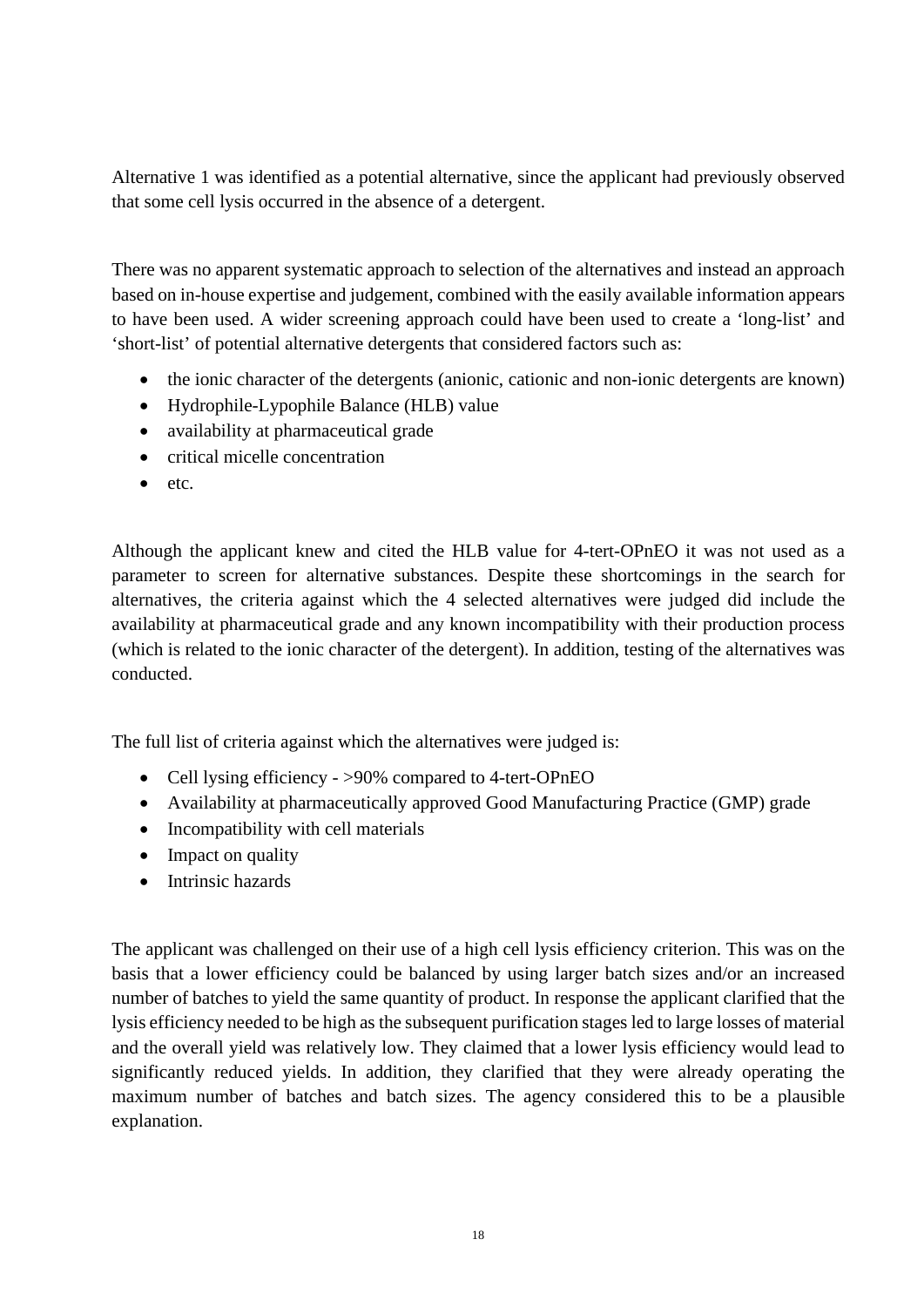**5.2. Availability and technical and economic feasibility of alternatives for the applicant and in the UK in general** 

**Has the applicant demonstrated that there are currently no alternatives with the same function and similar level of performance that are technically and/or economically feasible for the applicant?** 

 $\boxtimes$ Yes  $\Box$ No

**Is there information available in the application for authorisation or the comments submitted by interested third parties in the consultation indicating that there are alternatives available that are technically and economically feasible in the UK?** 

 $\Box$ Yes  $\boxtimes$ No

No comments were received during the public consultation and the applicant has concluded that there are currently no technically feasible alternatives.

# **The Agency's evaluation of the availability and technical and economic feasibility of alternatives for the applicant and in the UK in general**

The applicant identified 4 alternatives for their use of 4-tert-OPnEO as a cell lysis agent in the production of gene-therapy vectors for therapeutic applications. These are:

- 1. Not using a detergent
- 2. Sorbitan monolaurate, ethoxylated
- 3. Sorbitan monooleate, ethoxylated
- 4. N,N-dimethyltetradecylamine N-oxide

Alternative 1 was identified as a potential alternative, since the viral gene-therapy vectors had been detected in supernatant solutions in the absence of any lysis. Upon investigation this was determined to be vector specific and some of the treatment vectors were apparently leaking from the cells, but others were not. Cell lysis efficiency was determined to be . This is far below the threshold of 90% and would lead to significant production losses. No further investigation of this option was carried out and it was dismissed.

Alternative 2 was tested at 3 different concentrations from . These achieved lysis efficiencies of . This would be sufficient to exclude the substance from further consideration as an alternative. However, the increasing lysis efficiency at higher concentration suggests that further concentration increases could yield higher lysis efficiency. Coupling this with the favourable hazard profile and availability of GMP grade materials suggests that further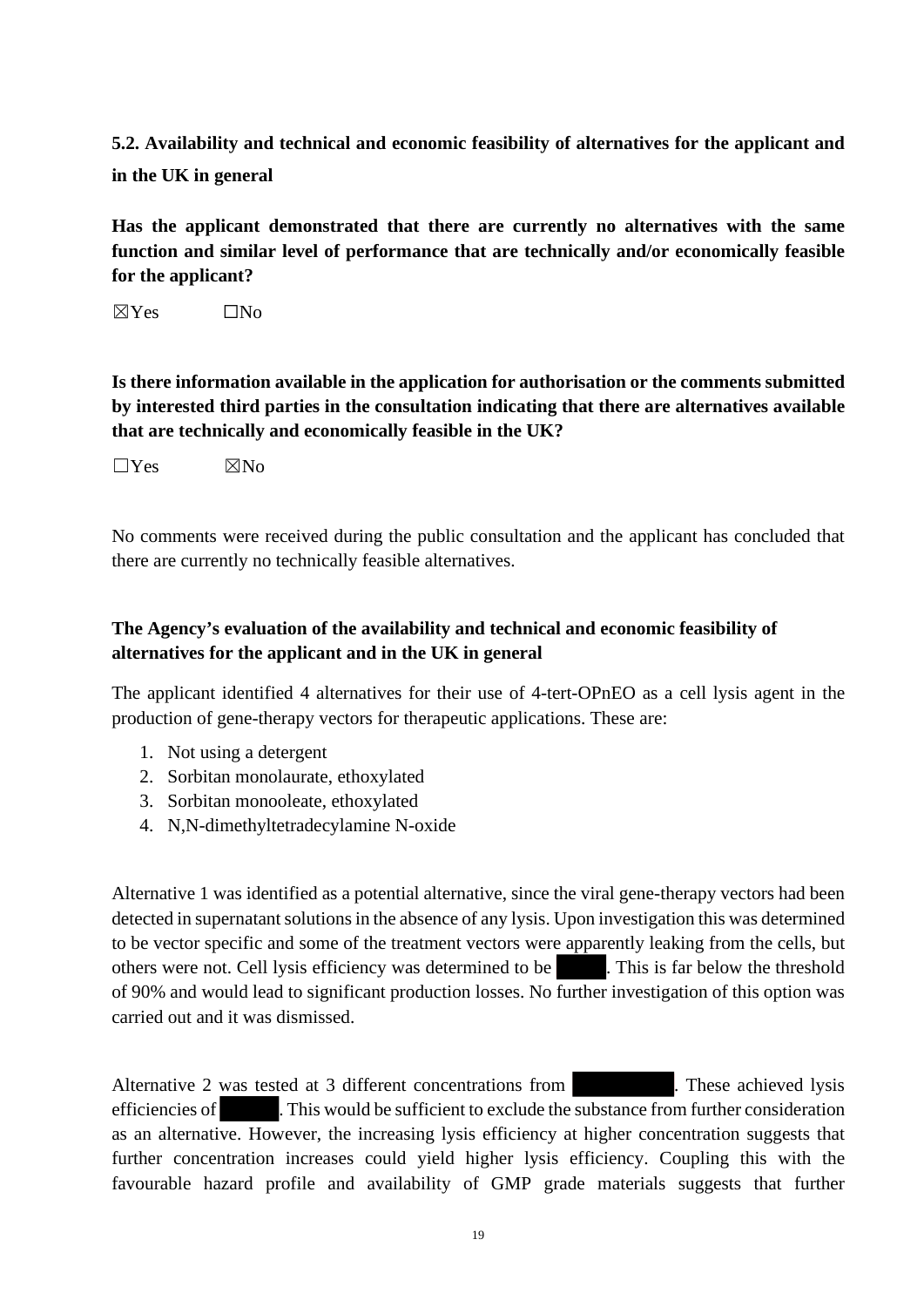concentration increases could lead to the 90% lysis efficiency criterion being met. The applicant considered this but dismissed further testing as they claimed that increasing the detergent concentration further would lead to other complications in the recovery processes. These claims seem plausible. On this basis alternative 2 was dismissed, by the applicant. The Agency found information freely available on the internet indicating that at a concentration of 1% the sorbitan monolaurate, ethoxylated is already above the critical micelle concentration. On this basis we agreed that further increases would be unlikely to significantly increase lysis rates and decided not to challenge the applicant's dismissal.

Alternative 3 was also tested at 3 different concentrations from . These achieved lysis efficiencies of **. This is sufficient to exclude the substance from further consideration as an** alternative. On this basis alternative 3 was dismissed by the applicant. The Agency also determined that at the highest concentration used the substance was above the critical micelle concentration meaning that further concentration increases are unlikely to yield higher lysis efficiency and decided not to challenge the applicant's dismissal.

Alternative 4 was proposed by the current supplier of the 4-tert-OPnEO. Initial trials showed that it achieved the required level of cell lysis. However, to date a suitable supply of pharmaceutical grade (GMP) material has yet to be found. This means that currently the material is not sufficiently available. This alternative has some hazardous properties; this should exclude it on the basis of the applicant's selection criteria. However, the high lysis efficiency makes it an attractive possibility. Should such a source be found then further development work would be needed to look at the effects on product recovery and residues. Residues could affect the use of the final pharmaceutical product but may not exclude it. Upon challenge, the applicant clarified that, given the biological origin of the gene-therapy vector, a change to an alternative lysis agent is likely to be viewed as a major change in the drug production process. This would lead to additional requirements for regulatory approval under medicines legislation. An outline of likely requirement was provided together with cost estimates. Of note would be the difficulty in performing additional clinical trials given the low prevalence of the ocular diseases and difficulty in identifying suitable patients. On this basis, alternative 4 is currently not a feasible alternative.

# **5.3. Risk reduction capacity of the alternatives**

# **Would the implementation of short-listed alternative/s lead to an overall reduction of overall risks?**

 $\square$ Yes  $\square$ No  $\square$ Not applicable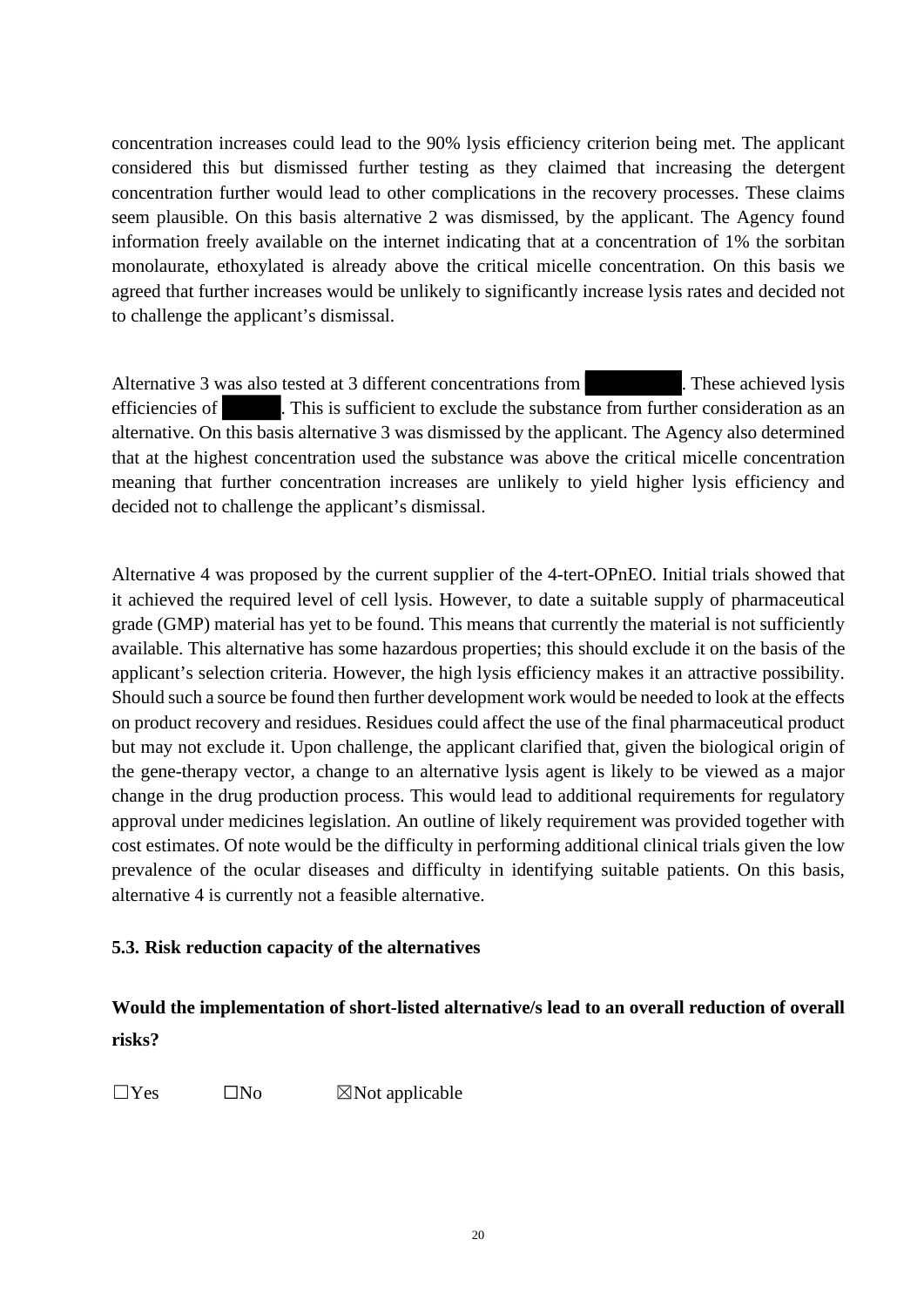Based on the following classification of N,N-dimethyltetradecylamine N-oxide:

H410 (Aquatic chronic)

The applicant claims that the identified alternative presents a similar toxicity for the environment to 4-tert-OPnEO but does not expect the identified alternative to have any endocrine disruptive properties. The alternative is not currently available at the grade required for this use.

The Agency concluded that currently there are no technically and economically feasible alternatives available for the applicant with the same function and similar level of performance. Therefore, the Agency did not evaluate the potential risk of alternatives.

# **5.4. Substitution activities/plan**

# **Did the applicant submit a substitution plan?**

 $\Box$ Yes  $\boxtimes$ No

# **5.5 The Agency's conclusions on the analysis of alternatives and the substitution plan**

The Agency concluded on the analysis of alternatives that:

- The applicant has demonstrated that there are currently no alternatives available with the same function and similar level of performance that are technically and/or economically feasible for the applicant.
- There is no information available in the application for authorisation or in the comments submitted by interested third parties in the consultation indicating that there are alternatives available that are technically and economically feasible in the UK. The applicant did not submit a substitution plan. However, no substitutes are currently available. The applicant has indicated that more research will be conducted for Alternative 4 should a suitable source become available.

The Agency has not identified any remaining uncertainties of such magnitude that they may affect its conclusions.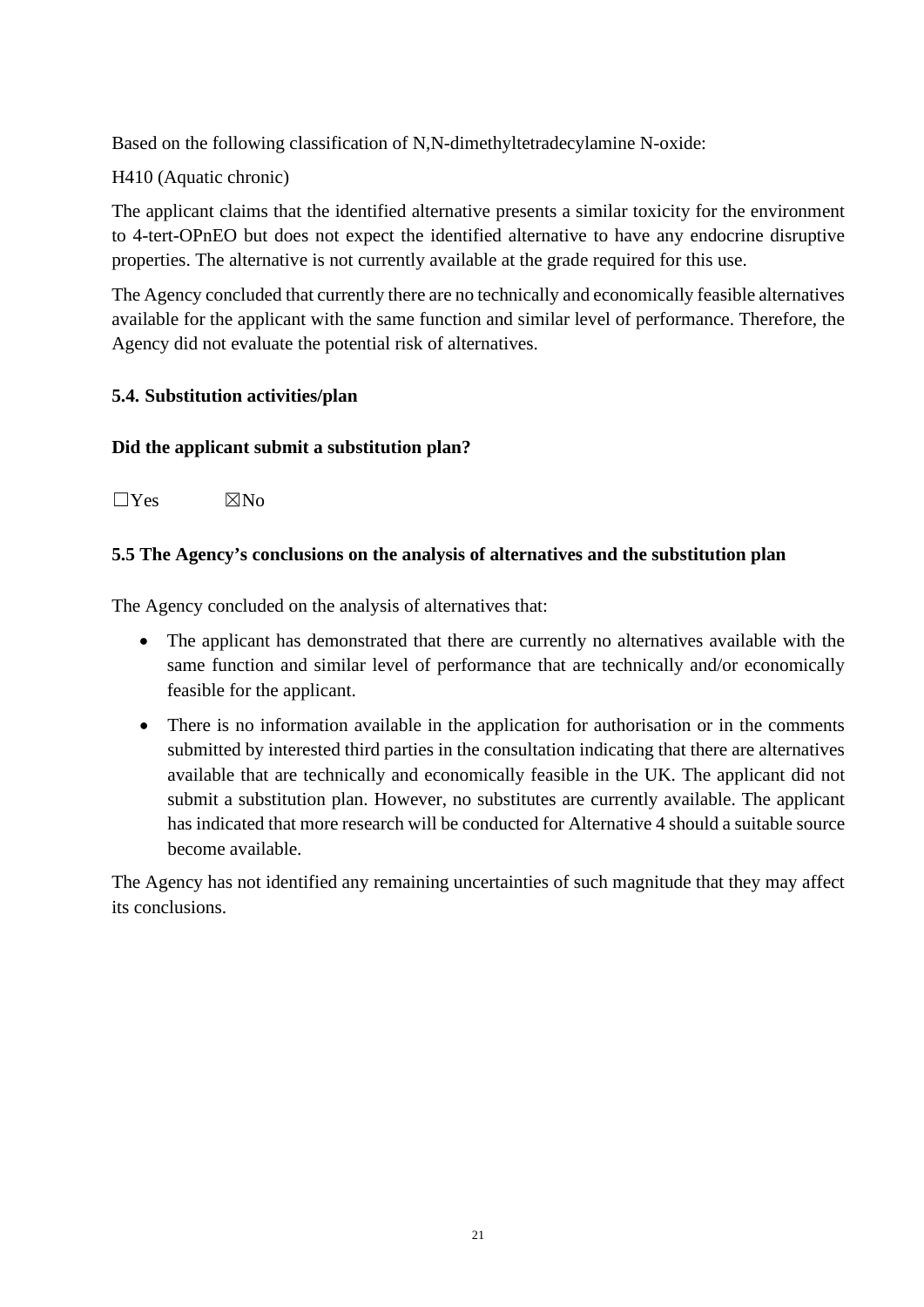# **6. Socioeconomic Analysis**

# **Did the applicant demonstrate that the socioeconomic benefits of continued use<sup>7</sup> exceed the**

#### **risks of continued use?**

 $\Box$ Yes  $\Box$ No  $\Box$ Not relevant (the risk cannot be compared with the costs of non-use)

#### **6.1. Socioeconomic Analysis: General Methodological Considerations**

This authorisation application takes the socioeconomic route to Authorisation. Therefore, a complete socioeconomic analysis has been conducted by the applicant, MeiraGTx UK II Limited. The socioeconomic analysis monetises most of the major impacts associated with the continued use of 4-tert-OPnEO ("applied-for-use scenario") versus not being able to use 4-tert-OPnEO, i.e., assuming authorisation is not granted ("non-use scenario"). In this application, 4-tert-OPnEO is used as a manufacturing aid in the production of gene therapies. The analysis aims to show that the societal benefits outweigh the risks of applied for use within the analytical timeframe considered by the applicant.

The analytical timeframe (temporal scope) of the SEA is 12 years, the duration of the review period being sought by the applicant. The applicant adopts the "annualised" approach in the analysis, but it is unclear whether the values with different base years are adjusted for comparison, and the projected values have not been discounted. Also, due to the nature of the products, their targeted diseases and the evolution of potential market demand (see the Benefits section), some of the annualised benefits of applied for use may not be fully realised each year within the review period. Despite these inadequacies in handling values over time, this approach provides an acceptable comparison of impacts over the time period selected.

The geographical scope of the analysis is Great Britain, including the impacts occurring within GB caused by the applicant's operation in GB in the applied-for-use scenario, and the impacts occurring within GB caused by the applicant's operation in the EU (or the rest of the world) in the non-use scenario. When presenting the societal benefits of the applied-for-use scenario, the applicant adjusted the relief of health burden of patients from the values of the UK to GB values using the UK/GB population proportion. The benefits presented by the applicant also include the avoided direct and secondary costs of unemployment, and the avoided loss in income for GB raw material suppliers.

The applied-for-use scenario describes the use of 4-tert-OPnEO when authorisation is granted for the applicant to manufacture a series of drugs in three development programmes for gene therapies (ocular, neurodegenerative and salivary gland; to relieve diseases such as X-Linked Retinitis Pigmentosa, Leber's Congenital Amaurosis/Early-Onset Severe Retinal Dystrophy,

<sup>7</sup> Benefits of continued use are the avoided societal costs of not granting an authorisation.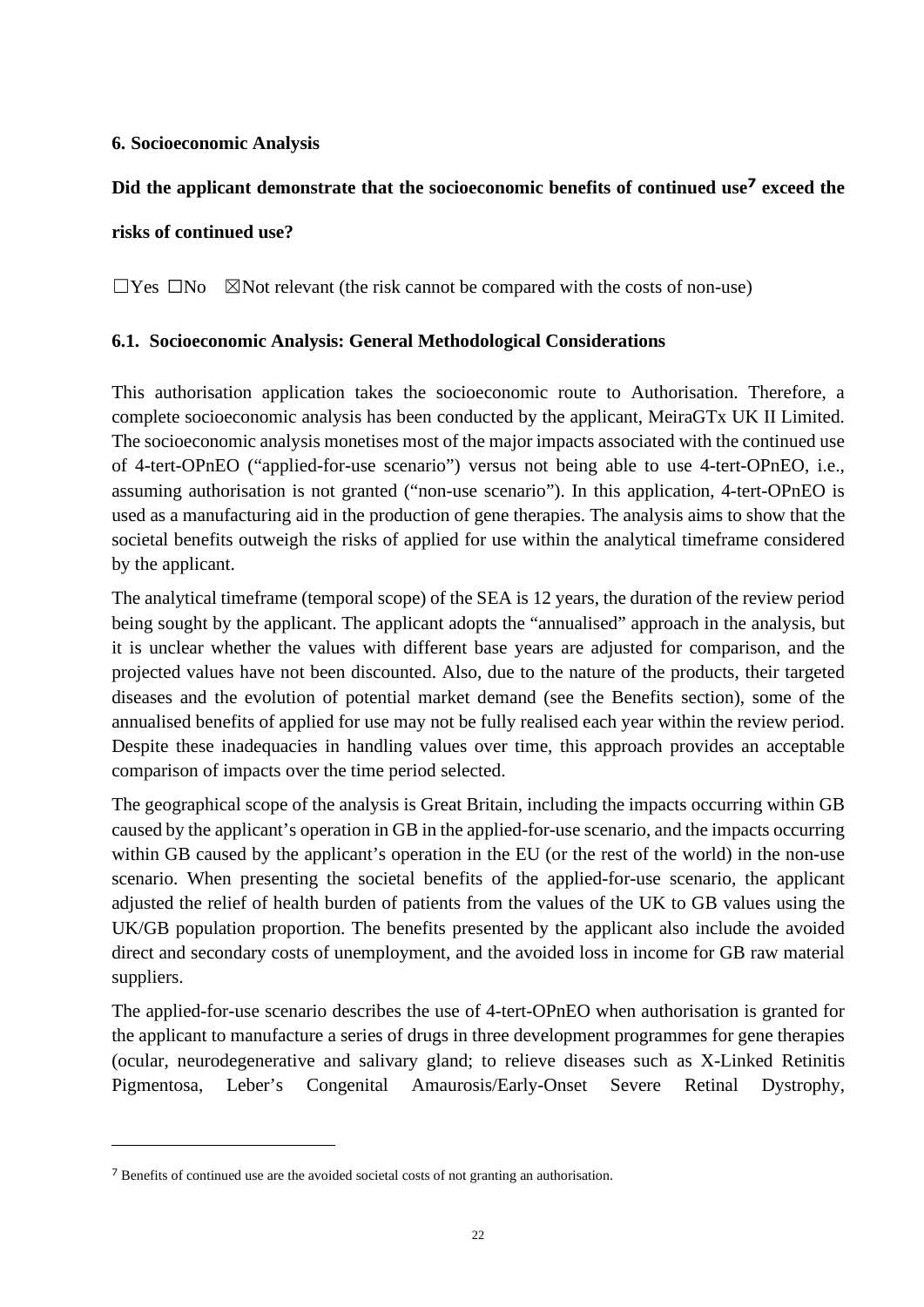Achromatopsia, Parkinson's, Xerostomia and Sjögren's syndrome) in their London production facility. The non-use scenario defines the consequences of a refused authorisation based on the most likely responses of the applicant. According to the applicant, they would react to a refused authorisation (under UK REACH) by either moving their production to their production facility in Ireland or using a Contract Manufacturing Organization (CMO) located outside the EU and the UK. The applicant adopts the former as the non-use scenario and claims that it is their preferred scenario out of the two, while the Agency considers using the CMO to be the most likely reaction because the applicant's response is obviously conditioned on whether authorisation is granted for the same use in Ireland under (EU) REACH. Given the non-use scenario, the applicant considers the direct financial costs to their operations (in terms of loss of profits, relocation or closure costs, transportation costs) in the event of not being granted an authorisation, as well as impacts related to unemployment, patients' welfare, and lost income for raw material suppliers. The Agency accepts the applicant's chosen non-use scenario because the impacts and consequences in both (their preferred/chosen vs. most likely) scenarios are almost identical.

The assessment of quantitative economic impacts undertaken by the applicant is in general based on a suitable methodological approach to cost assessment using expenditures related to additional resources having to be transferred from other competing uses, as well as the loss of productive values of resources that are rendered unemployed, as a consequence of the non-use scenario. However, the Agency is unable to decompose and verify some of the computations of unemployment cost in the event of a refused authorisation. The Agency also disagrees with how the applicant disregards the value of alternative use of the site investment. More importantly, the major benefits of applied for use, avoided direct financial loss to the applicant (profits) and the additional health burden relieved by the applicant's therapies, are also likely to be overestimated by the applicant. For the monetised risks of applied for use, the applicant estimates the quantity of emissions, qualitatively describes the environmental risks associated with the emissions, and attempts to monetise the environmental risks. The Agency does not agree with the adopted method and hence does not accept the monetisation of risks. However, given the amount of release to wastewater (<100g per year\*) and some certain societal benefits of applied for use, the Agency finds that these shortcomings would have no consequences on the conclusions derived from the analysis.

#### **6.2. Human health and environmental risks (monetised impacts) of continued use**

#### **The Agency's evaluation of the impacts on human health and the environment**

The applicant quantifies the environmental impact of their use of 4-tert-OPnEO in the manufacturing of their products at full production capacity at the London facility. The applicant claims that <100g\* of 4-tert-OPnEO will be released to wastewater per year and assumes all will rapidly degrade to 4-tert-OP (endocrine disruptor) at the point of entry to the receiving sewage treatment plant, and this is the worst-case scenario proposed by the applicant. Assuming a lower rate of degradation during sewage treatment would reduce the amount of OP and reduce the proportion in sludge. This is because 4-tert-OPnEO has a lower tendency to bind to sewage sludge.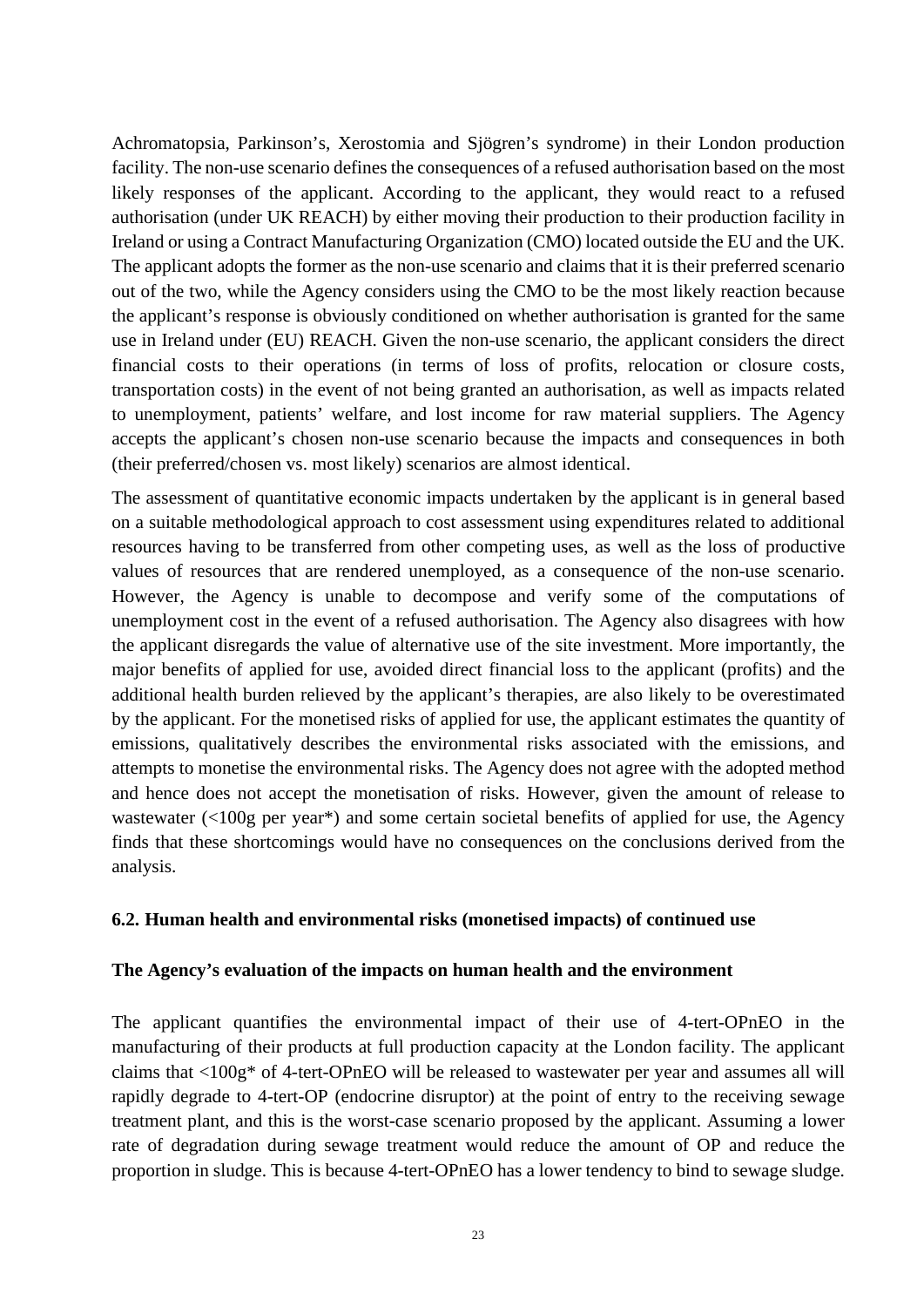So, the assumption of complete transformation to 4-tert-OP does not produce a worst-case scenario for surface waters. Nevertheless, the Agency considers the scenario sufficient to give conservative estimates of environmental risks in this application. Then the applicant proceeds to monetise the environmental impacts in three affected sites using generic OECD estimates for the disruption to an ecosystem caused by a reprotoxic chemical and applies a dilution factor of 10. While the Agency doubts whether these estimates are transferrable and appropriate for estimating damage costs of their release and whether applying the dilution factor as such is appropriate, the Agency accepts that there is currently no agreed methodology for monetising the environmental impacts of endocrine disrupting substances. As mentioned in section 4.5, the Agency considers the residual emissions would not result in discernible adverse environmental impacts at population level.

#### **6.3. Socioeconomic benefits of continued use<sup>8</sup>**

#### **The Agency's evaluation of the socioeconomic benefits of continued use**

#### **Non-use scenario**

The applicant's analysis of the benefits of continued use is based on the non-use scenario in which they transfer the production to their production facility in Ireland and shut down the corresponding facility in London. When the Agency questioned the credibility and plausibility of this non-use scenario, the applicant acknowledged two shortcomings in their reply: first, the credibility of this scenario depends on the whether the applicant would be granted authorisation for the use in the Irish facility under (EU) REACH (given the non-use scenario means that the UK REACH authorisation is refused); second, the applicant explained that whereas moving production to Ireland is their preferred scenario, the most likely response would actually be contracting out the production to a Contract Manufacturing Organization (CMO) outside the EU. While the Agency still finds the CMO option more credible, the chosen non-use scenario preferred by the applicant is acceptable to the Agency due to the similar impacts brought by the two scenarios.

According to the applicant, relocating the production to their facility in Ireland would have two major effects: first, it would delay the products' market entrance for a certain number of years (figures claimed confidential), subsequently leading to the applicant losing market shares to their competitor(s); second, the applicant would shut down the equivalent production facility in London, causing employment associated losses to GB (for details of these effects, see the Benefits section). The applicant also claims that the alternative non-use scenario of using the CMO would delay market entrance for a certain number of months (figures claimed confidential), which is a shorter delay than the relocation. With the other effects of using the CMO being identical to the effects of the relocation, the consequence of the delay in market entrance is the key difference of the two scenarios. The applicant elaborates that because of the nature of the therapies (fast-acting; a few doses) and the low prevalence of some of the targeted genetic conditions (and thus rapidly

<sup>8</sup> Avoided societal costs of not granting an authorisation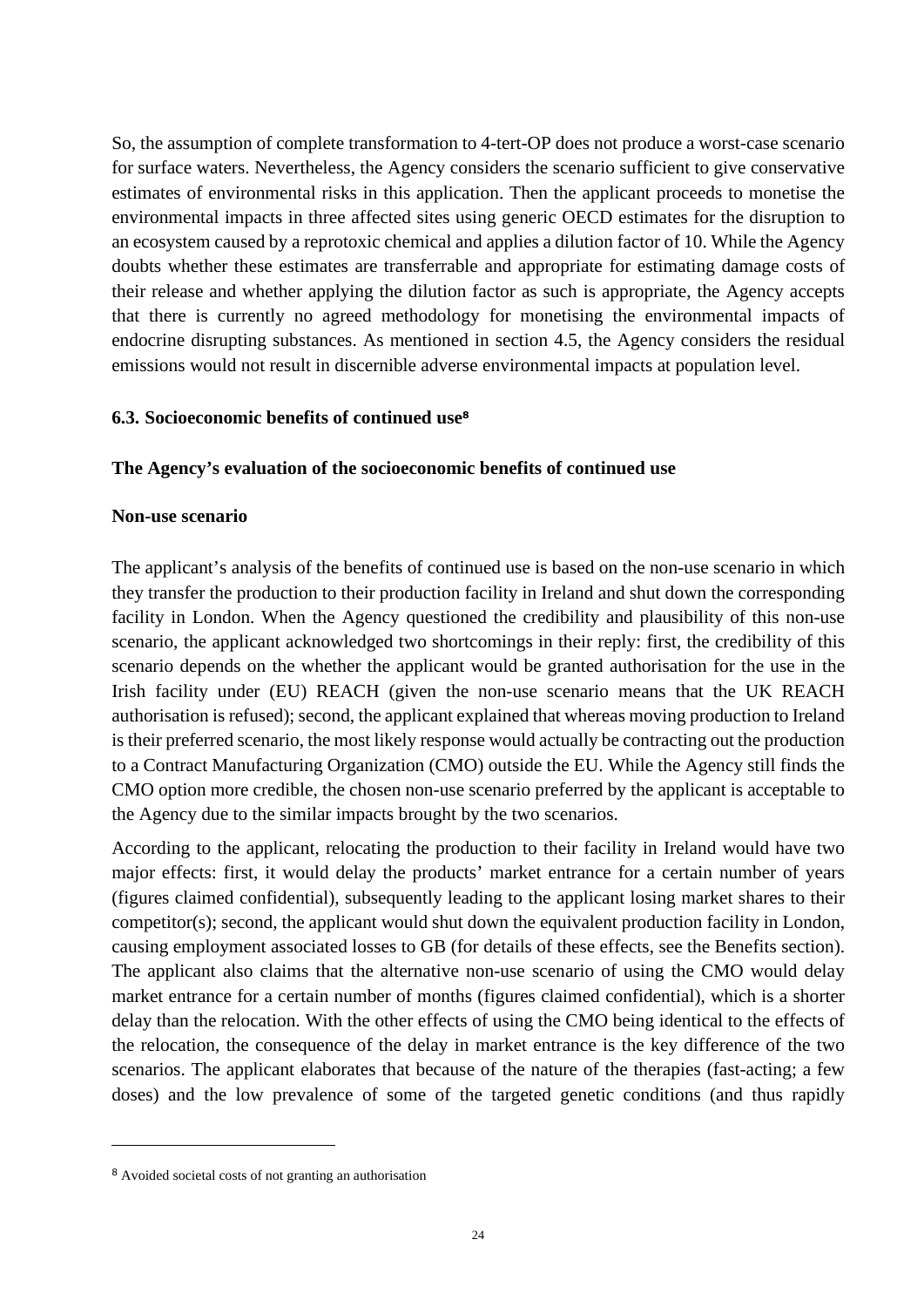decreasing market sizes after the initial market entrance), any delay will lead to the applicant losing the 'first-to-market' advantage and subsequently all their profits in both scenarios. If competitors are ready to enter the markets (at the same time as the applicant's planned market entrance), the Agency agrees with the applicant that the delay would be detrimental to their ability to capture the markets of certain products (in the ocular programme). And this could bring financial losses to the applicant<sup>9</sup>, and societal costs to GB such as scarring costs of unemployment and early retirement of capital in both non-use scenarios. Although the applicant could have chosen the most likely scenario in which the drugs would be produced by the CMO outside the EU and GB, the agency finds the impacts of the chosen scenario similar to the most likely scenario in this aspect. The actual length of delay will matter but the loss in producer surplus of the applicant (that is not offset by their competitors) and the social costs of unemployment are certain in either non-use scenario.

#### **Benefits (economic impacts) of continued use**

The benefits of continued use are mainly based on the applicant's calculation of the avoided costs of the non-use scenario. These benefits are the applicant's projected avoided financial costs to the applicant and other actors in the supply chain, avoided economic (opportunity) costs of alternative use of resources (capital and labour), and monetised benefits for patients. It is unclear whether the applicant has adjusted price levels to the same base year and has correctly annualised the figures with discounting, although the Agency judges that the effects of these shortcomings would be insignificant to the conclusion. While the Agency considers the applicant's approach to assessing the economic and social impacts to be based on an acceptable general methodological framework, it is unclear to what extent some of these benefits would be realised. The applicant lists the "avoided profit loss due to ceasing the use applied for" and "avoided other societal impacts" as the benefits with the largest magnitude (figures claimed confidential). Following the principle of proportionality, the Agency scrutinises the magnitudes and credibility of these benefits as follows.

#### **Avoided producer surplus loss**

The largest benefit of applied for use claimed by the applicant is by far the "avoided profit loss due to ceasing the use applied for". The applicant calculates this number by estimating the number of potential patients receiving the therapies and multiplying it by the prices of comparable therapies in the market. Therefore, this is the avoided revenue loss instead of "avoided profit loss". The Agency agrees with the applicant that with the products still in trials, the production and marketing of these new products have not started so it is difficult to pin down the sales prices and production costs. But in another part of the analysis, the applicant assumes a profit margin and calculates the corresponding profits. The Agency believes it is less misleading to use this profit figure rather than

<sup>&</sup>lt;sup>9</sup> If competitors are ready to enter the markets, the applicant's producer surplus losses are not costs to society because they are offset by the competitors' gains in producer surplus.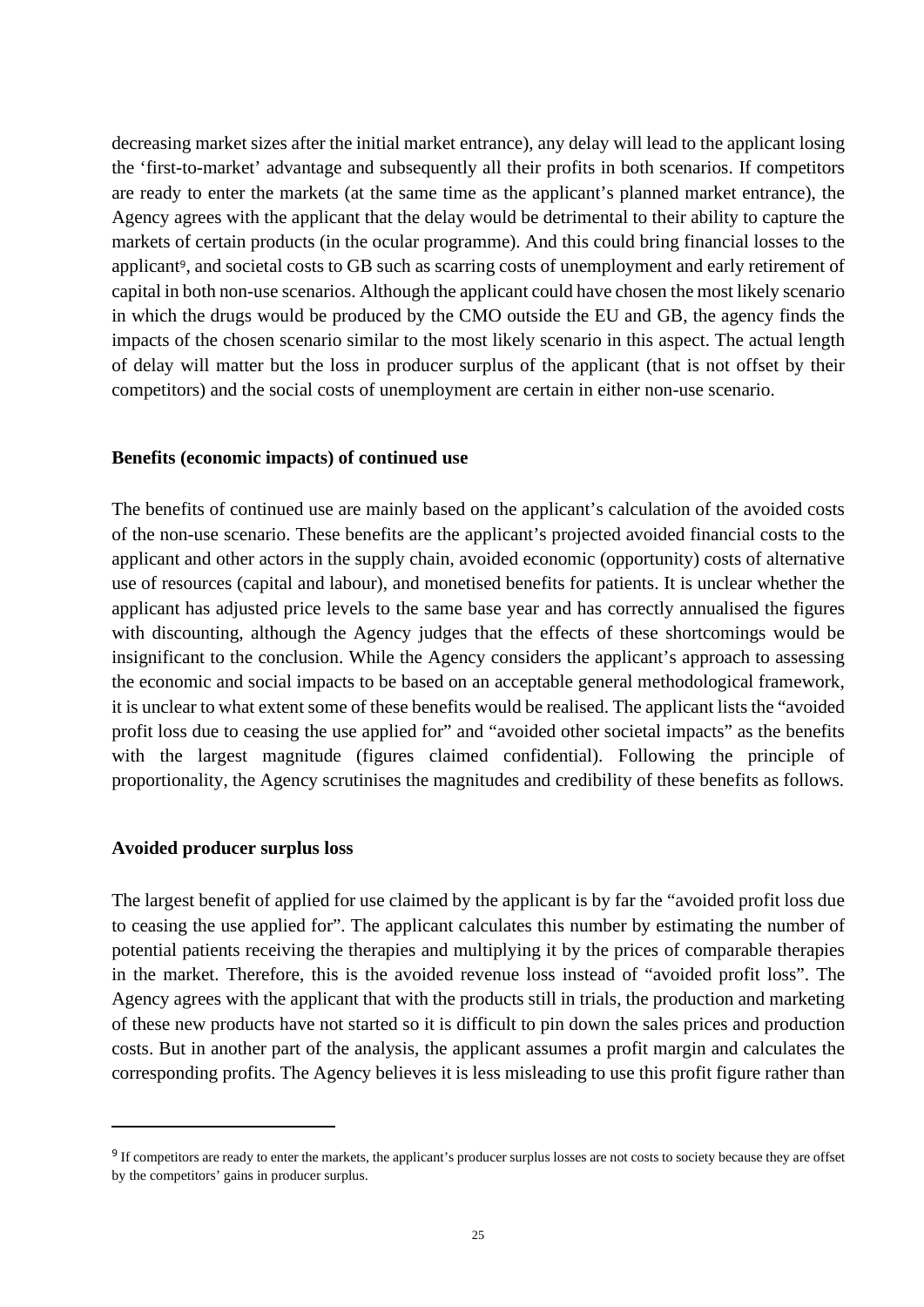the sales figure when listing the benefits of applied for use.

The Agency is also concerned about the assumptions made by the applicant throughout their computations of avoided producer surplus loss. An assumption made when computing full amount of sales revenue of the applicant during the review period is using the production capacity to estimate the number of potential patients receiving the therapies. The Agency raised doubts about these sales estimates that the targeted conditions in the applicant's ocular programme are rare and suitable existing patients with these conditions would have been treated in the first three years of the review period and the sales revenues would be overestimated. The applicant has revised the numbers in their reply, and to justify the profits in year 4 to 12, the applicant assumes that after exhausting domestic suitable patients, patients from abroad would travel to GB to receive treatment. The Agency is uncertain whether it is feasible for patients from abroad to travel to GB to receive treatment, and whether exporting the products to these markets abroad would be a more likely outcome. But the Agency finds the revised estimates more plausible and accepts that it is feasible at least for some patients to do so and the administration of the therapies is highly specialised and requires expertise in GB.

The Agency also questioned the credibility of the applicant's claim of losing all profit in the event of a refused authorisation. The applicant supported their claim by citing "first-to-market" advantage in their reply. According to the applicant, their competitors will enter and capture the markets if there is any delay of their products' market entrance. The Agency finds this claim plausible in some of the product markets because the products in the ocular programme are fast-acting, only require a few doses and can reverse the course of disease progression. Once the existing patient base is exhausted, the remaining market size is then limited (by birth rates) for subsequent entrants. However, for the products in the neurogenerative and the salivary programmes which target diseases of higher prevalence rates, the Agency believes that the "first-to-market" advantage is less important and thus the applicant will still be able to profit from these markets despite the delay caused by a refused authorisation. While the applicant shows that the prices for these therapies will be much lower than those for the rare diseases in the ocular programme, the Agency is not convinced that the profit loss computed by the applicant will be fully realised in the event of a refused authorisation.

The applicant also remarks (in a footnote) that the producer surplus losses are not to be included for the whole review period to account for producer surplus gains by their competitors (according to the SEAC note on economic surplus changes). However, the applicant did not take this into account in their calculations. The Agency finds the applicant's "conservative estimate" of net profit resulting from a certain length of delay<sup>10</sup> (figures claimed confidential, section 6.2.2) more credible than the "annualised profit loss" (figures claimed confidential) used throughout the SEA. Although this producer surplus loss is overestimated in the SEA, it is certain that this loss will be incurred in

<sup>&</sup>lt;sup>10</sup> One member on the Challenge Panel pointed out that sales are not lost, only delayed, so this should be computed through discounting instead. But the Agency includes the total loss in profits within the delay, assuming that the delayed profits will not be realised within the review period because the applicant's sales is constrained by their production capacity and capacity to administer the treatment.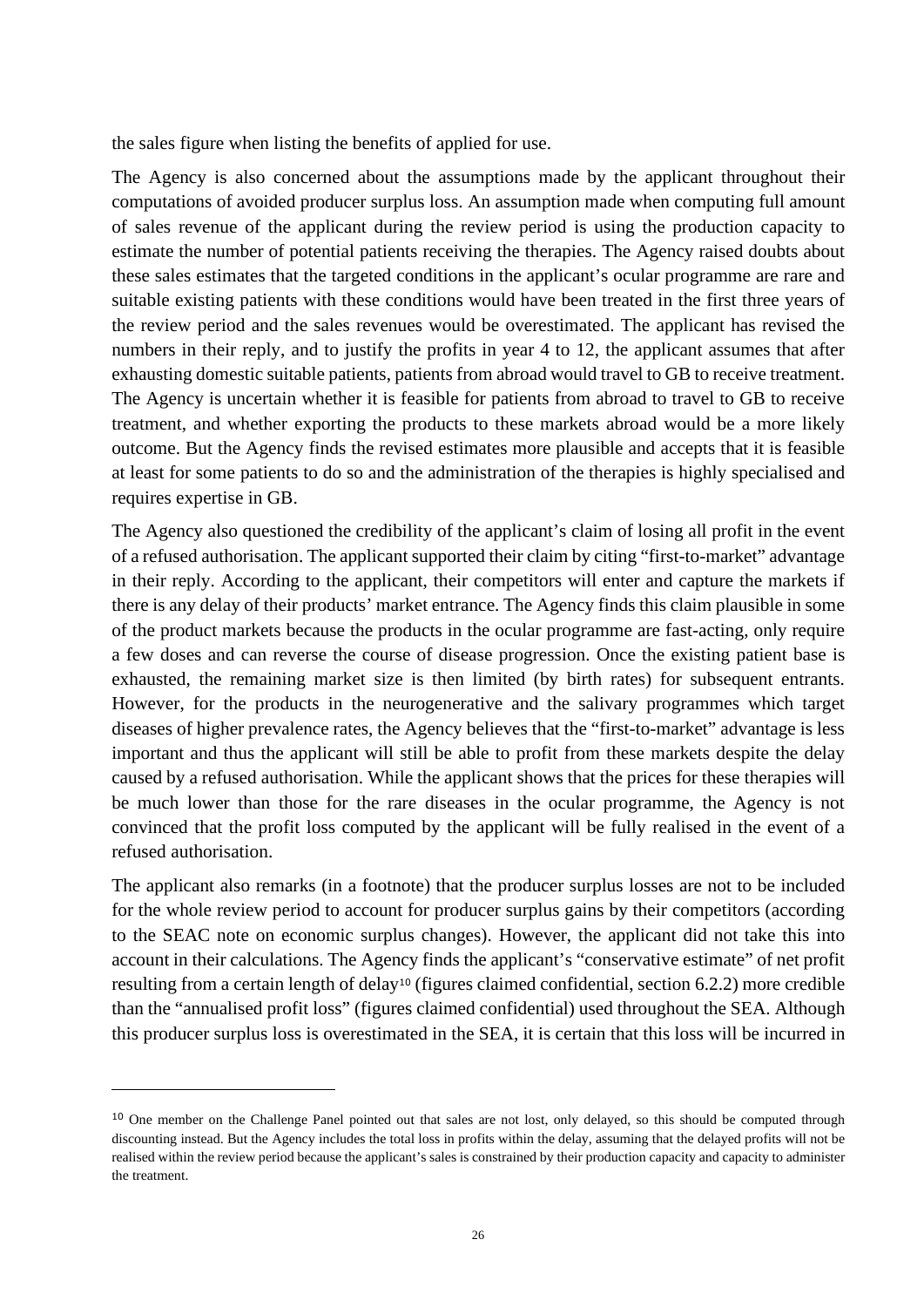the event of authorisation not being granted<sup>11</sup>. The magnitude of the loss will depend on the length of delay to the products' market entrance and the timing of competitors' entrance.

#### **Health benefits of continued use**

The second largest benefit of applied for use stated by the applicant is the "avoided other societal impacts", which is the additional health benefits of patients receiving the treatments from the applicant, rather than their competitor(s)  $(\text{\pounds}205 \text{ million per year}, \text{revised figure}^{12})$ . The applicant arrives at this estimate based on two assumptions: first, the full potential for relief of the illnesses can be realised; second, the applicant estimates that 50% of the health benefits would not be realised if their competitor(s) capture the markets first. For the first assumption, the Agency is unable to determine how much of the full potential for relief of all the conditions listed in the application can be realised. Some symptoms are irreversible and once they have started, the therapies could only slow down the deterioration. Even if the pool of patients has been narrowed down using the suitability index, the number provided by the applicant could be overly optimistic in terms of efficacy of the therapies and the coverage and valuation of health burdens with potential for relief. For the second assumption, the Agency is unable to judge whether the applicant's products are able to relieve double the disease burden than the potential competitor's products. Alternatively, this computation of "avoided other societal impacts" as half of full potential for relief can be a result of combined effect of violating these two assumptions but again the Agency is unable to verify this computation. Despite the uncertainty on the magnitude of this monetised health benefits, the Agency is certain that the benefits are positive. Therefore, the Agency disregards the applicant's monetisation and expresses the benefits as the number of treated patients, which is the number of patients who would otherwise be delaying/missing treatments due to the delay of the products' market entrance in the non-use scenario.

#### **Avoided social cost of unemployment**

The Agency is unable to reconcile some inconsistent values throughout the cost of unemployment section. And in the calculation of total unemployment costs (Table 6-10), the applicant (in both the SEA and the reply to the Agency's questions) claims that the loss of output includes the loss of revenue, process transfer costs, decommissioning costs and the lost output from salaries. The applicant claims to have followed the methodology in the ECHA guidance document on unemployment, but the Agency finds that some other effects are included. While these figures could

<sup>&</sup>lt;sup>11</sup> As long as the competitors' market entrance is later than the start of the review period, the applicant's producer surplus loss will not be completely offset by competitors' gain. This producer surplus loss is caused by the delay in sales only and it is present regardless the validity to the first-to-market argument.

<sup>&</sup>lt;sup>12</sup> In the original SEA, the applicant claimed the health benefits of patients receiving the treatments to be £410 million per year and this whole amount would be lost in the event of a refused authorisation. The Agency challenged this claim because it was inconsistent with the applicant's claim of potential competitors providing similar treatments when arguing for "first-to-market" advantage.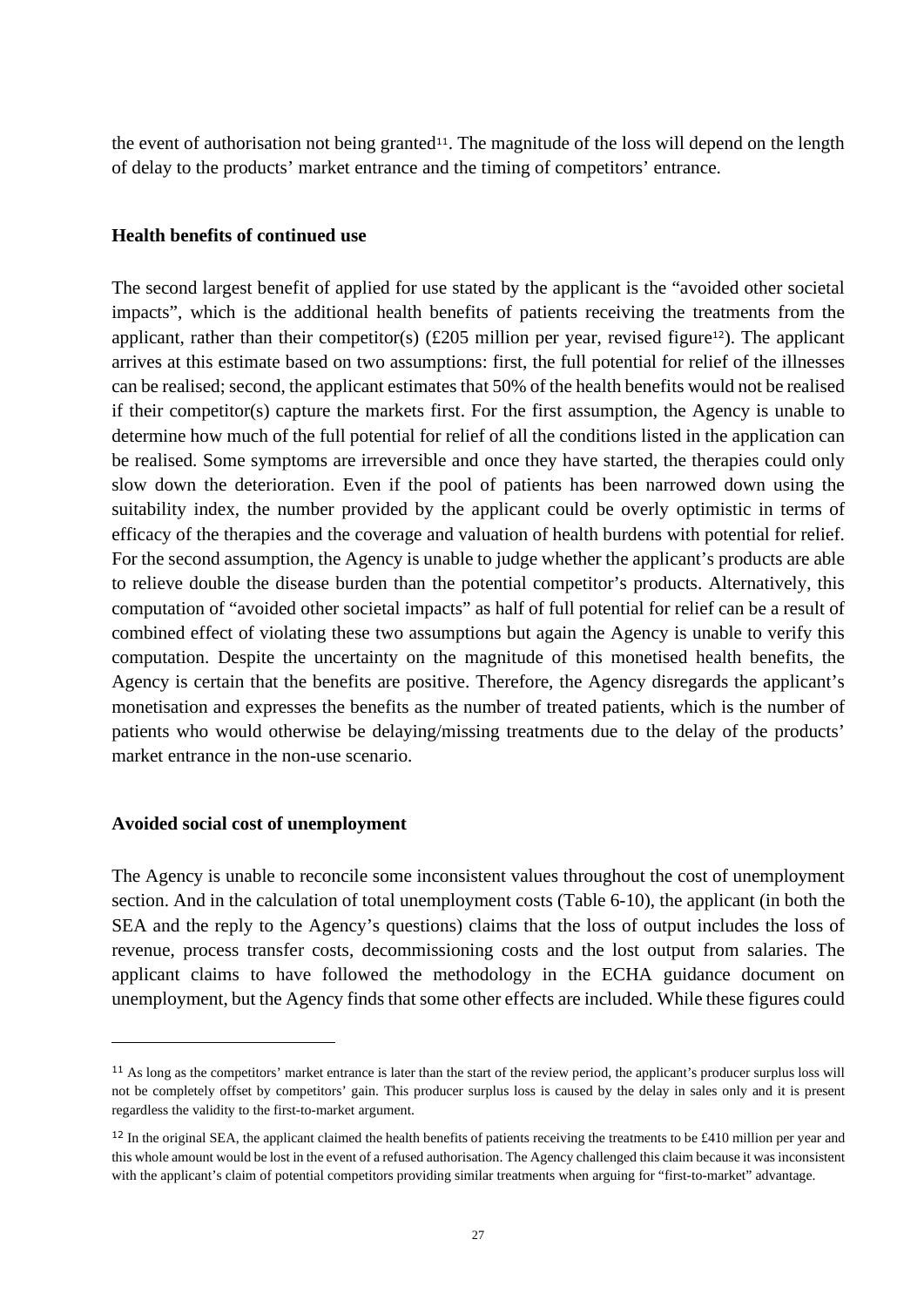be accounting for some secondary effects of unemployment, including the unemployed workers cutting their spending on leisure activities (restaurant visits, etc.) locally, it is unclear why they are presented as "the total costs for the non-use scenario". It is also unclear why only scarring effects listed here are included in subsequent summary tables (Tables 6-11 and 6-16) as the benefits of applied for use, excluding leisure benefit, job search and recruitment costs. Therefore, the Agency only accepts the sum of scarring cost, job search and recruitment cost as the social cost of unemployment.

#### **Avoided loss of residual value of capital**

The Agency finds that the applicant fails to fully consider the alternative uses of the premises in the calculation of the "avoided residual value of capital", thus overestimating the benefit of applied for use. The applicant purchased a long-leasehold interest on the facility in London and claims that the investment would be lost in the event of a refused authorisation, but it is unclear to the Agency why the property cannot be rented out to avoid further losses. The applicant also claims that "it is possible that the facility may be retained for office space, laboratory work and/or research and development, and so the property investment cost would not be recouped". The Agency disregards this one-off cost of site purchase because the applicant could benefit from the alternative uses of this premise.

#### **Avoided producer surplus loss for suppliers**

The Agency also finds the "foregone spill-over impact on surplus of alternative producers" (which is in fact the avoided loss in income for GB raw material suppliers) overestimated. The applicant includes their total cost of raw materials purchased from GB suppliers (instead of their profits) and overlooks that this loss can be offset by supplying to the applicant's competitor(s). The Agency accepts the avoided loss in producer surplus for GB raw material suppliers before the production begins (either by the applicant or competitors). Again, the magnitude of the loss will depend on the length of applicant's delay and the timing of competitors' entrance.

#### **Investment and/or additional production costs related to the adoption of an alternative**

The Agency finds this to be irrelevant because the applicant's non-use scenario (relocating production) does not involve the use of the alternative.

The applicant also lists the benefits of applied for use including "avoided relocation or closure cost" and "avoided additional cost for transportation, quality testing, etc.". Although the Agency is unable to verify these estimates, the Agency finds these numbers plausible, and the presence of these benefits of applied for use is certain.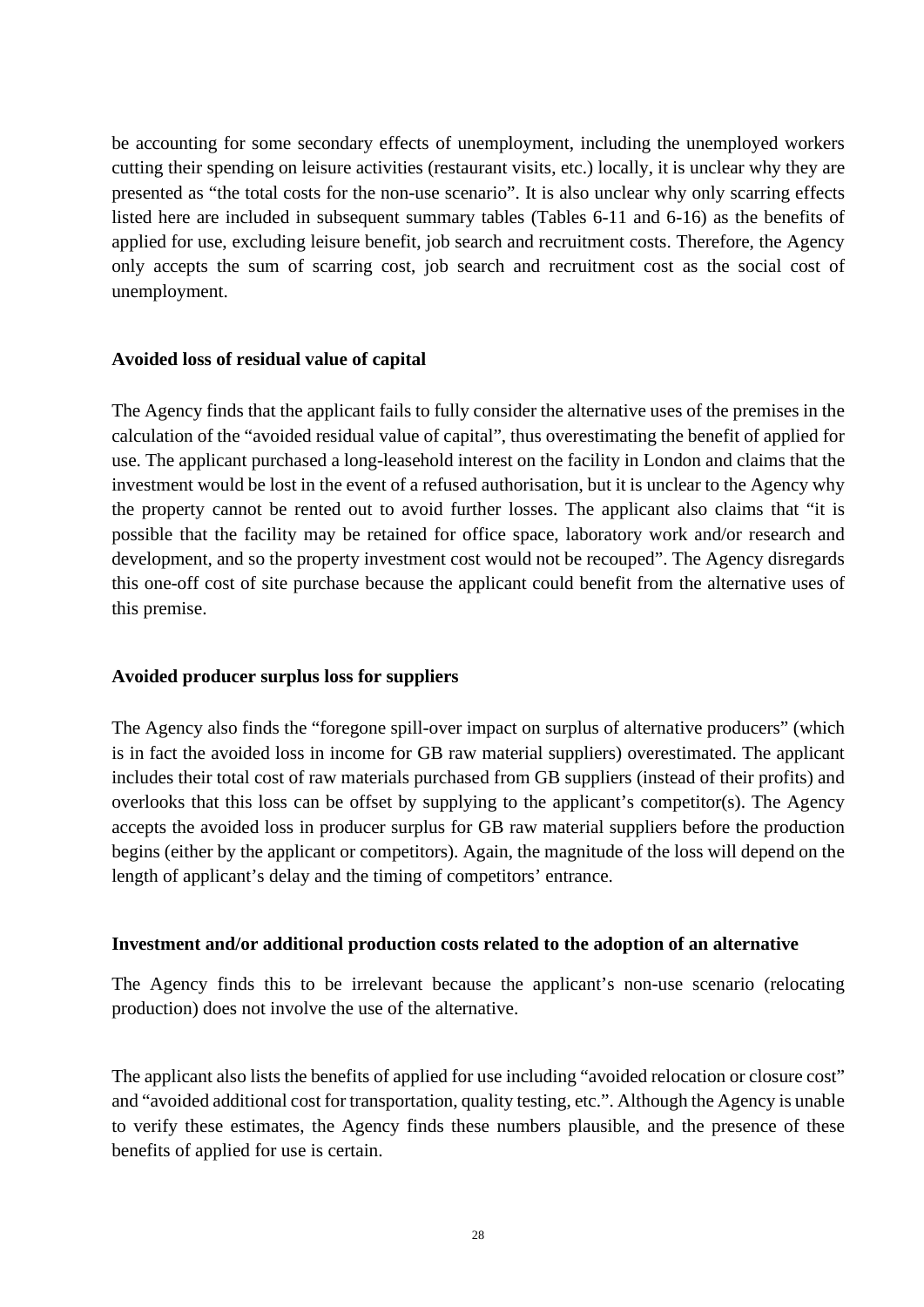The benefits of continued use resulting from the Agency's assessment above are summarised in Table 5. The impacts are calculated assuming:

- the relocation of the applicant's production,
- a delay of years for the applicant's products to enter the market, and
- the presence of GB competitors and their products entering the market after the same length of delay.

| Table 5: Socioeconomic benefits of continued use |  |  |
|--------------------------------------------------|--|--|
|                                                  |  |  |

| <b>Description of major impacts</b>                                                                                                                                        | Monetised/quantitatively<br>assessed/qualitatively<br>assessed impacts                    | <b>Notes</b>                                                                                                                                                                                                |
|----------------------------------------------------------------------------------------------------------------------------------------------------------------------------|-------------------------------------------------------------------------------------------|-------------------------------------------------------------------------------------------------------------------------------------------------------------------------------------------------------------|
| 1. Monetised impacts                                                                                                                                                       | $\mathbf{\pounds}$ million per year <sup>1</sup> rough<br>approximation of annual<br>cost |                                                                                                                                                                                                             |
| Avoided Producer surplus<br>loss due to ceasing the use<br>applied for OR<br>Investment and/or additional<br>production costs related to<br>the adoption of an alternative | $>10*$                                                                                    | A delay of years is assumed.<br>The additional production costs<br>related<br>to<br>adoption<br>of<br>alternative<br>is<br>disregarded<br>because<br>the<br>alternative is not adopted by the<br>applicant. |
| Relocation<br>Avoided<br><b>or</b><br>closure costs                                                                                                                        | $>0.1*$                                                                                   | This is accepted as claimed by<br>the applicant.                                                                                                                                                            |
| Avoided Loss of residual<br>value of capital                                                                                                                               | $\overline{0}$                                                                            | London facility value<br>The<br>claimed by the applicant is<br>disregarded because the facility<br>has alternative uses.                                                                                    |
| Social<br>Avoided<br>of<br>cost<br>unemployment                                                                                                                            | $>0.25*$                                                                                  | This is the sum of scarring cost,<br>job search and recruitment cost.                                                                                                                                       |
| Avoided Producer<br>surplus<br>loss for suppliers                                                                                                                          | $>0.1*$                                                                                   | A delay of years is assumed.                                                                                                                                                                                |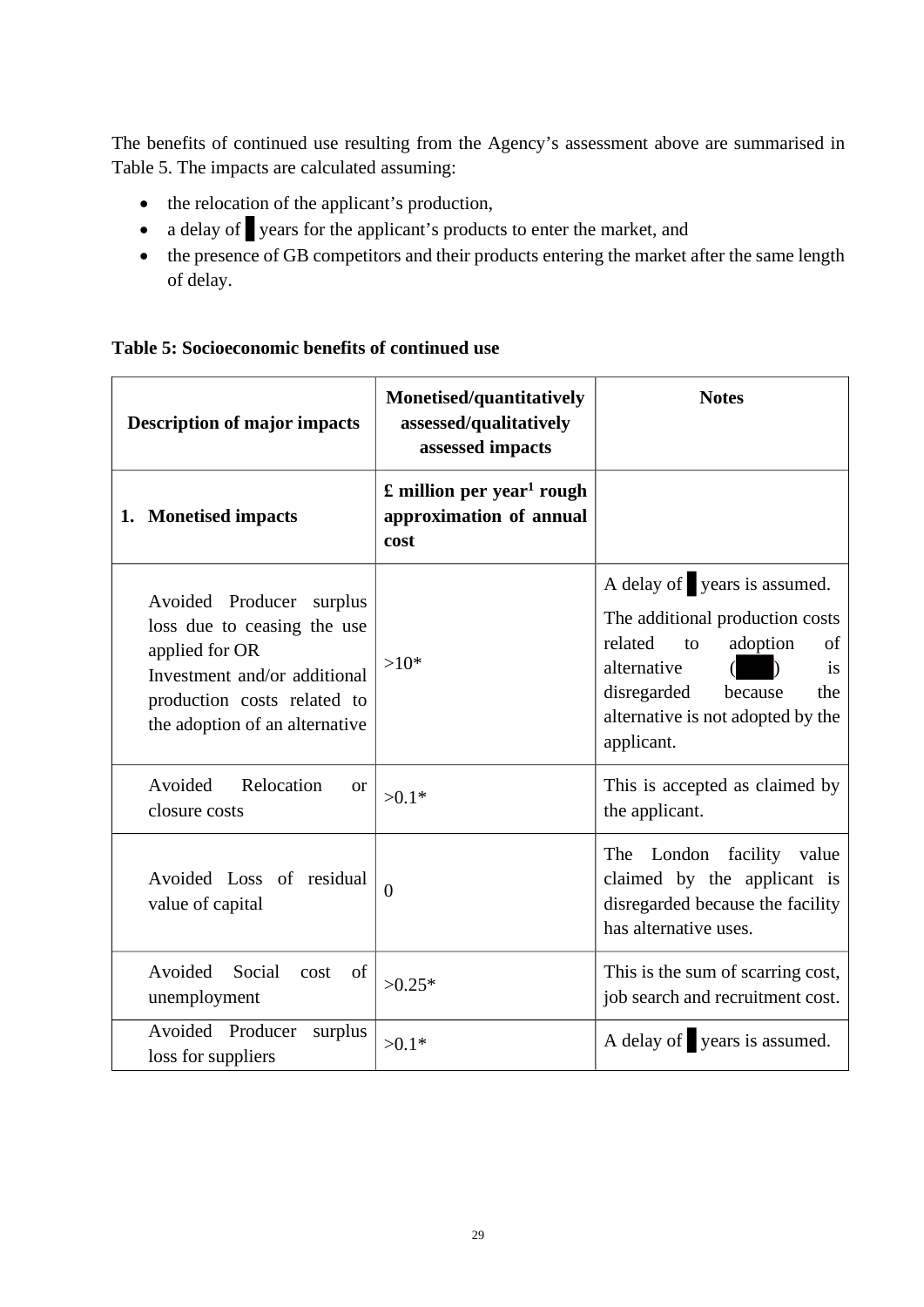| <b>Description</b><br>of<br>major<br>impacts                                                                                                                                                           | Monetised/quantitatively<br>assessed/qualitatively<br>assessed impacts                    | <b>Notes</b>                                                                                                   |
|--------------------------------------------------------------------------------------------------------------------------------------------------------------------------------------------------------|-------------------------------------------------------------------------------------------|----------------------------------------------------------------------------------------------------------------|
| <b>Monetised impacts</b>                                                                                                                                                                               | $\mathbf{\pounds}$ million per year <sup>1</sup> rough<br>approximation of annual<br>cost |                                                                                                                |
| Avoided additional cost for<br>transportation,<br>quality<br>testing, etc. (one-off cost<br>within the first 12 months<br>following<br>authorisation<br>refusal, spread over 12-year<br>review period) | $>0.75*$                                                                                  | This is accepted as claimed by<br>the applicant.                                                               |
| Sum of monetised impacts                                                                                                                                                                               | $>10*$                                                                                    |                                                                                                                |
| 2. Additional quantitatively<br>assessed impacts                                                                                                                                                       | Per year                                                                                  |                                                                                                                |
| The<br>number of<br>treated<br>patients <sup>2</sup>                                                                                                                                                   | $>500*$                                                                                   | This is based on the prevalence<br>of the conditions and<br>the<br>production capacity of<br>the<br>applicant. |
| 3. Additional qualitatively<br>assessed impacts                                                                                                                                                        |                                                                                           |                                                                                                                |
| Please specify                                                                                                                                                                                         | N/A                                                                                       |                                                                                                                |

Notes:

1. Per average year during the time horizon used in the analysis.

2. Some of these patients might still be able to receive treatment but delayed by years in the non-use scenario.

#### **6.4. Combined assessment of impacts**

#### **The Agency's evaluation of the combined assessment of impacts**

As mentioned in section 4.5, the Agency considers the residual emissions would not result in discernible adverse environmental impacts at population level. While the calculation of the ratio of cost of non-use per kg is incorrect<sup>13</sup> in the application (Table 6-15) and the Agency does not have a benchmark to assess whether it is cost effective to reduce the emission of the substance (endocrine

<sup>&</sup>lt;sup>13</sup> The applicant wrongly divided the "aggregated monetised excess risk of continued use" with "total emissions", while the correct ratio (cost of non-use per kg and year) is dividing "aggregated socioeconomic benefits of continued use" with "total emissions".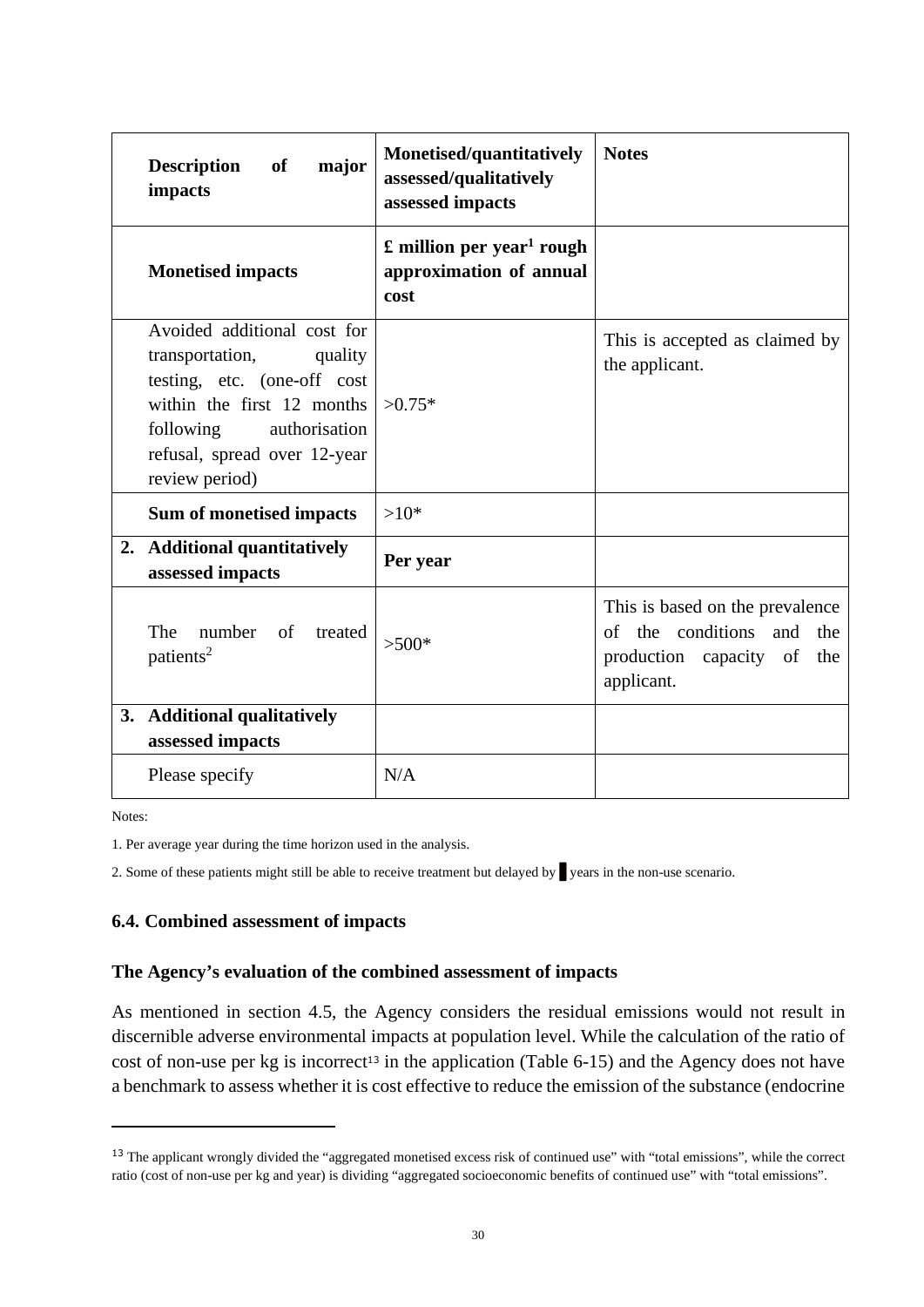disruptor) with a refused authorisation, the Agency considers that the correct ratio is an acceptable measure of cost effectiveness. In addition, the Agency has concluded that although the precise magnitude of benefits of applied for use is uncertain, the application has demonstrated that such benefits would likely be significant and certainly positive over the 12-year review period requested. The Agency thus affirms the applicant's conclusion that a granted authorisation would have positive net benefits to society, due to the avoided loss in patient welfare and avoided expenditures related to additional resources having to be transferred from other competing uses, as well as the avoided loss of productive values of resources that are rendered unemployed if the authorisation was not granted.

Table 6 compares the socioeconomic benefits of continued use and the excess risks associated with continued use. Since environmental risks are not monetised or quantified, the benefit is compared to the amount of residual emissions. Table 7 shows the costs of non-use per kg per year that is more relevant to the substance in this application. But since the release is significantly less than 1 kg  $\langle$  <0.1kg<sup>\*</sup>), the cost per kg appears to be large and this ratio should be interpreted with caution.

| Socioeconomic benefits of continued use                         |                                          | Monetised excess risks associated with<br>continued use                                                                                                                                       |     |
|-----------------------------------------------------------------|------------------------------------------|-----------------------------------------------------------------------------------------------------------------------------------------------------------------------------------------------|-----|
| <b>Monetised Benefits</b><br>$(\text{\pounds per year}^1)$      | $>10$ million*                           | Monetised excess<br>risks to workers<br>directly exposed,<br>general population<br>and indirectly<br>exposed workers and<br>monetised<br>environmental risks<br>$(\text{\pounds per year}^2)$ | N/A |
| Additional<br>quantitatively<br>assessed benefits<br>(per year) | Number of treated<br>patients<br>$>500*$ | Additional<br>quantitatively<br>assessed risks to<br>workers directly<br>exposed,<br>worker/general<br>population indirectly<br>exposed, and<br>environmental risks<br>(per year)             | N/A |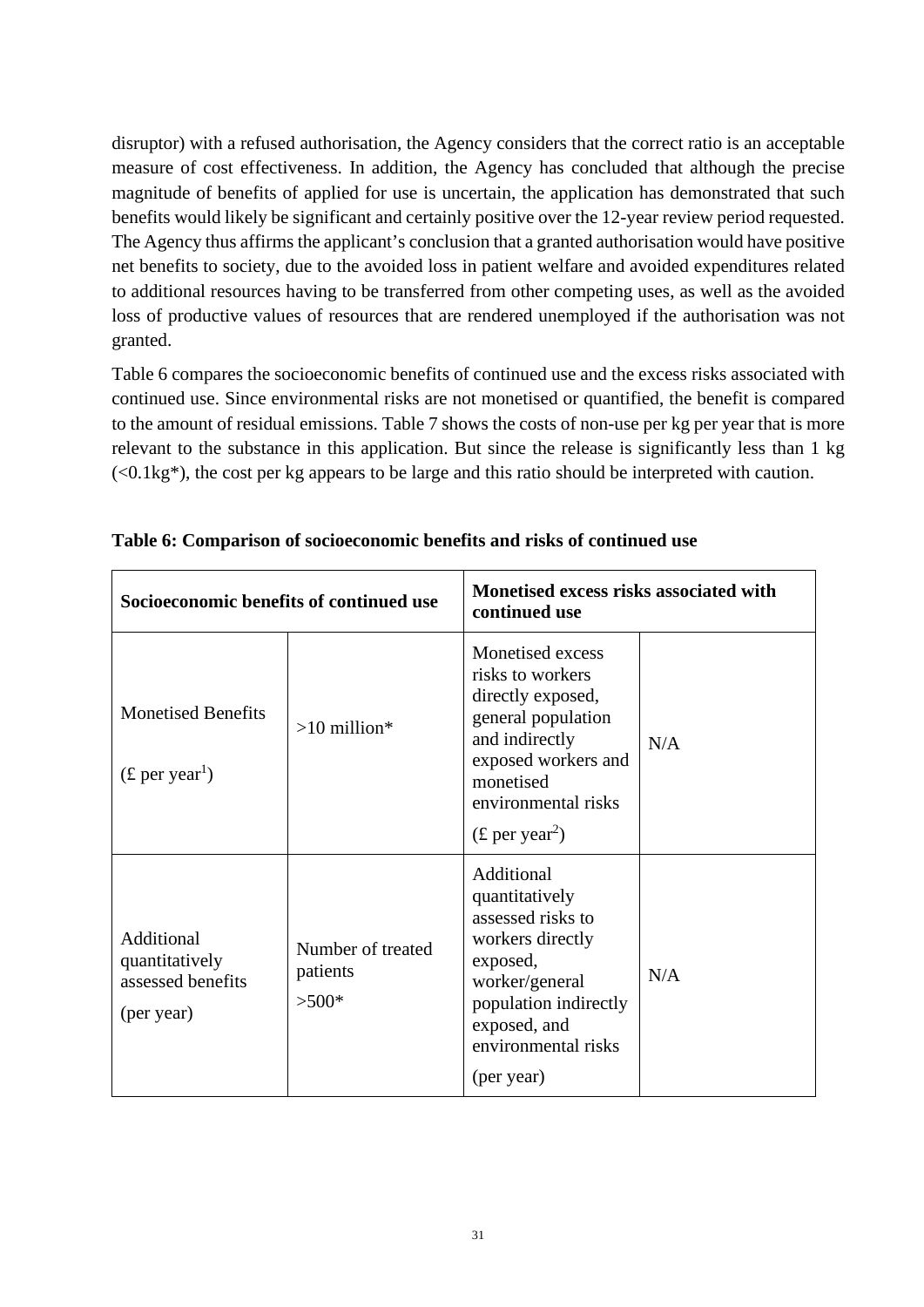| Socioeconomic benefits of continued use                        |                                                                                                     | Monetised excess risks associated with<br>continued use                                                                                                                          |                                                                                                                        |
|----------------------------------------------------------------|-----------------------------------------------------------------------------------------------------|----------------------------------------------------------------------------------------------------------------------------------------------------------------------------------|------------------------------------------------------------------------------------------------------------------------|
| Additional<br>qualitatively<br>assessed benefits<br>(per year) | N/A                                                                                                 | Additional<br>qualitatively<br>assessed risks to<br>workers directly<br>exposed,<br>worker/general<br>population indirectly<br>exposed, and<br>environmental risks<br>(per year) | Environmental<br>impacts associated<br>with $\langle 100g^*$ of 4-<br>tert-OPnEO released<br>to wastewater             |
| <b>Summary of</b><br>socioeconomic<br>benefits                 | monetised benefits<br>of $>\pounds 10$ million* per<br>year<br>$>500*$ treated<br>patients per year | <b>Summary of excess</b><br>risk/environmental<br>risks                                                                                                                          | Environmental<br>impacts associated<br>with $\langle 100g^*$ of 4-<br>tert-OPnEO released<br>to wastewater per<br>year |

Notes:

1. Annualised to a typical year based on the time horizon used in the analysis.

2. Per average year during the time horizon used in the analysis.

# **Table 7: Cost of non-use per kg and year (for PBT/vPvB substances and endocrine disruptors)**

|                                  | Per year <sup>4</sup>     |
|----------------------------------|---------------------------|
| Total costs <sup>1</sup> (£)     | $>10$ million*            |
| Total releases <sup>2</sup> (kg) | $\langle 0.1 \text{kg}^*$ |
| Ratio <sup>3</sup> (£/kg)        | $>100,000,000*$           |

Notes:

- 1. "Total costs" (in case of non-authorisation) = Socioeconomic benefits of continued use (avoided societal costs of non-use)
- 2. "Total releases" (in case of continued use) = Estimated releases to the environment.
- 3. "Ratio" = Total costs/Total releases. This ratio needs to be interpreted with care as any release amount significantly smaller than 1 kg gives the impression that large costs would occur in the non-use scenario. However, this impression is an outcome of reporting the ratio in £ per kg.
- 4. Annualised to a typical year based on the time horizon used in the analysis.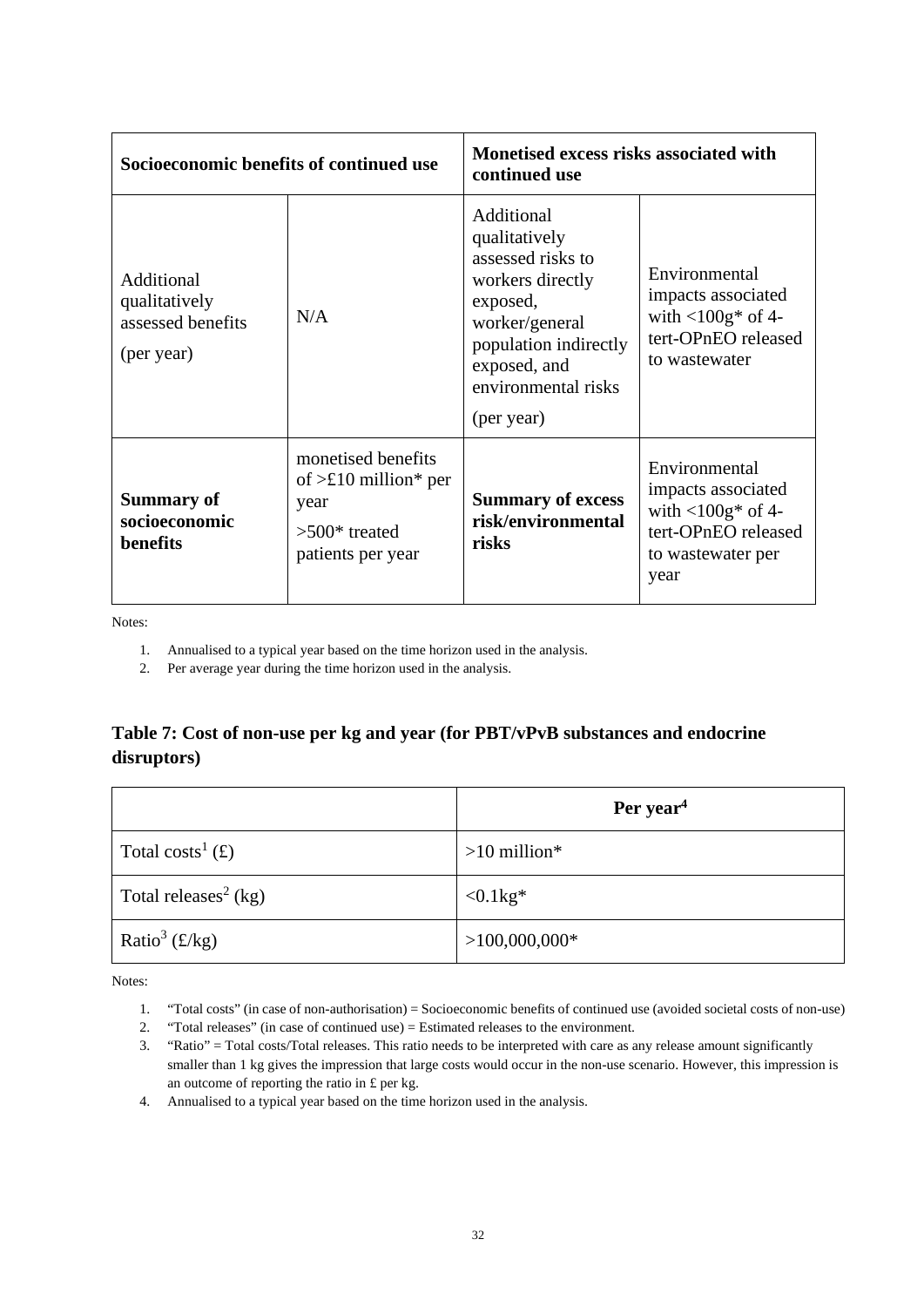#### **6.5. The Agency's conclusion on the socioeconomic analysis**

The Agency considers that the applicant's socioeconomic analysis, whilst presenting some shortcomings as discussed above, is based on a suitable general methodological approach to such analysis. The Agency considers the non-use scenario to be acceptable, such that it establishes the likely general situation for the applicant in the event of not being granted an authorisation. However, it is difficult for the Agency to verify the precise magnitude of changes in socioeconomic welfare resulting from non-use 4-tert-OPnEO in the use applied for. Despite the shortcomings, the analysis is considered proportionate, and the evidence and information included in the application sufficient for the Agency to reach a definitive conclusion, taking into account the uncertainties in the analysis.

The Agency concludes that the applicant has demonstrated that the socioeconomic benefits of granting an authorisation are >£100,000,000/kg\* of avoided emissions of 4-tert-OPnEO as a result of ceasing the use applied for.

The Agency has estimated that the use applied for may result in  $\langle 100g^*$  of emissions of 4-tert-OPnEO per year of the substance to the environment. Given that the impact of these emissions cannot be quantified, the Agency used the emissions of 4-tert-OPnEO as a proxy for the risk associated with the continued use.

This conclusion of the Agency is made on the basis of:

- the application for authorisation,
- The Agency's assessment of the socioeconomic benefits of continued use,
- The Agency's assessment of the availability, technical and economic feasibility of alternatives,
- any additional information provided by the applicant, and
- The Agency 's assessment of the risks to the environment.

The Agency has not identified any remaining uncertainties of such magnitude that they may affect its conclusions.

#### **7. Proposed review period**

- $\Box$  Normal (7 years)
- $\boxtimes$  Long (12 years)
- $\Box$  Short (..., years)
- □ Other: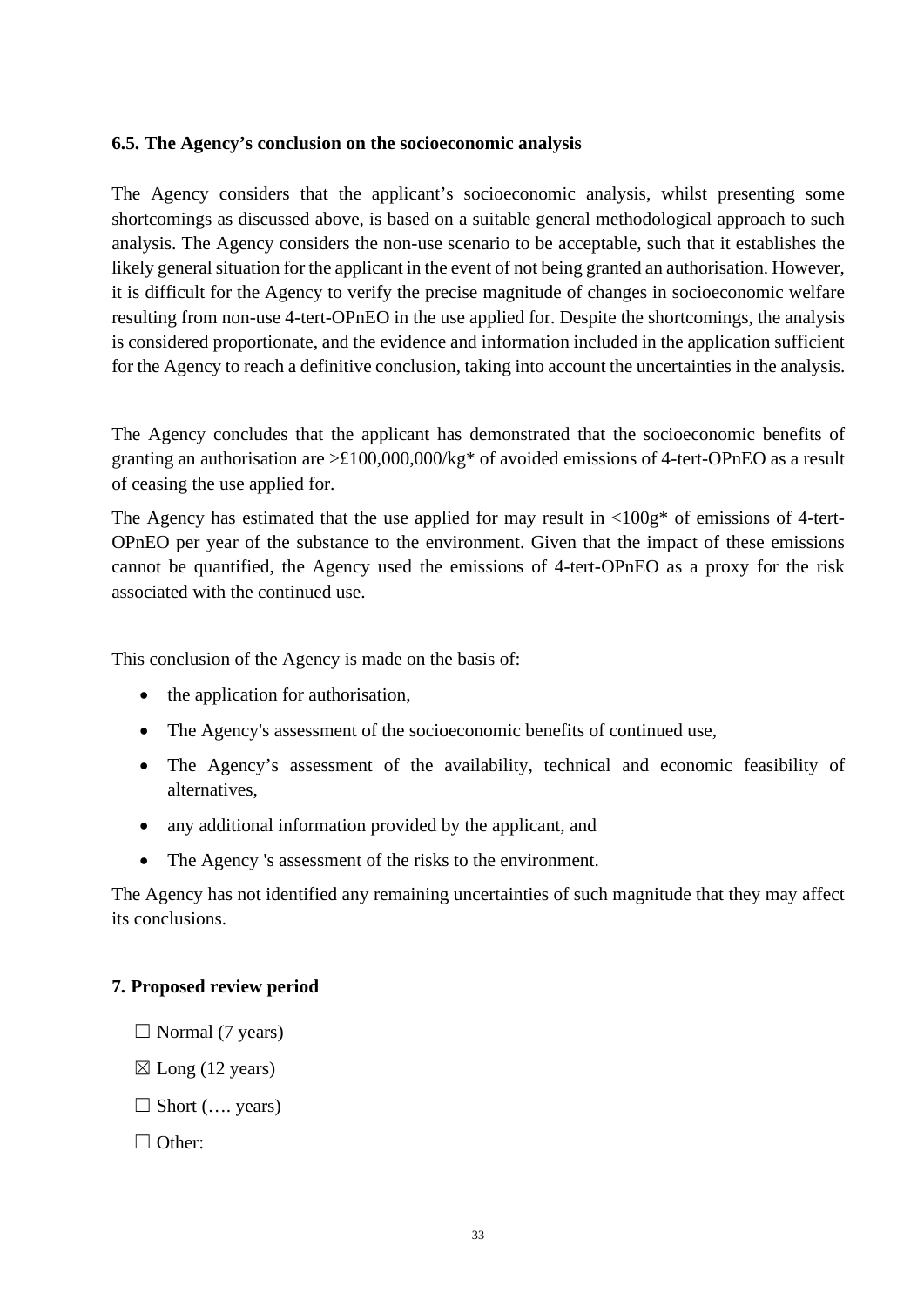When recommending the review period, the Agency took note of the following considerations:

## **Risk Assessment considerations:**

No advice on risk assessment considerations was given.

## **Substitution and socioeconomic considerations:**

When recommending the review period, the Agency took note of the following considerations:

The applicant requests a 12-year review period.

There are currently no technically feasible alternatives available. Should the alternative with similar performance become available at a suitable pharmaceutical grade, further research and development would be required to show full technical equivalence. If alternatives become available regulatory approval under medicines legislation would be required for the drugs produced with this alternative. This could potentially include fresh clinical trials for rare diseases with small pools of people eligible/willing to participate.

While a potential alternative (alternative 4) has been identified by the applicant, the applicant will need to conduct bridging studies which include repeating the steps detailed in section 5.3.4 to be able to use patient response data from the preceding clinical studies. Under medicines legislation, additional requirements for regulatory approval would be required. Also, the Agency acknowledges the difficulty in identifying suitable patients and performing additional clinical trials given the low prevalence of the ocular diseases. These factors suggest that a 7-year review period is insufficient for the substitution to take place. In addition, no information on alternatives was received from the public consultation.

The Agency acknowledges that it is not economically meaningful to substitute for the use of 4-tert-OPnEO because the investment cycle is demonstrably very long and profits can only be generated a number of years (figure claimed confidential) after the initial investment. A 7-year review period will not give the applicant sufficient time to recoup their investment.

The socioeconomic impacts have been identified and mostly quantified by the applicant. There is clearly a positive and substantial socioeconomic benefit (such as avoided producer surplus loss, patient welfare, avoided unemployment impacts) despite the Agency's doubts on the validity of some of the applicant's claims. Uncertainties are unlikely to change the situation in the next decade.

The environmental risks are shown to be limited and the applicant does not expect an increase in future emissions. Although the Agency does not accept the monetised risks proposed by the applicant, estimates on emissions are provided and the effects are described qualitatively, and the Agency finds the estimates to be credible. As mentioned in section 4.5, the Agency considers the residual emissions would not result in discernible adverse environmental impacts at population level.

Taking into account all of the above points, a 12-year review period is recommended for this use.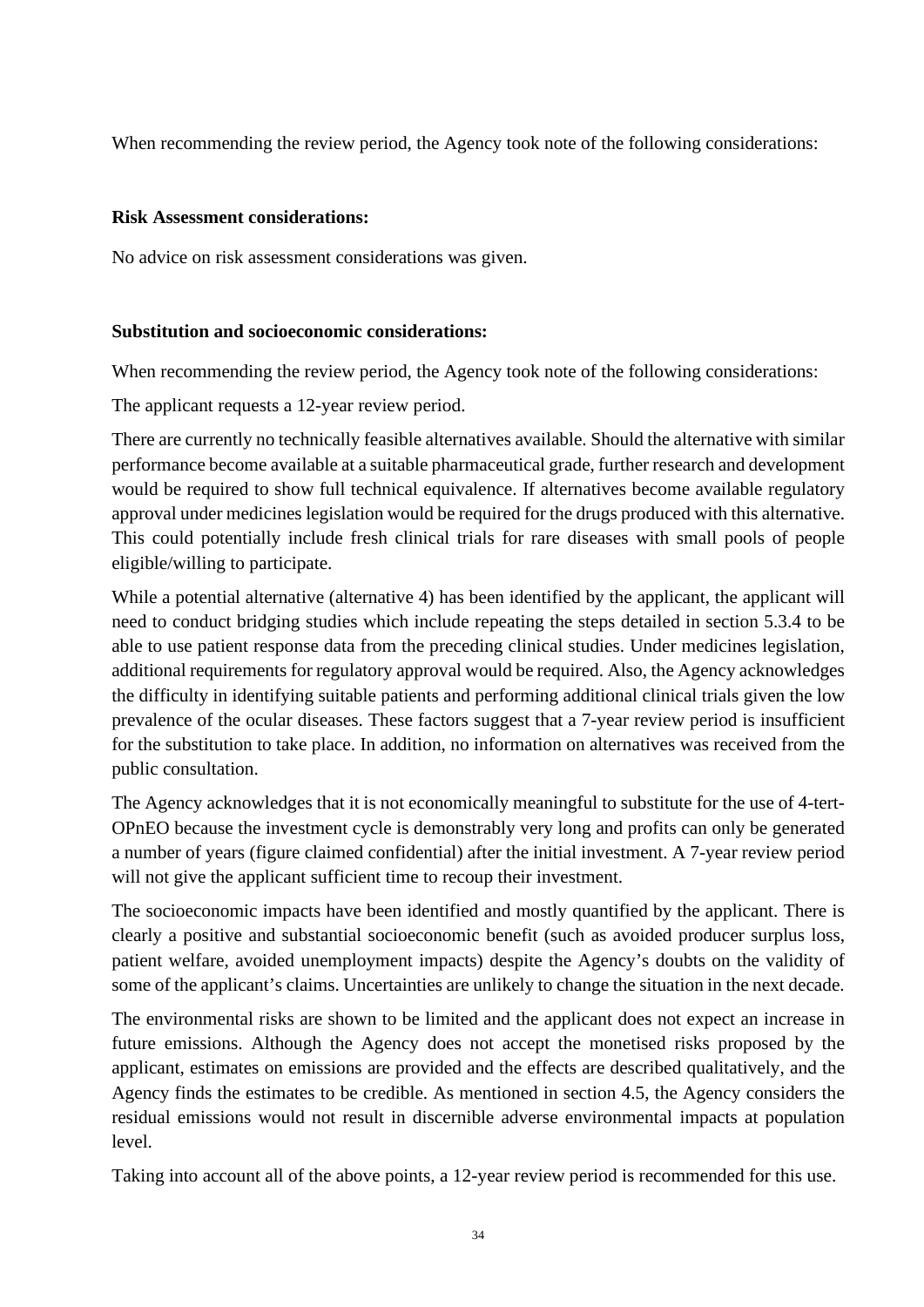# **8. Proposed additional conditions for the authorisation proposed**

#### **Were additional conditions proposed for the authorisation?**

 $\boxtimes$ Yes  $\Box$ No

#### **8.1. Description:**

The Agency proposes that the authorisation should include a condition requiring the applicant to:

identify and implement any measures needed to ensure that environmental exposure will be reduced to as low as technically and practically possible or carry out such investigations as may be necessary to demonstrate that no further reduction in emissions is technically or practically possible.

#### **8.2. Justification:**

The applicant has not explained why it is not technically or practically possible to collect all wastewater flows containing 4-tert-OPnEO for incineration.

#### **9. Proposed monitoring arrangements for the authorisation**

#### **Were monitoring arrangements proposed for the authorisation?**

 $\Box$ Yes  $\boxtimes$ No

#### **10. Recommendations for the review report**

#### **Were recommendations for the review report made?**

 $\nabla Y$ es  $\nabla N_0$ 

#### **11. Challenge Panel's Recommendation on the Draft Opinion**

At the Challenge Panel meeting held on 25 January 2022, the Panel agreed with the Agency's recommendation that an authorisation should be granted and made the following consensus recommendations to the Agency: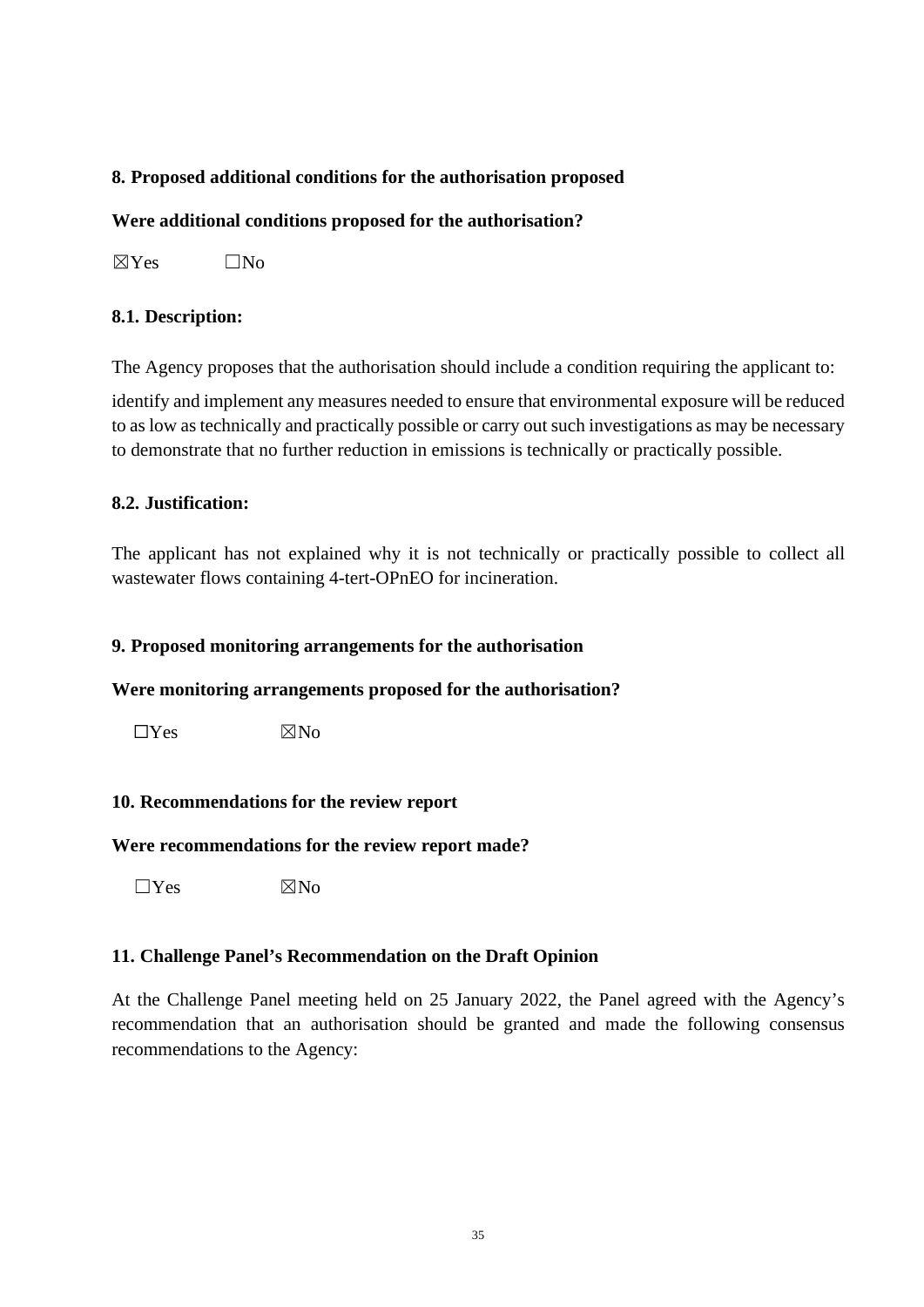|  |  | <b>Table 8: Challenge Panel Recommendations</b> |
|--|--|-------------------------------------------------|
|  |  |                                                 |

|                | Recommendation                                                                                                                                                                                                                                                                                                                                                                         | Response to Recommendation                                                                                                                                                    |
|----------------|----------------------------------------------------------------------------------------------------------------------------------------------------------------------------------------------------------------------------------------------------------------------------------------------------------------------------------------------------------------------------------------|-------------------------------------------------------------------------------------------------------------------------------------------------------------------------------|
| $\mathbf{1}$   | The draft opinion should be reviewed and<br>revised to:<br>Ensure key words to convey the<br>intended meaning are not inadvertently<br>omitted<br>Explain as necessary the content of<br>tables<br>Avoid unnecessary repetition<br>$\bullet$<br>subjective non-scientific<br>Avoid<br>terminology                                                                                      | We have amended the draft Opinion to<br>positively<br>address<br>all<br>these<br>recommendations.                                                                             |
|                | Improve clarity and transparency                                                                                                                                                                                                                                                                                                                                                       |                                                                                                                                                                               |
| $\overline{2}$ | Clarify that the applicant has<br>not<br>demonstrated that emissions have been<br>minimised as far as technically<br>and<br>practically possible                                                                                                                                                                                                                                       | We have amended the draft Opinion to<br>make this clear.                                                                                                                      |
| 3              | The applicant should assess the feasibility<br>and practicality of further minimisation of<br>emissions. Article 60(10) of REACH<br>already requires that the authorisation<br>holder shall ensure that the exposure is<br>reduced to as low a level as is technically<br>and practically possible. The Agency<br>should consider whether to make this a<br>condition of authorisation | We have amended the draft Opinion to add<br>condition<br>in<br>line<br>with<br>the<br>a<br>recommendation.                                                                    |
| $\overline{4}$ | Clarify<br>the<br>application<br>that<br>is<br>authorisation<br>of<br>future<br>a<br>use<br>in<br>manufacturing and not for R&D (R&D use<br>does not require authorisation)                                                                                                                                                                                                            | for Text amended and footnote included.                                                                                                                                       |
| 5              | Look at the recent European Court case on<br>lead chromate and consider whether there<br>are issues that affect the draft Opinion                                                                                                                                                                                                                                                      | This was reviewed and considered not to<br>be relevant.                                                                                                                       |
| 6              | Clarify the source of information about<br>critical micelle concentration                                                                                                                                                                                                                                                                                                              | Text revised to account for the comment                                                                                                                                       |
| 7              | Although a review period of 12 years is<br>generally supported, clarify that the main<br>justification for 12 years is proportionality                                                                                                                                                                                                                                                 | We<br>agree that proportionality is<br>a<br>consideration and have added text to<br>reflect this. However, we are also of the<br>opinion that a longer review is justified to |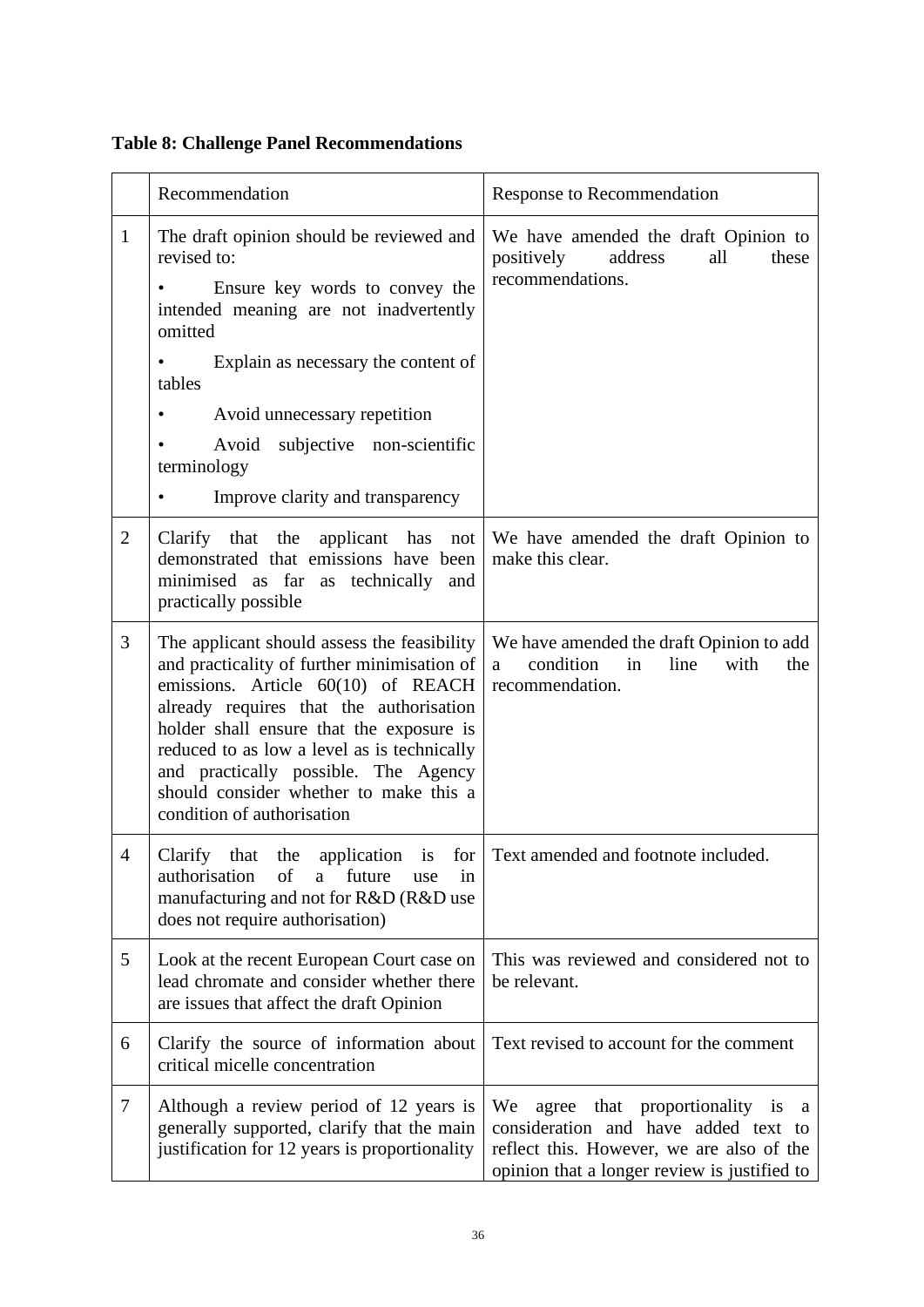|   |                                                                                                                                                                             | allow the company to transition to an<br>alternative lysis agent (should one be<br>found). In particular, the paucity of<br>suitable patients for clinical trials would<br>add significant delay. |
|---|-----------------------------------------------------------------------------------------------------------------------------------------------------------------------------|---------------------------------------------------------------------------------------------------------------------------------------------------------------------------------------------------|
| 8 | Clarify relative toxicity of alternative 4<br>compared to the substance in question, and<br>challenge the applicant's assertion that<br>alternative should be non-hazardous | Text added                                                                                                                                                                                        |
| 9 | Clarify what was tested for alternative 4 for<br>technical feasibility and why it is not also<br>available for use at the relevant grade                                    | Text added to clarify that the issue is<br>principally one of availability.                                                                                                                       |

# **12. Applicant's comments on the draft final opinion?**

# **Did the applicant provide comments on the draft opinion?**

 $\Box$ Yes  $\boxtimes$ No

# **12.1. Comments of the applicant**

# **Was the opinion or the justifications to the opinion amended as a result of the analysis of the applicant's comments?**

☐Yes ☐No ☒Not applicable – the applicant did not comment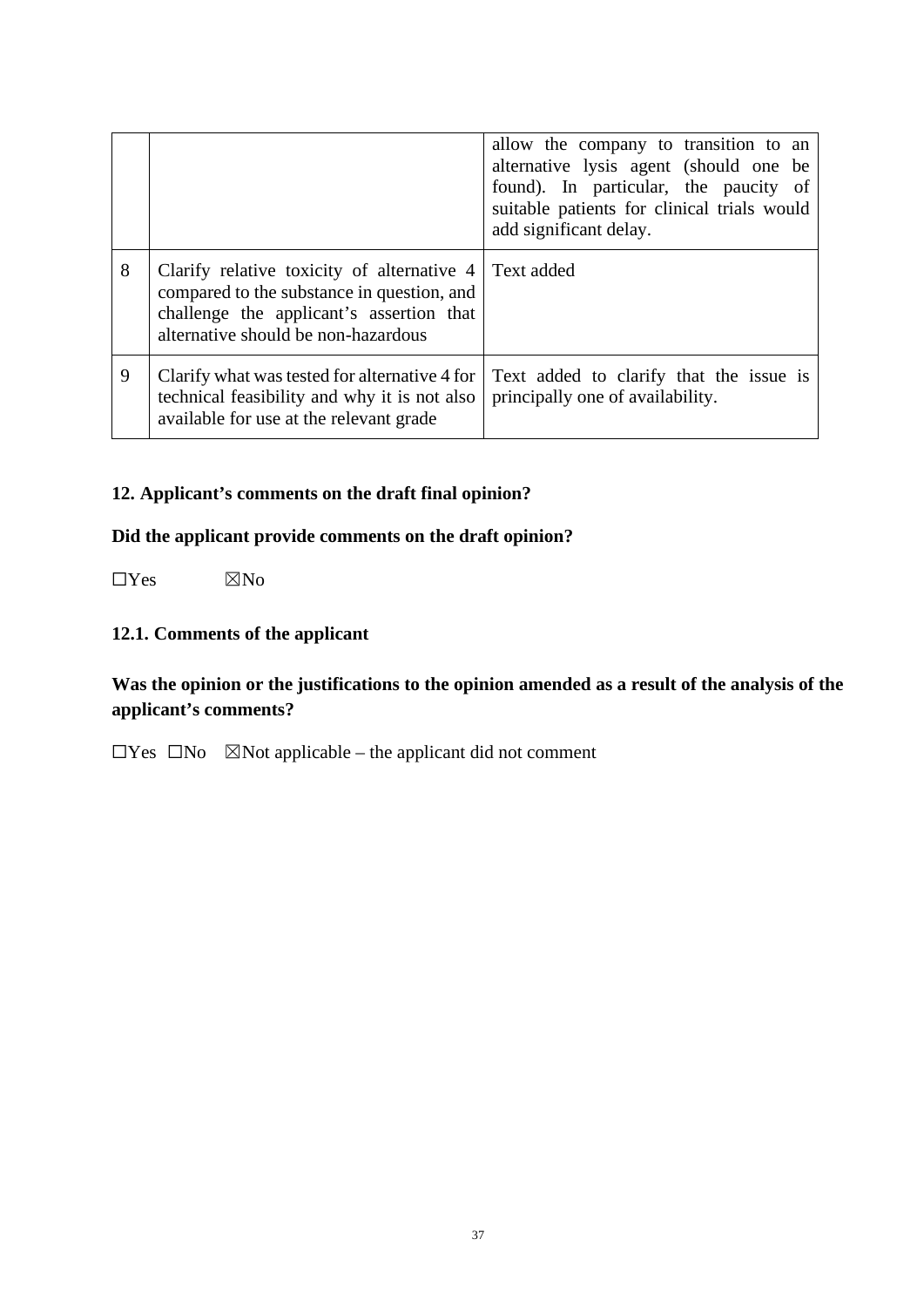# **ANNEX 1: PROCESS INFORMATION FOR ADOPTION OF THE OPINION**

| Date of submission of the application                                                                                                                                                                       | 19 January 2021                                                                                                                                                                           |
|-------------------------------------------------------------------------------------------------------------------------------------------------------------------------------------------------------------|-------------------------------------------------------------------------------------------------------------------------------------------------------------------------------------------|
| Date of payment                                                                                                                                                                                             | 19 April 2021                                                                                                                                                                             |
| Was the Application submitted by the Latest<br>Application Date for the substance and can<br>the applicant consequently benefit from the<br>transitional arrangements described in Article<br>58(1)(c)(ii)? | $\Box$ Yes<br>$\boxtimes$ No                                                                                                                                                              |
| Date of Public Consultation on use, in<br>accordance with Article 64(2)                                                                                                                                     | Start date: 14 July 2021<br>End Date: 8 September 2021<br><b>REACH</b> – Applications for authorisation<br>AFA002-01 - OPEO - Health and Safety<br>Executive - Citizen Space (hse.gov.uk) |
| Were comments received in the public<br>consultation                                                                                                                                                        | $\Box$ Yes<br>$\boxtimes$ No                                                                                                                                                              |
| Request for additional information in<br>accordance with Article 64(3)                                                                                                                                      | $\Box$ Yes<br>$\boxtimes$ No                                                                                                                                                              |
| <b>Stakeholder Consultation meeting</b>                                                                                                                                                                     | 11 November 2021                                                                                                                                                                          |
| Was the time limit set in Article $64(1)$ for the<br>sending of the draft opinions to the applicant<br>extended?                                                                                            | $\Box$ Yes<br>$\boxtimes$ No                                                                                                                                                              |
| Did the application include all the necessary<br>information specified in Article 62 that is<br>relevant to the Agency's remit?                                                                             | $\boxtimes$ Yes<br>$\square$ No<br>Comment:                                                                                                                                               |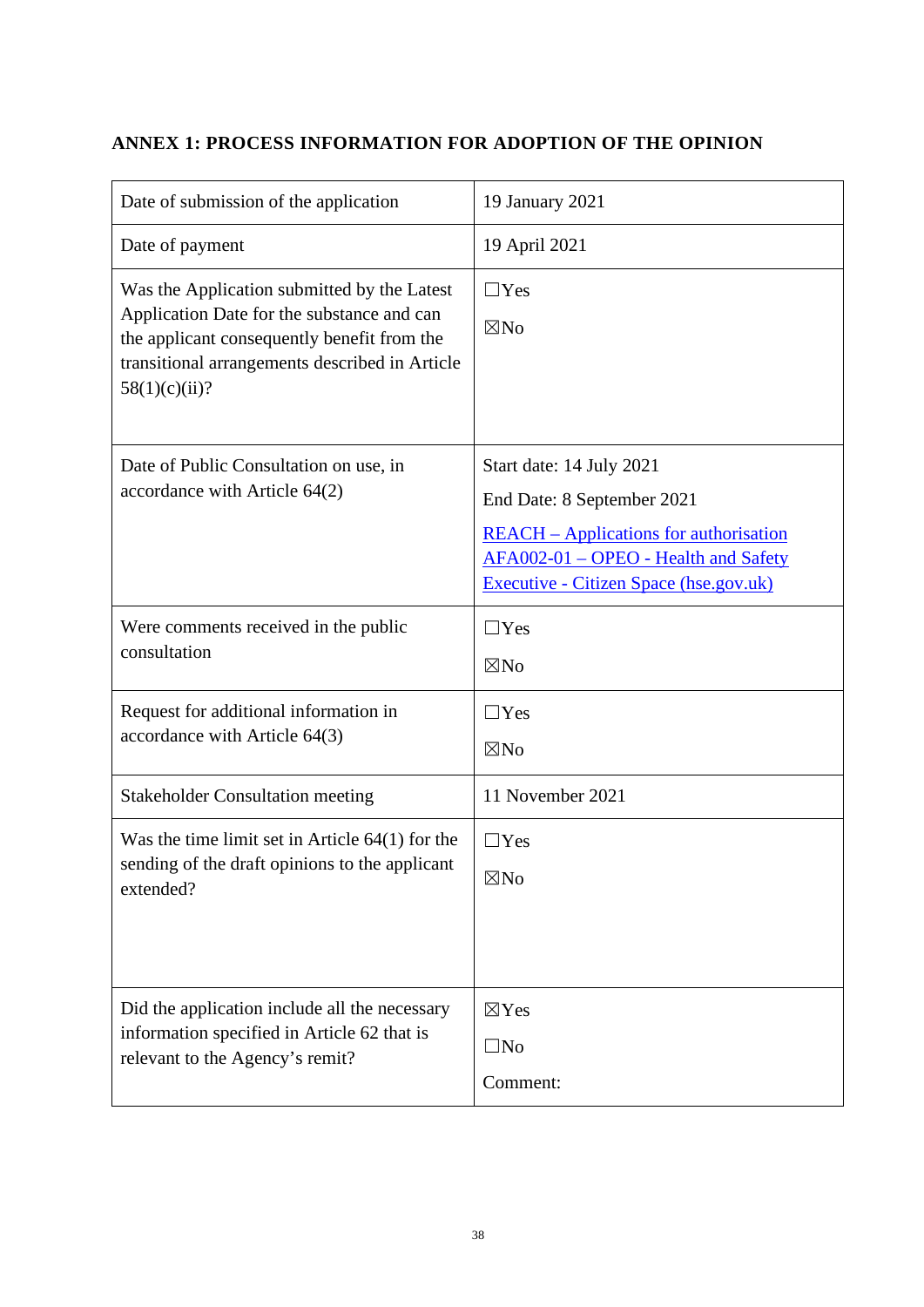| Relevant scientific advice sought in<br>accordance with Article 77                                              | $\boxtimes$ Yes<br>$\square$ No<br>Justification if not sought:                                                                                                                                          |
|-----------------------------------------------------------------------------------------------------------------|----------------------------------------------------------------------------------------------------------------------------------------------------------------------------------------------------------|
| <b>Challenge Panel Endorsement of Draft</b><br>Opinion                                                          | $\boxtimes$ Yes<br>$\square$ No<br>by Challenge Panel meeting on 25 January<br>2022:                                                                                                                     |
|                                                                                                                 | $\boxtimes$ Consensus Recommendations given<br>No Consensus Recommendations                                                                                                                              |
|                                                                                                                 | $\Box$ Minority recommendations                                                                                                                                                                          |
| Date of agreement of the draft opinion in<br>accordance with Article $64(4)(a)$ and (b)                         | $10/02/2022$ , agreed by Agency.                                                                                                                                                                         |
| Date of sending of the draft opinion to the<br>applicant                                                        | 17/02/2022                                                                                                                                                                                               |
| Date of decision of the applicant not to<br>comment on the draft opinion, in accordance<br>with Article $64(5)$ | 04/03/2022                                                                                                                                                                                               |
| Date of receipt of comments in accordance<br>with Article $64(5)$                                               | Not relevant                                                                                                                                                                                             |
| Action(s) taken resulting from the analysis of<br>the comments?                                                 | Not relevant                                                                                                                                                                                             |
| Challenge Panel advice sought on Final<br>Opinion?                                                              | $\Box$ Yes<br>Action taken:<br>$\boxtimes$ No<br>Reason: No further changes were made to the<br>opinion following consideration of the<br>Challenge Panel recommendations on the<br><b>Draft Opinion</b> |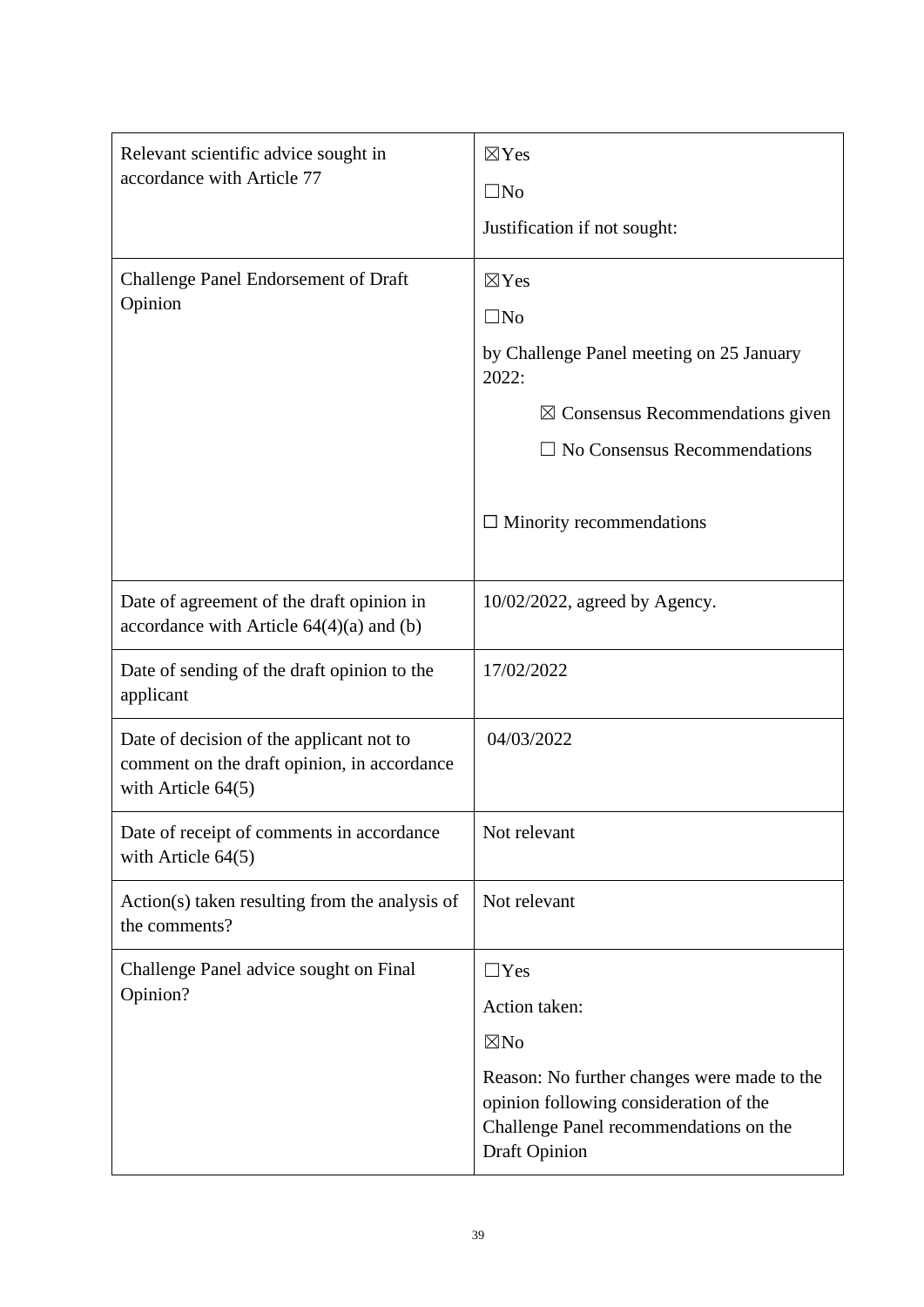| Date of adoption of the opinion in accordance<br>with Article $64(5)$ | 15/03/2022, adopted by Agency.           |
|-----------------------------------------------------------------------|------------------------------------------|
| Agency AFA Secretariat                                                | Michelle Wilson                          |
|                                                                       | Amanda Cockshott                         |
|                                                                       | <b>Ross Orrett</b>                       |
|                                                                       | Joshua Walmsley                          |
|                                                                       | <b>Stavros Georgiou</b>                  |
| <b>Case Team Members</b>                                              | Gary Dougherty: Analysis of Alternatives |
|                                                                       | Chau-Man Fung: Socioeconomic Analysis    |
|                                                                       | <b>Richard Dean: Environmental Risk</b>  |
|                                                                       | Assessment                               |
| <b>Challenge Panel Members</b>                                        | Robin Foster (Chair)                     |
|                                                                       | <b>Derrick Jones</b>                     |
|                                                                       | Paul Ylioja                              |
|                                                                       | <b>Richard Dubourg</b>                   |
|                                                                       | Michael Holland                          |
|                                                                       | Thea Sletten                             |
|                                                                       | Chris Hughes                             |
|                                                                       | <b>Edwin Routledge</b>                   |
|                                                                       | <b>Richard Murray-Smith</b>              |